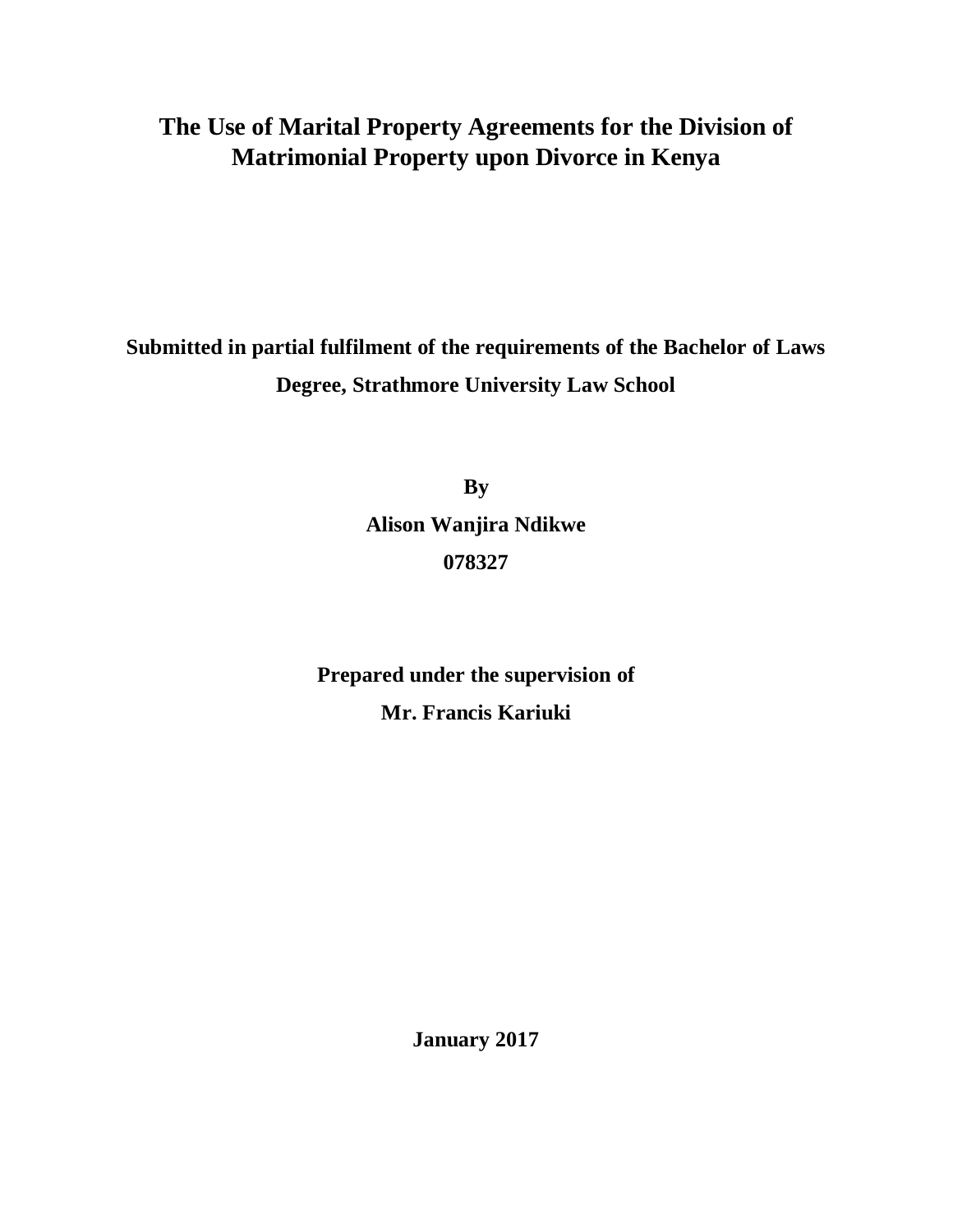# **Declaration**

I, ALISON WANJIRA NDIKWE, do hereby declare that this research is my original work and that to the best of my knowledge and belief, it has not been previously, in its entirety or in part, been submitted to any other university for a degree or diploma. Other works cited or referred to are accordingly acknowledged.

This dissertation has been submitted for examination with my approval as University Supervisor.

Signed:..........................................................................

MR. FRANCIS KARIUKI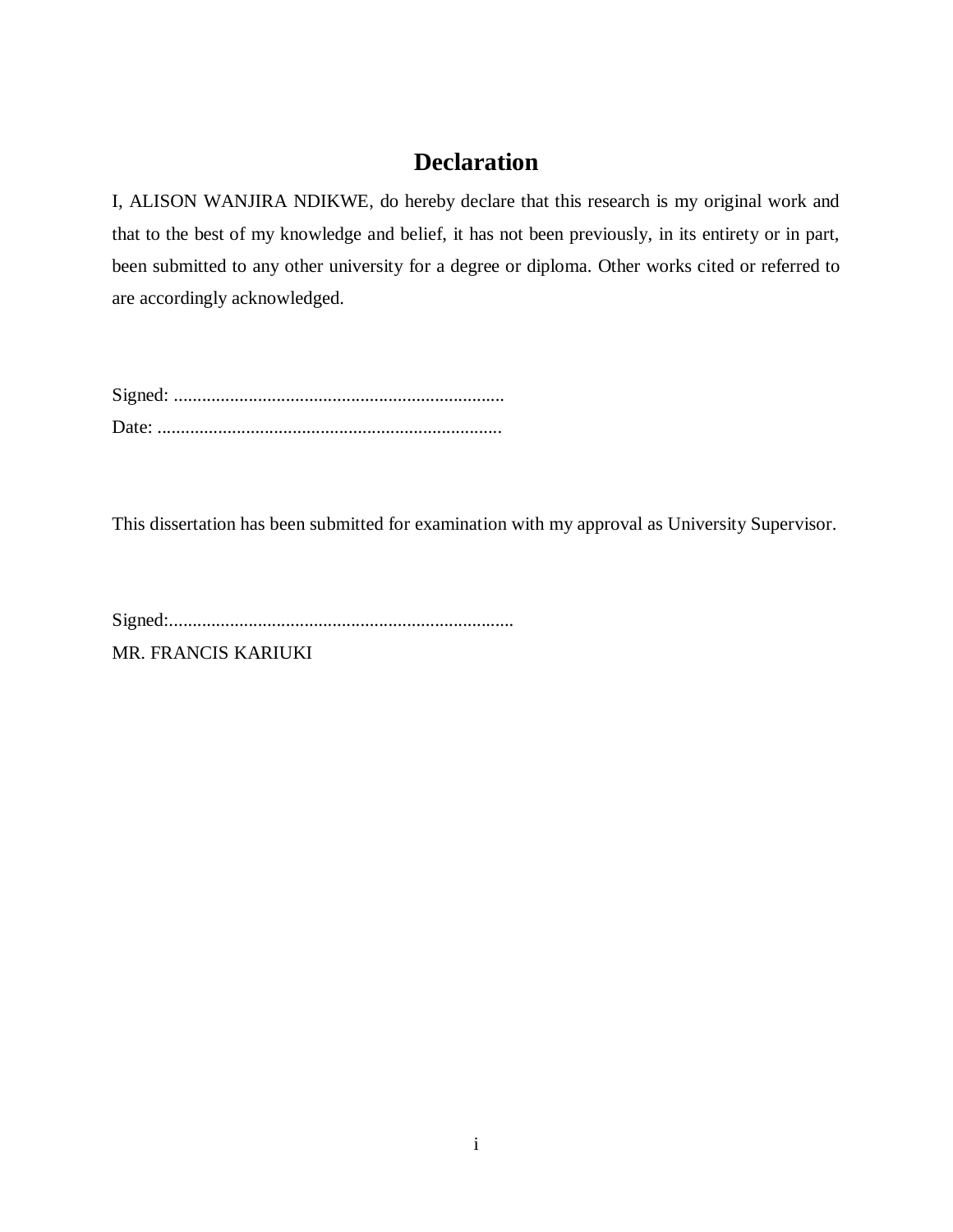# **TABLE OF CONTENTS**

| 1.1.           |
|----------------|
| 1.2.           |
| 1.3.           |
| 1.4.           |
| 1.5.           |
| 1.6.           |
| 1.7.<br>1.7.2. |
| 1.8.           |
| 1.9.           |
|                |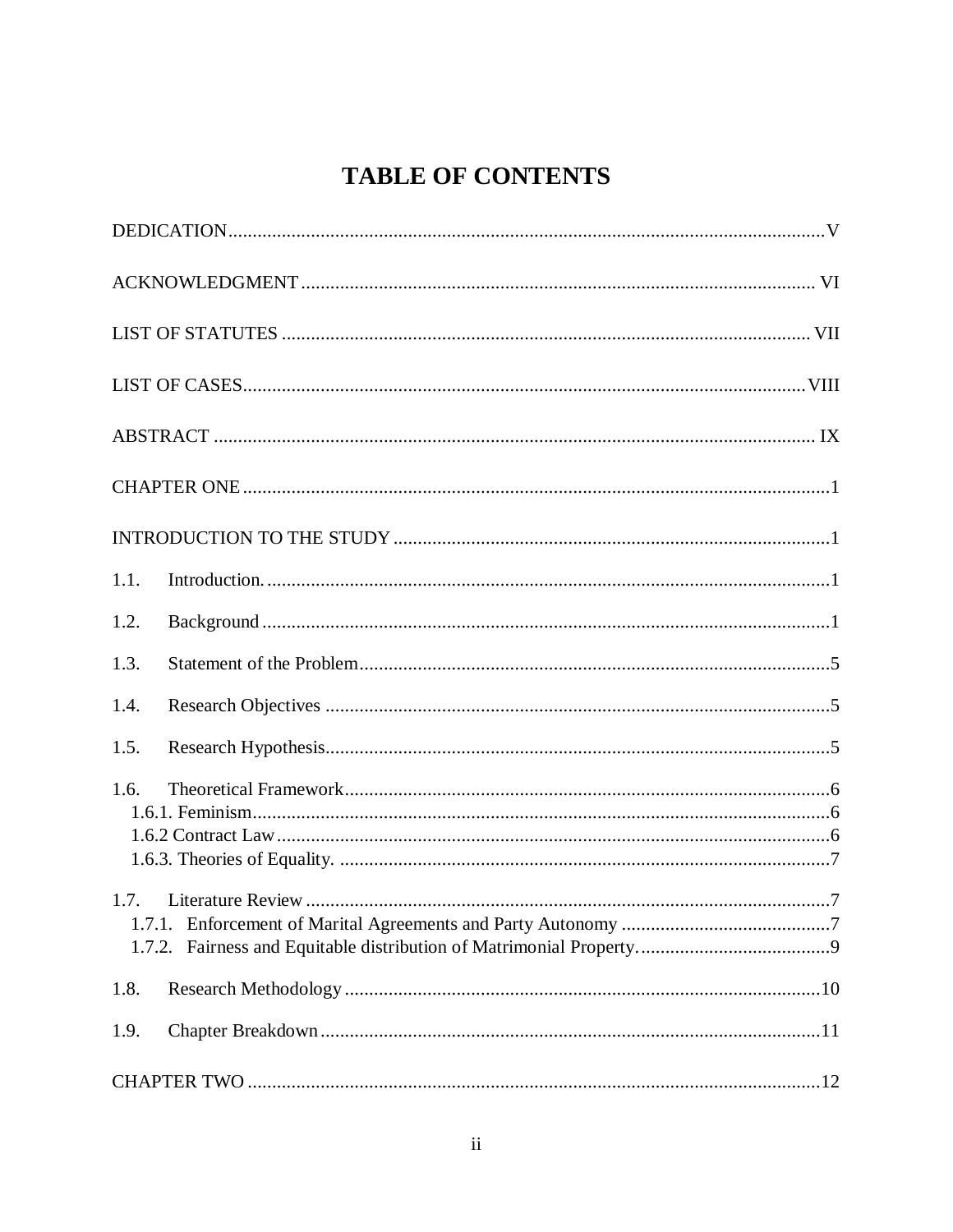|      | HISTORICAL BACKGROUND OF DISTRIBUTION OF MATRIMONIAL PROPERTY                                                                   |  |
|------|---------------------------------------------------------------------------------------------------------------------------------|--|
|      |                                                                                                                                 |  |
|      |                                                                                                                                 |  |
|      |                                                                                                                                 |  |
|      |                                                                                                                                 |  |
|      |                                                                                                                                 |  |
|      |                                                                                                                                 |  |
|      | 2.2.2. Kenyan Colonial History on Division of Matrimonial Property16                                                            |  |
|      |                                                                                                                                 |  |
|      | 2.3.1. Application of Section 28 of the Matrimonial Causes Act (Repealed). 21                                                   |  |
|      |                                                                                                                                 |  |
|      |                                                                                                                                 |  |
|      |                                                                                                                                 |  |
|      |                                                                                                                                 |  |
|      |                                                                                                                                 |  |
| 3.1. | USE OF MARITAL AGREEMENTS IN THE DIVISION OF MATRIMONIAL PROPERTY<br>UPON DIVORCE: THE SITUATION IN SOUTH AFRICA AND ENGLAND 27 |  |
|      |                                                                                                                                 |  |
|      |                                                                                                                                 |  |
| 3.2. |                                                                                                                                 |  |
|      |                                                                                                                                 |  |
|      |                                                                                                                                 |  |
|      |                                                                                                                                 |  |
| 3.3. |                                                                                                                                 |  |
| 3.4. |                                                                                                                                 |  |
|      |                                                                                                                                 |  |
|      |                                                                                                                                 |  |
|      |                                                                                                                                 |  |
|      |                                                                                                                                 |  |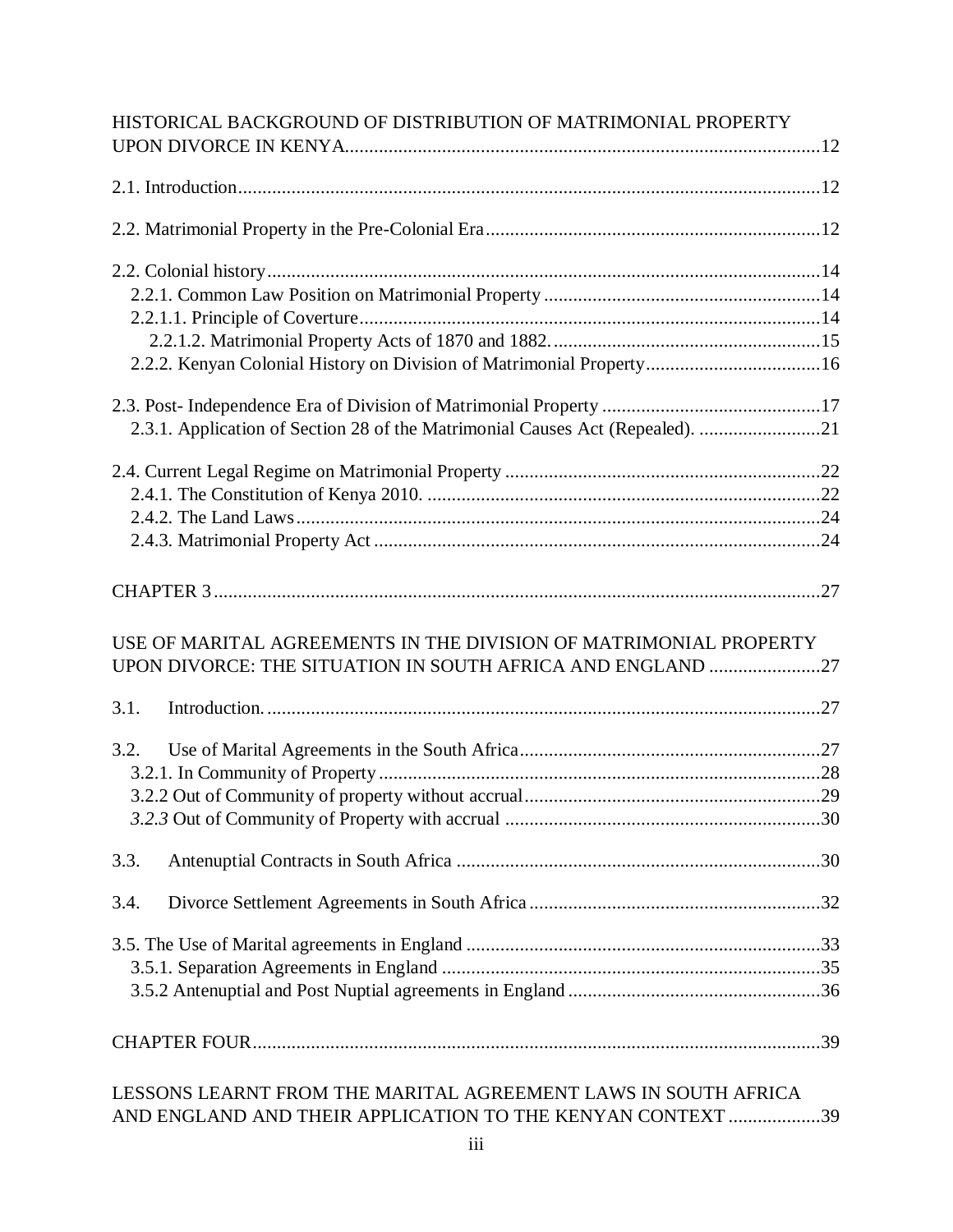|               | 4.2. Comparison between the Kenyan and South African Matrimonial Property Systems 39        |
|---------------|---------------------------------------------------------------------------------------------|
|               | 4.3. Comparison between the use of Matrimonial Property Agreements in England and Kenya. 41 |
|               |                                                                                             |
|               |                                                                                             |
|               |                                                                                             |
|               |                                                                                             |
|               |                                                                                             |
|               |                                                                                             |
|               |                                                                                             |
| a)            |                                                                                             |
| b)            |                                                                                             |
| $\mathbf{c})$ |                                                                                             |
| $\rm d)$      |                                                                                             |
| e)            |                                                                                             |
| f)            |                                                                                             |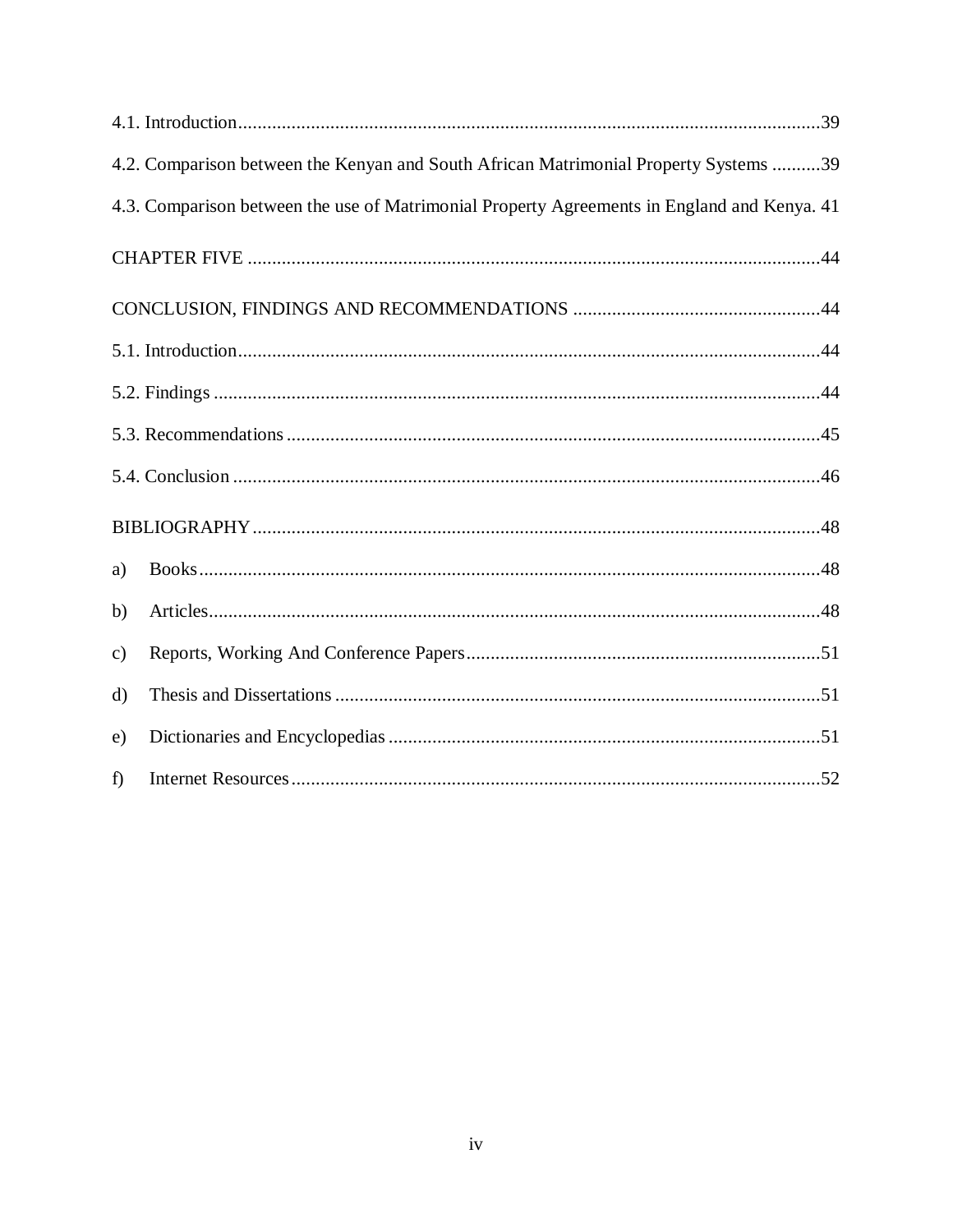# **DEDICATION**

<span id="page-5-0"></span>To the Almighty God for His grace and to my family for their continuous support and prayers.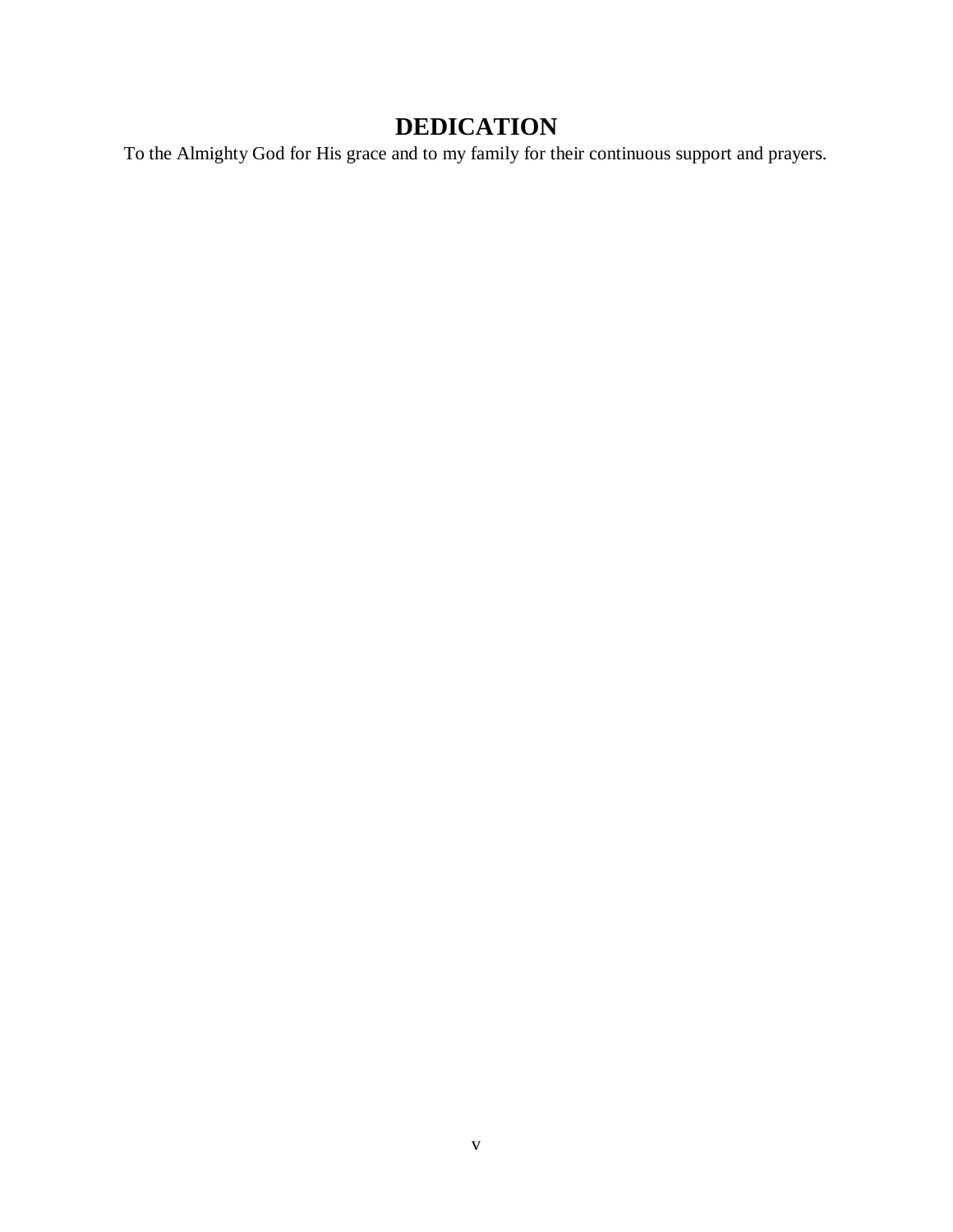# **ACKNOWLEDGMENT**

<span id="page-6-0"></span>I am deeply grateful to my supervisor Mr. Francis Kariuki for his guidance, insight and patience, my fellow supervisees Ngotho Kariuki and Gakenia Kogi, for their support and to my friends and family for their relentless support and encouragement throughout this research.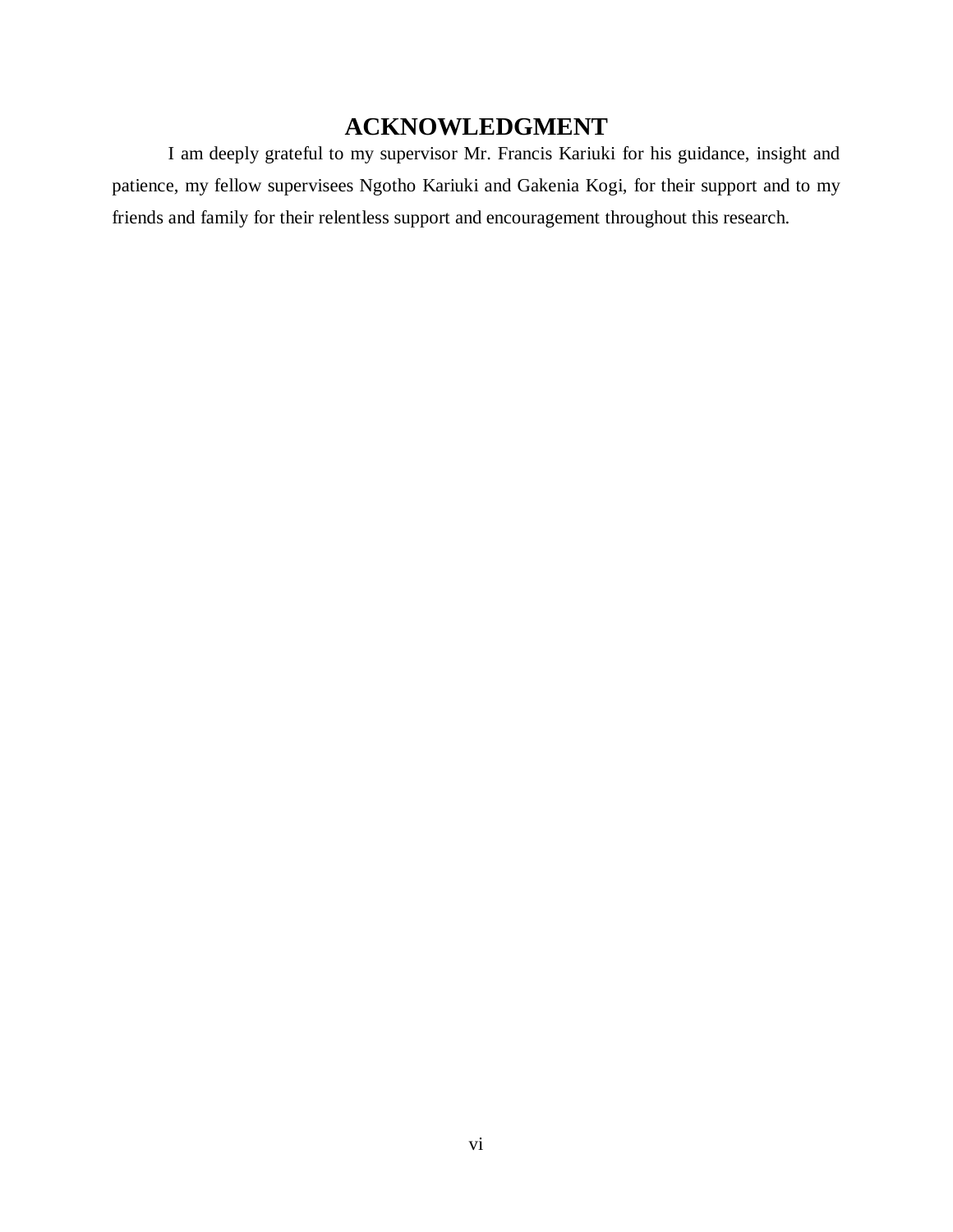# **LIST OF STATUTES**

<span id="page-7-0"></span>*Constitution of Kenya (2010). African Christian Marriage and Divorce Act* (Act No. 51 of 1931) (Repealed). *Civil Union Act*, (Act No 17 of 2006) (South Africa). Constitution of South Africa. *Deeds Registration Act* (South Africa). *Divorce Act*, (Act No 70 of 1979) (South Africa). *Hindu Marriage and Divorce Act* (1960) (Repealed). *Judicature Act*, (Act No.16 of 1967). *Land Act*, (Act No. 6 of 2012). *Land Law Amendment Act*, (Act No. 28 of 2016). *Land Registration Act* (Act No. 3 of 2012). *Law of Contracts Act* (Act No 46 of 1960). *Law of Property Act* (England). *Marriage Act* (Act No.30 of 1902) (Repealed). *Marriage Act* (No. 4 of 2014). *Matrimonial Causes Act* (Act No 33 of 1939) (Repealed). *Matrimonial Property Act* (No 49 of 2013). *Matrimonial Property Act*, (Act No 88 of 1984), (*South Africa*). *Mohammedan Marriage and Divorce Registration Act* (Act No.13 of 1906) (repealed) *Recognition of Customary Marriages Act*, (Act No. 120 of 1998) (South Africa). *Unified Premarital Agreement Act* (United States of America).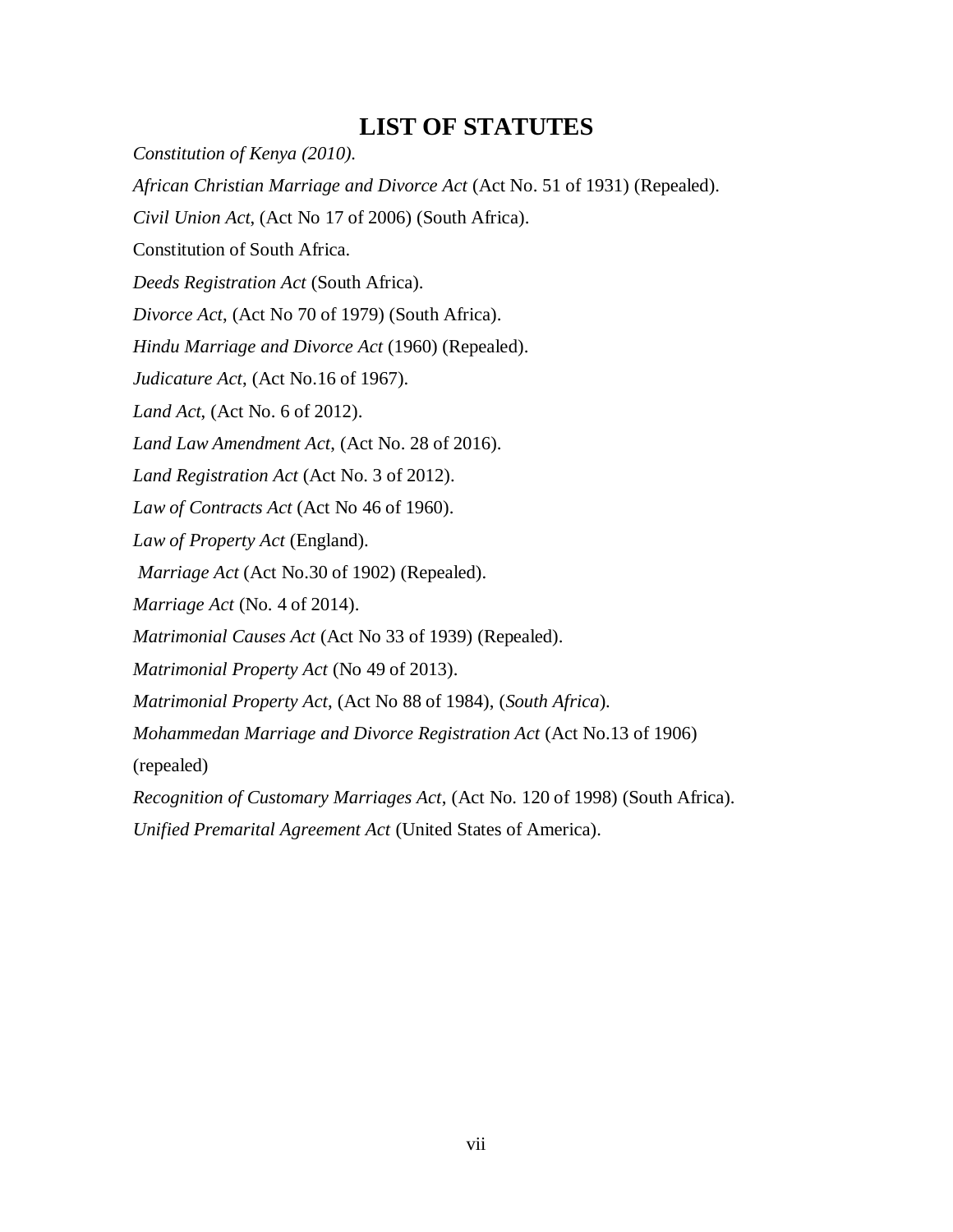# **LIST OF CASES**

<span id="page-8-0"></span>*Agnes Nanjala William v Jacob Petrus Nicolas Vander Goes,* Civil Appeal 127 of 2011.

*CYC v KSY* ( 2015) eKLR.

*ETR v TN and The Standard Bank of South African Ltd* (2015), The High Court of South Africa.

*Echaria v Echaria,* (2007) eKLR.

*Edgar v Edgar* (1980), The United Kingdom Court of Appeal.

*Estate Sayl v Commissioner for Inland Revenue* (1945), The High Court of South Africa.

*Ex parte Spinazze and Another* (1985), The High Court of South Africa.

*F.S v E.Z* (2016) eKLR

*Gates v Gates (1940),* high Court of South Africa.

*Gissing v Gissing,* [1970] ALL ER 780.

*Hyman v Hyman* (1929), The United Kingdom House of Lords.

*I v I* (1971) EA 278.

*K v K* (2003) The United Kingdom High Court

*Karanja v Karanja* (1976) KLR 307.

*Kivuitu v Kivuitu*, [1991] eKLR.

*Kruger v Kruger (2007) High Court of South Africa.AL v ECE* (2015), High Court of South Africa.

*Macleod v Macleod* (2008), Judicial Committee of the Privy Council in the United Kingdom.

*Mathabathe v Mathabathe* (1987), High Court of South Africa.

*Nderitu v Nderitu*, [1998] eKLR.

*P M S v M S,* (2016) eKLR.

*Pettit v Pettit*, [1969] ALL ER 2.

*Radmacher v Granatino* (2010), United Kingdom Court of Appeal.

*Robson v Theron (1978),* High Court of South Africa.

*S v S* (1997), United Kingdom High Court.

*S v S* (2015), High Court of South Africa.

*U M M v I M* (2014) eKLR.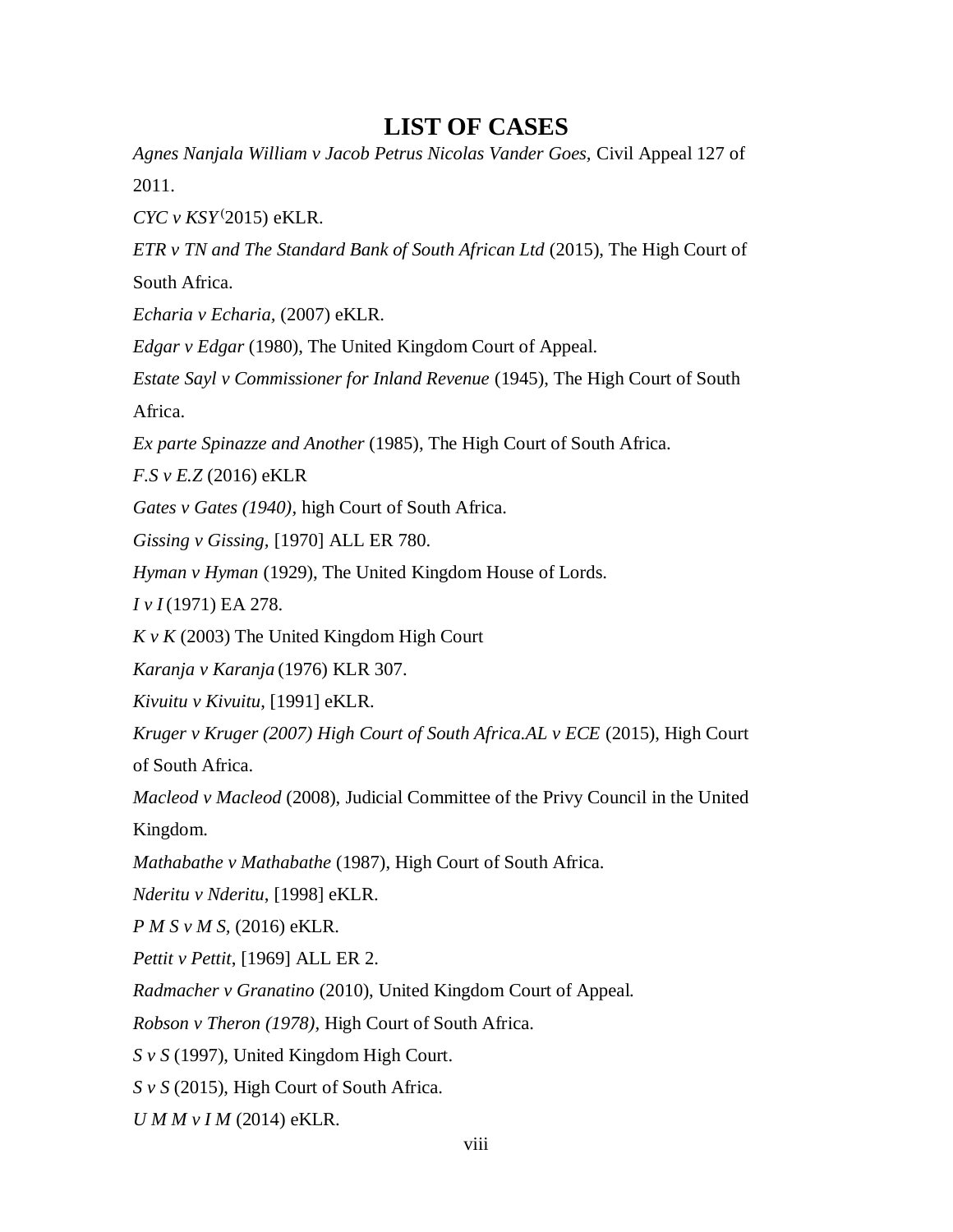# **ABSTRACT**

<span id="page-9-0"></span>Marital agreements have been used for the division of matrimonial property upon divorce by couples for several years. However, their enforcement has been challenging. In Kenya the Matrimonial Property Act allows spouses to make antenuptial/pre-nuptial agreements for the division of matrimonial property upon divorce. It however does not recognize post-nuptial and settlement agreements. This may pose a challenge to the realization of equality as per Article 45(3) of the Constitution. This research has looked into the importance of recognizing post-nuptial and settlement agreements and how they contribute towards promoting equality between spouses in the ownership of matrimonial property.

The study was conducted through a review of existing literature on the subject of marital property agreements. It has also included a comparative analysis of the South African and English law on marital property agreements. The aim of the comparative analysis was to identify best practices from these jurisdictions that can be applied to the Kenyan system. Additionally, a historical analysis of the Kenyan matrimonial property laws has been done so as to understand the importance of ensuring equality between spouses in the ownership of matrimonial property.

In order to ensure that marital property agreements promote equality between spouses, the study recommends that there should be principles or guidelines that direct the court in dividing matrimonial property upon divorce as well as in the implementation and enforcement of marital agreements and finally that the law should give explicit recognition to post-nuptial and settlement agreements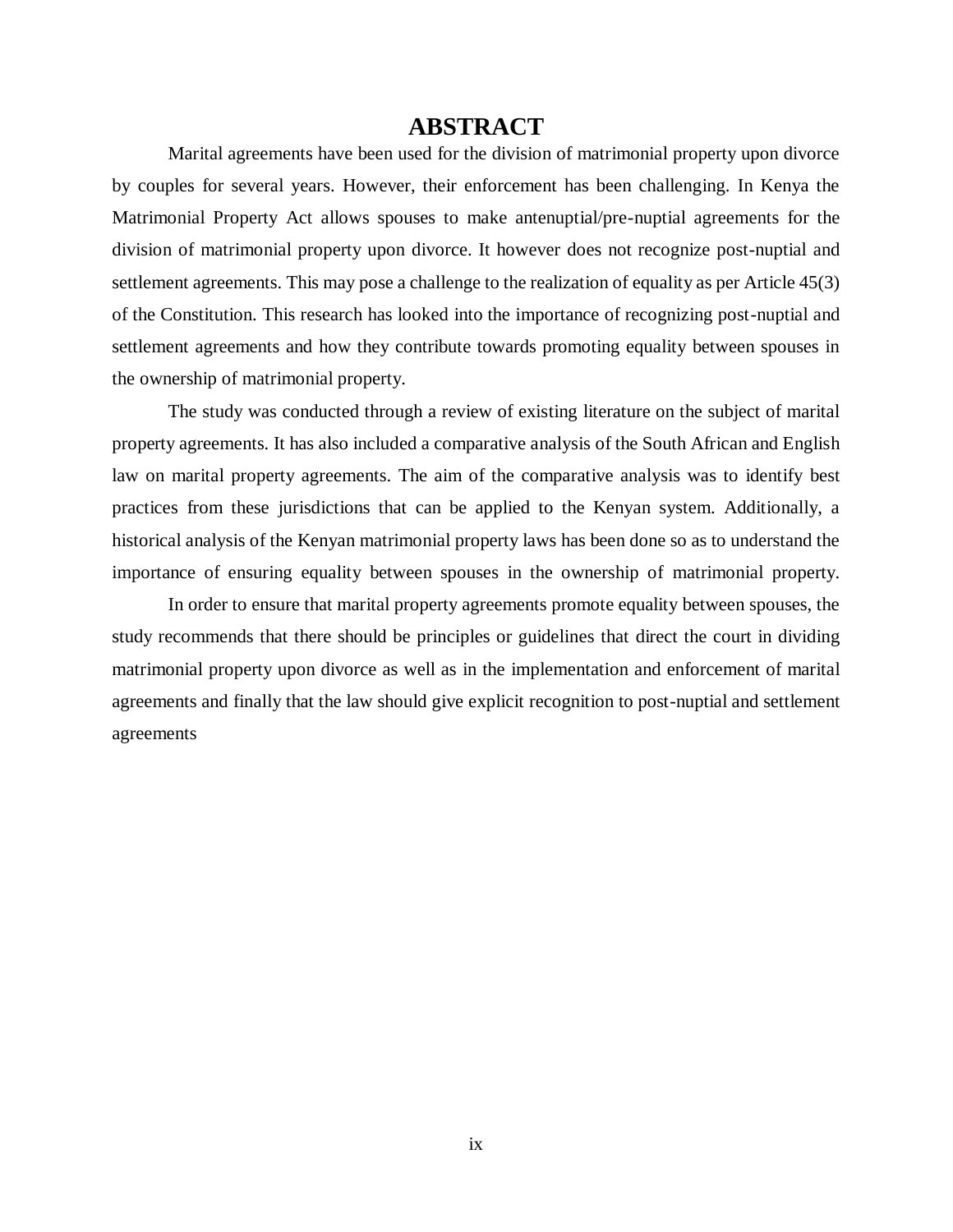# **Chapter One**

# **Introduction to the Study**

## <span id="page-10-2"></span><span id="page-10-1"></span><span id="page-10-0"></span>**1.1.Introduction.**

This is a study on the use of marital property agreements in the division of matrimonial property upon divorce. It will begin by giving a brief background of the division of matrimonial property in Kenya until the enactment of the Matrimonial Property Act of 2013. The background will also include how marital agreements are used by South Africa and England. The background will contextualize the statement of the problem.

The objectives, statement of the problem and hypothesis will also form part of this chapter. The research will be guided by the following questions: are marital agreements just and equitable in the division of matrimonial property and do they promote gender equality in ownership of matrimonial property.

A review of the literature on the subject of marital agreements, the theoretical framework that will support this study, methodology section and a chapter breakdown will also be discussed herein.

#### <span id="page-10-3"></span>**1.2. Background**

 $\overline{a}$ 

Marriage is the corner stone of the family which is in turn the foundation of the society.<sup>1</sup> When two consenting adults of the opposite sex come together in matrimonial union, they do so with the belief that their union will last until death separates them. However, this is not always the case. Couples may find themselves in situations where they may need to separate. One of the ways this happens is through divorce.

Divorce can be defined as the legal separation of man and wife, brought about by the judgment of a court, and either totally dissolving the marriage relation or suspending its effects so as concerns cohabitation of the parties.<sup>2</sup> The grounds for divorce vary from jurisdiction to jurisdiction, however, in Kenya, the common grounds for divorce in civil<sup>3</sup>, Christian<sup>4</sup>, customary<sup>5</sup> and Hindu<sup>6</sup> marriages stipulated in the Marriage Act include: cruelty, adultery, desertion,

<sup>1</sup> Baraza N 'Philosophical and Historical Development of families' *Presentation at Heinrich Böll Foundation's Gender Forum in Nairobi, 30 April 2009.*

<sup>2</sup> The Black's Law Dictionary, 2nd edition.

<sup>3</sup> Section 65, *Marriage Act* (No. 4 of 2014).

<sup>4</sup> Section 66(2), *Marriage Act* (No. 4 of 2014).

<sup>5</sup> Section 69(1), *Marriage Act* (No. 4 of 2014).

<sup>6</sup> Section 70, Marriage *Act* (No. 4 of 2014).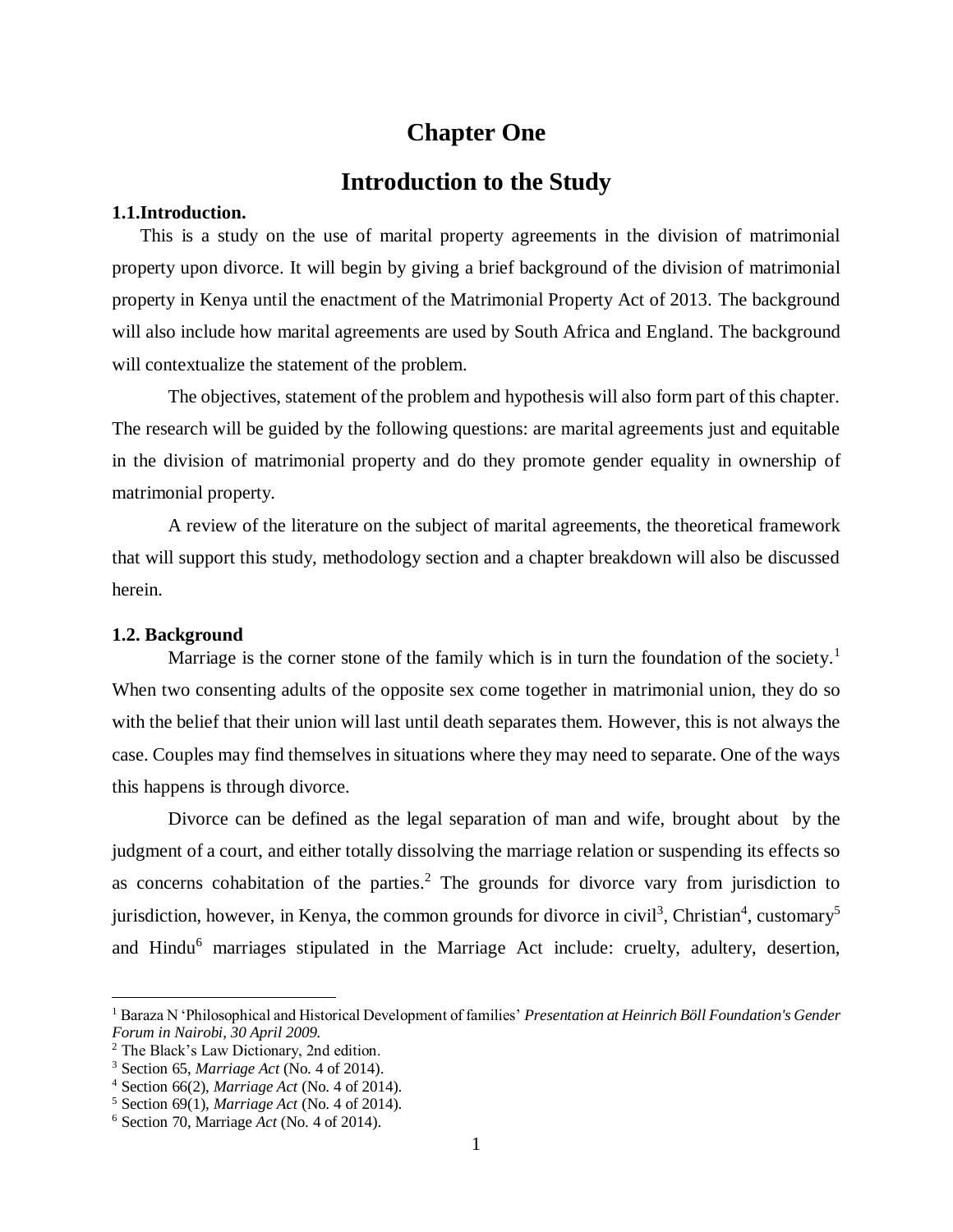irretrievable breakdown of marriage and exceptional depravity by the other spouse. <sup>7</sup> As the couple goes through the divorce process, division of matrimonial property is one of the aspects the courts look into.

Division of matrimonial property in Kenya was mainly governed by the Matrimonial Causes Act<sup>8</sup> and the Married Women's Property Act of  $1882<sup>9</sup>$  until 2013 when the Matrimonial Property  $Act^{10}$  was enacted in Kenya subsequently repealing the former legislation. The Married Women's Property Act recognised a married woman's legal capacity to hold property separately from her husband.<sup>11</sup> Prior to the enactment of this law, division of matrimonial property was governed by the doctrine of coverture. Once married, the man and woman assumed one identity, that of the man.<sup>12</sup> Property would therefore be held in the man's name. This would allow him to enjoy benefits amassed from his wife's property.<sup>13</sup> Consequently, women lost their legal existence and capacity to own property in their name or to enter into contracts.

The Married Women's Property Act of 1882 abolished the doctrine of coverture and ushered in the new rule on separate property ownership between a husband and wife. Of interest in this act was section 17 which stated as follows:

"*In any question between husband and wife as to the title or possession of property, either of them may apply to the High court or a county court and the judge may make such order with respect to property in dispute …. As he thinks fit."*

The aforementioned Act applied in Kenya as a result of the Judicature Act.<sup>14</sup> Section 17 stated above, provided the basis of various spousal disputes over matrimonial property after a divorce. Notable cases include; *Kivuitu v Kivuitu*<sup>15</sup> where the court recognised non-financial contribution to the acquisition of matrimonial property. This was a significant decision due to the fact that prior to this, monetary contributions was the only type of contribution acknowledged by

<sup>7</sup> Section 66(2), *Marriage Act* (No. 4 of 2014).

<sup>8</sup> Act No.33 of 1939(Repealed).

<sup>&</sup>lt;sup>9</sup> This Act applied to Kenya by virtue of section 3 of the Judicature Act which states that any English laws enacted before 12<sup>th</sup> August 1897 are applicable in Kenya. This is known as the reception date.

<sup>10</sup> Act No. 49 of 2013.

<sup>11</sup> Baraza N 'Family Law Reforms in Kenya: An Overview,' Presentation at Heinrich Böll Foundation's Gender Forum, Nairobi, 30 April 2009 , 5.

<sup>&</sup>lt;sup>12</sup> William Blackstone Commentaries on the Laws of England. Vol., 1 (1765), 442-445.

<sup>13</sup> Baraza N'Family Law Reforms in Kenya: An Overview', 5.

<sup>&</sup>lt;sup>14</sup> Section 3 of the Judicature Act states that statutes of general application in force in England before the 12 August 1897 are applicable in Kenya.

<sup>&</sup>lt;sup>15</sup> [1991] eKLR.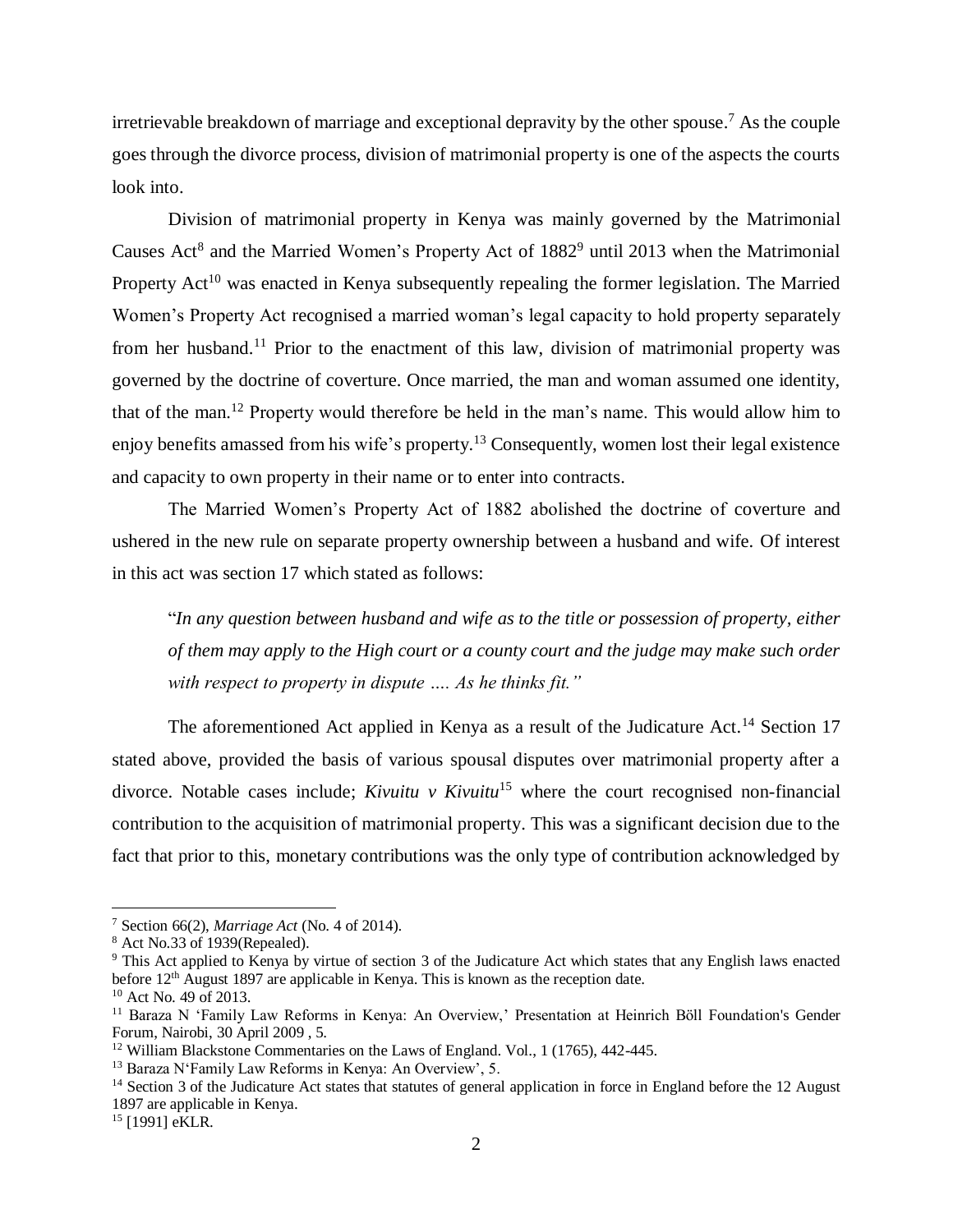courts in the division of matrimonial property upon divorce. *Nderitu v Nderitu*<sup>16</sup> also recognised non-monetary contribution.

The Kenyan law first recognised the use of marital agreements through the repealed Matrimonial Causes Act which allowed courts to consider any antenuptial or post-nuptial agreements signed by spouses with respect to the division of matrimonial property upon divorce.<sup>17</sup>

In Kenya today, matrimonial property is governed by the Matrimonial Property Act which defines, matrimonial property as any property jointly owned by parties to a marriage or any property acquired by both spouses during the subsistence of the marriage.<sup>18</sup> It includes the matrimonial home as well as all household items found within the home.<sup>19</sup> Despite the existence of this Act, the Constitution of Kenya 2010, which is the supreme law, states that parties to a marriage have equal rights at the time of marriage, during the marriage and at the dissolution of the marriage. $20$ 

The Matrimonial Property Act contains various provisions that govern the division of matrimonial property. These include, pre-nuptial agreements between spouses<sup>21</sup>, the recognition of both monetary and non-monetary contributions<sup>22</sup> the definition of what constitutes matrimonial property,<sup>23</sup> the recognition of separate property ownership and ownership of matrimonial property in polygamous marriages<sup>24</sup> among other provisions.

The Matrimonial Property Act of Kenya does not provide a definition for pre-marital agreements however, it establishes that parties can enter into such an agreement before getting married.<sup>25</sup> Oxford's Advanced Learner's Dictionary defines marital/prenuptial agreements as agreements entered into by a couple before they marry concerning the ownership of their respective assets should the marriage fail. It is also defined as an agreement between prospective spouses made in contemplation of marriage and to be effective upon marriage.<sup>26</sup> There are two other main types of marital agreements; postnuptial and settlement agreements. Post-nuptial agreements are

<sup>&</sup>lt;sup>16</sup> [1998] eKLR.

<sup>17</sup> Section 28, *Matrimonial Causes Act, (Act No 33 of 1939) (Repealed).*

<sup>18</sup> Section 6(1), the *Matrimonial Property Act* (No 49 of 2013).

<sup>19</sup> Section 6(1) the *Matrimonial Property* Act (No 49 of 2013).

<sup>20</sup> Article 45(3) Constitution of Kenya (*2010*).

<sup>21</sup> Section 6(3), *Matrimonial Property Act* (No 49 of 2013).

<sup>22</sup> Section 2, *Matrimonial Property Act* (No 49 of 2013).

<sup>23</sup> Section 6(1), *Matrimonial Property Act* (No 49 of 2013).

<sup>24</sup> Section 13, *Matrimonial Property Act* (No 49 of 2013).

<sup>25</sup> Section6 (3) *Matrimonial Property Act* (No 49 of 2013). .

<sup>26</sup> Section1 (1), *Unified Premarital Agreement Act* (United States of America 1983).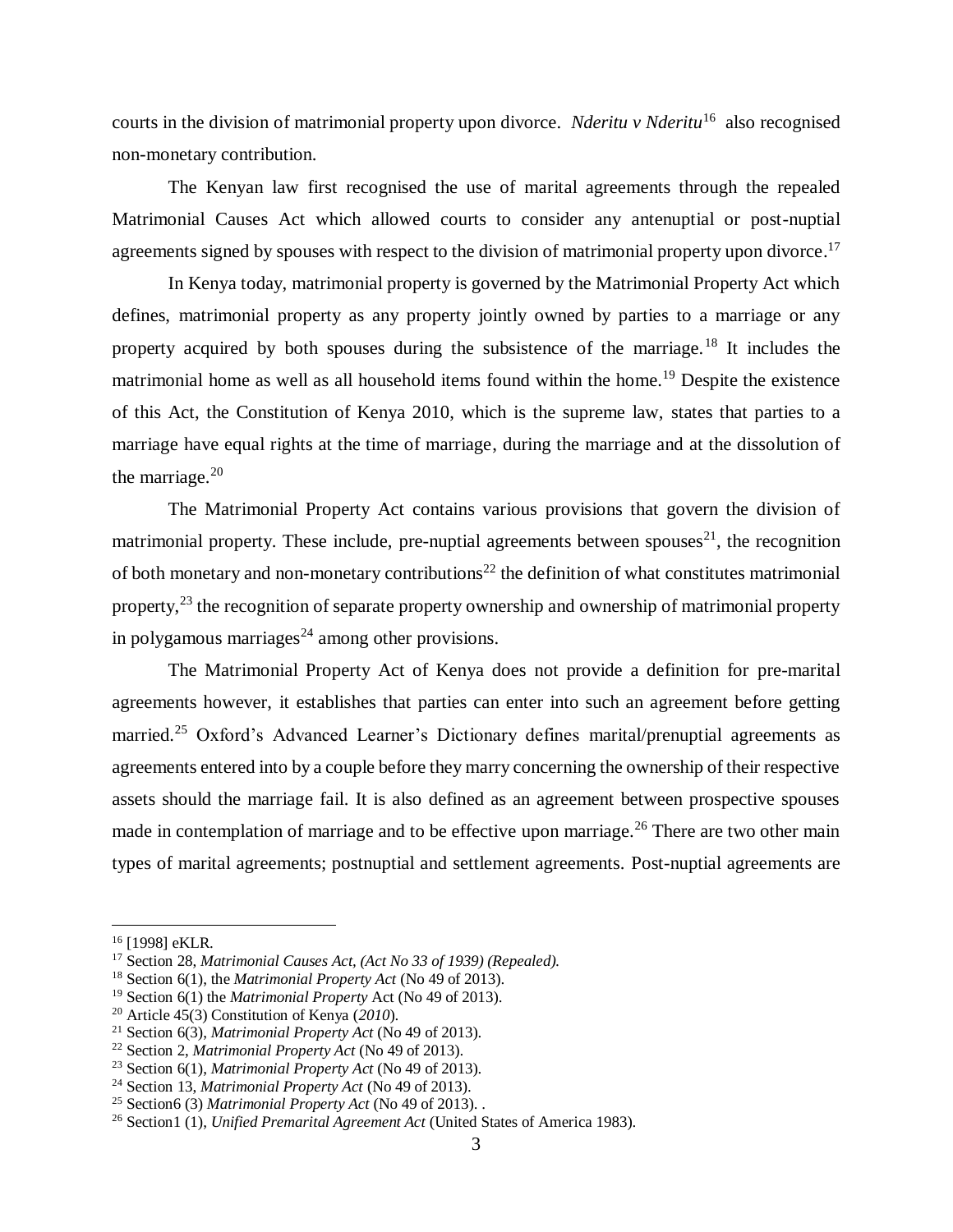those entered into by spouses after they get married outlining the manner in which matrimonial property will be divided upon divorce as well as the maintenance to be received by either spouse after divorce.<sup>27</sup> They can be made at any moment during the marriage. Settlement agreements are those that spell out the way spouses have agreed to divide the matrimonial property upon divorce.<sup>28</sup> They are made at the very end of the marriage when spouses are finalizing their divorce.

Signing of marital agreements has long been frowned upon because of the belief that when one makes or signs a marital agreement they are foreseeing or encouraging divorce.<sup>29</sup> In addition, marital agreements are thought to be instruments used by the rich to ensure that any wealth they acquired prior to the marriage is protected from the jurisdiction of courts in division of matrimonial property.<sup>30</sup> These beliefs about marital agreements have inhibited their enforcement by courts. In some jurisdictions, for example in England, courts have been quite reluctant to endorse marital agreements made by spouses because of the long standing belief that such agreements were contrary to public policy.<sup>31</sup> A change in this perception has been seen over time and is reflected in rulings made by courts in cases such as *Edgar v Edgar<sup>32</sup>* and the most recent case of *Radmacher v Granatino. 33*

In Kenya, The Matrimonial Property Act states that in the absence of a pre-marital agreement defining matrimonial property rights among spouses, ownership of matrimonial property vests in the spouses according to the contribution of either spouse towards the property's acquisition, and shall be divided between the spouses on this basis.<sup>34</sup> There is no further mention of pre-nuptial agreements in the Act. Additionally, it does not provide for post-nuptial or settlement agreements. This omission can be detrimental to the realization of the right to equality between spouses as stipulated in Article 45(3) of the Constitution of Kenya because pre-nuptials may be used to unfairly prevent one spouse from acquiring interest in matrimonial property.

The research will look into the reasons as to why pre-nuptial agreements alone would not

<sup>27</sup> Halsbury's Laws of England, Contract, Volume 22.

<sup>28</sup> Halsbury's Laws of England, Contract, Volume 22.

<sup>29</sup> Mweresa E.S 'Prenuptial Agreements Blessing or Curse?' *http://salclaw.co.ke/prenuptial-agreements-blessing-orcurse/* on 25 November 2015*.*

<sup>30</sup> Glass R, 'Trading up: Postnuptial Agreements, Fairness, and a Principled New Suitor for California,' 92(1) *California Law Review*, 2004,218.

<sup>31</sup> Sanders A 'Private Autonomy and Marital Property Agreements' *The International and Comparative Law Quarterly*, Vol. 59, No. 3 (JULY 2010)571.

<sup>32</sup> (1980) The United Kingdom Court of Appeal.

<sup>&</sup>lt;sup>33</sup> (2010) The United Kingdom Court of Appeal.

<sup>34</sup> Section 7, *Matrimonial Property Act* (Act No 49 of 2013).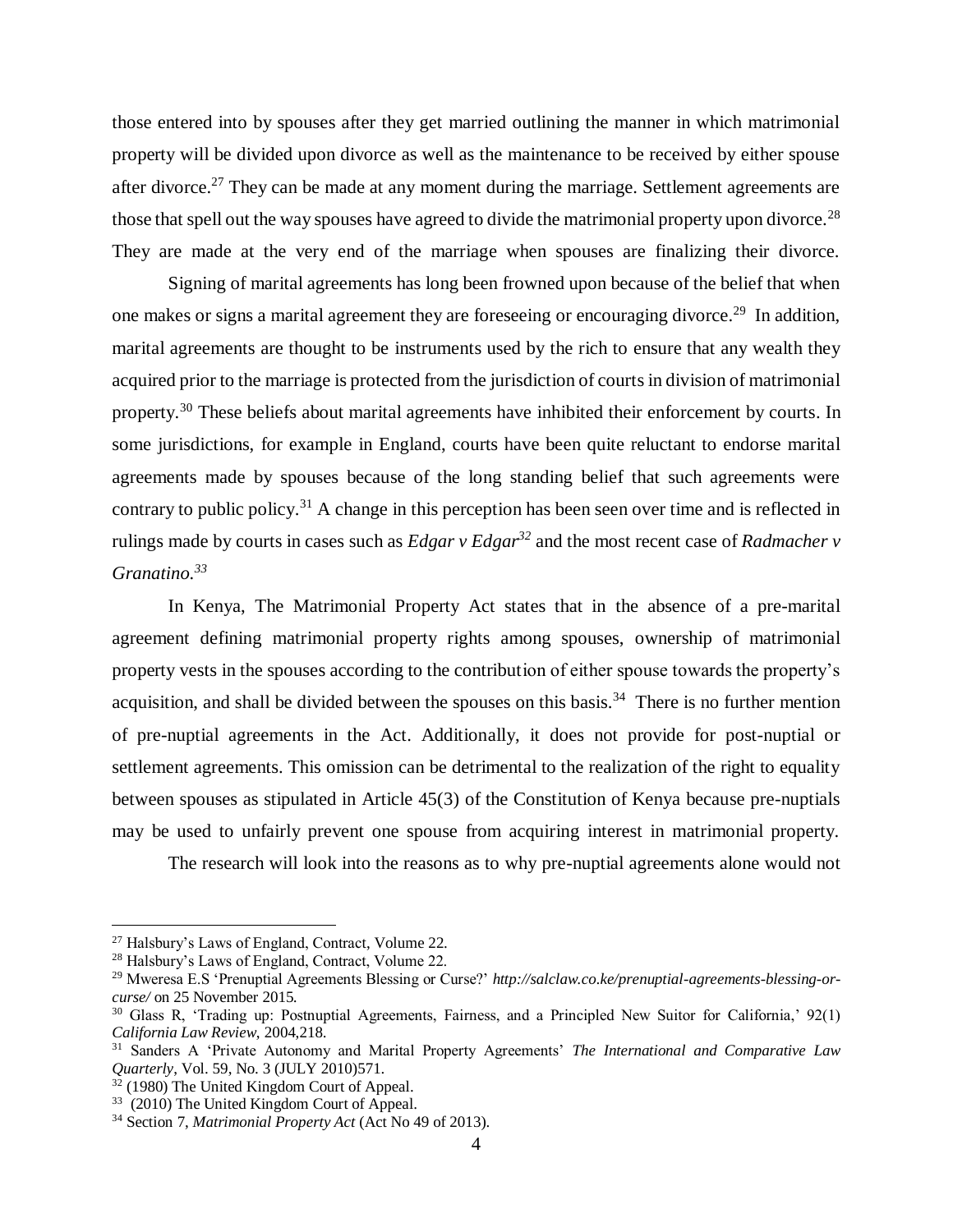suffice in achieving the equality envisaged by the Constitution. Through an analysis of the legal background of division of matrimonial property in Kenya as well as a comparative study with the use of marital agreements in South Africa and England and finally giving recommendations as to the way forward for the use of marital property agreements in Kenya, this research will attempt to ensure the use of marital property agreements conforms to Article 45(3).

This study is limited to the context of marriages that are recognised by the Marriage Act of Kenya. They include civil marriages, Christian marriages, African Customary marriages, Hindu marriages and Islamic marriages<sup>35</sup>. Therefore, it will not cover polygamous marriages or presumption of marriage by cohabitation.

#### <span id="page-14-0"></span>**1.3.Statement of the Problem**

The Matrimonial Property Act allows spouses to enter into pre-nuptial agreements which outline spousal interests in matrimonial property. However, pre-nuptial agreements may not adequately protect the rights of spouses to equal rights in matrimonial property as envisioned in Article 45(3). Therefore, all forms of marital property agreements (pre-nuptial, pots-nuptial and settlement agreements) should be recognized by law in order to ensure equality of rights for spouses.

#### **1.4. Research Objectives**

<span id="page-14-1"></span>This research will be guided by the following objectives:

- 1. To assess the viability of the use of marital property agreements in division of matrimonial property.
- 2. To find out whether marital property agreements are a just and efficient way of division of matrimonial property.
- 3. To draw out lessons from how marital agreements work in other jurisdictions.

### <span id="page-14-2"></span>**1.5.Research Hypothesis**

This research will be guided by the following hypothesis: Pre-nuptial, post-nuptial and settlement agreements are a practical method of division of matrimonial property when drafted and implemented appropriately and can aid the court in distribution of matrimonial property upon divorce in a just and equitable manner.

<sup>35</sup> Section 6, *Marriage Act* (No. 4 of 2014).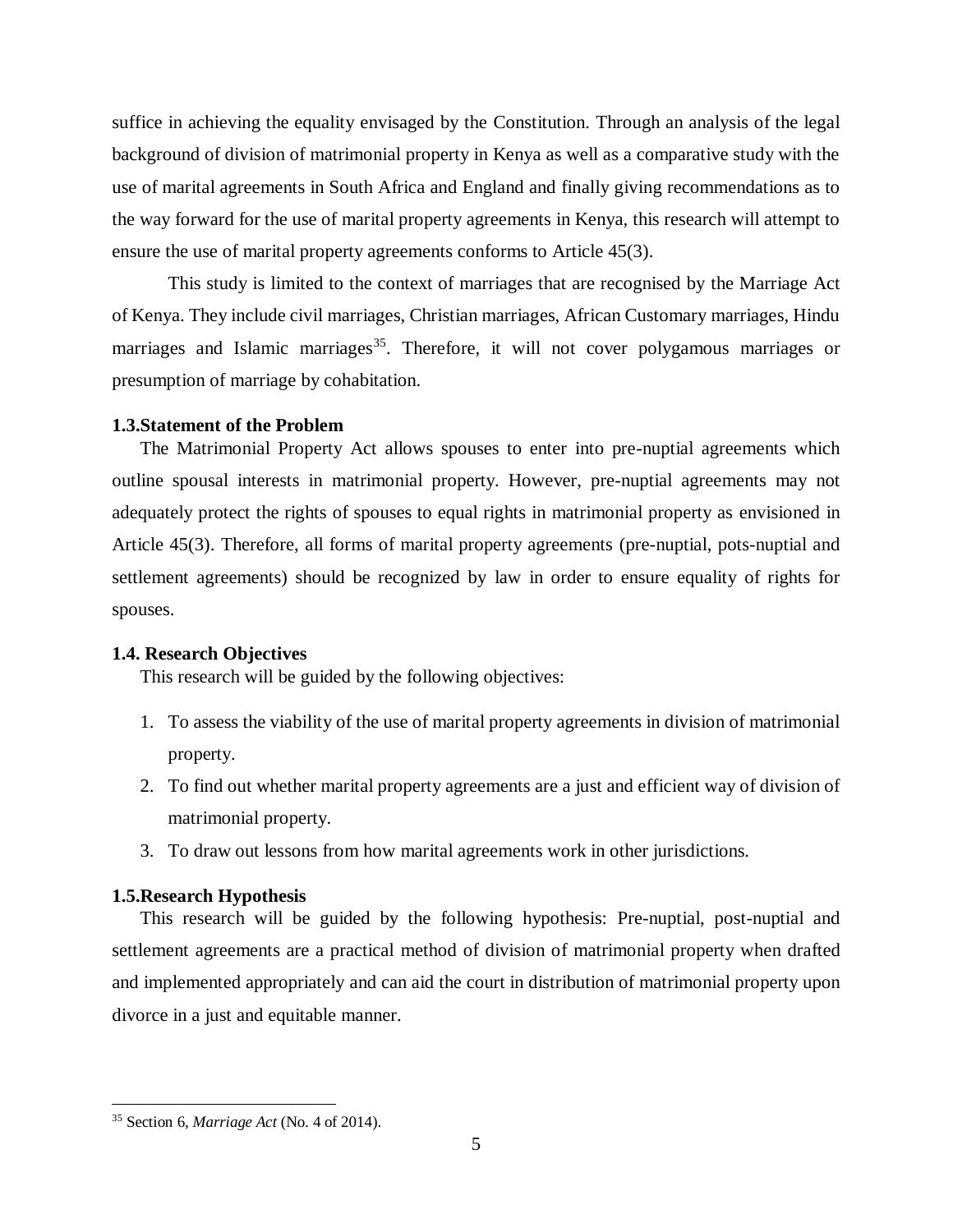### <span id="page-15-0"></span>**1.6.Theoretical Framework**

### <span id="page-15-1"></span>**1.6.1. Feminism**

It is often said that behind every successful man, there is a woman. However, some wives face difficulties when it comes to securing interests to what they contributed towards the success of their husbands. At the heart of the feminist theory, is the equality of rights between men and women.<sup>36</sup> The current matrimonial property laws in Kenya provide for the distribution of matrimonial property on the basis of each spouse's contribution<sup>37</sup> whereas the Constitution provides for equal rights to ownership of matrimonial property.<sup>38</sup> Marital agreements can assist women to have control over their separate property. Such agreements can help women ensure that their husbands do not acquire a stake in the ownership of property they have worked hard to acquire. Such agreements can also protect the interests of women with regard to ownership of matrimonial property, where they might stand to be disadvantaged by the matrimonial property  $laws.<sup>39</sup>$ 

#### <span id="page-15-2"></span>**1.6.2 Contractarian Theory**

Traditionally, contracts made between individuals, as long as they were not contrary to public policy or made as a result of fraud or coercion, were enforced by courts based on the terms of the contract. In this case, marital agreements are a type of contract because they are between more than one individual, contain an offer and acceptance, consideration and the intention to create legal obligations.<sup>40</sup> In this case then, such contracts should be enforced. The principle of autonomy should be applied by the courts in enforcement of marital agreements as will be discussed in the literature review. In as much as parties should be bound by the terms of their mutually agreed upon contract, it has been argued that their needs to be some sort of overarching legal protection extended by legislation or by the courts in order to ensure fairness. In addition to the fact that contracts signed under duress or mistake can be set aside, external intervention to promote good faith in contractual dealings is advocated for.<sup>41</sup> This paper will show that fairness as per the

<sup>36</sup> Nzomo M, 'The Status of Women's Human Rights in Kenya and Strategies to Overcome Inequalities,' 22(2) *The Status of Women's Human Rights in Kenya and Strategies to Overcome Inequalities, 1994, 17.*

<sup>37</sup> Section 7, *Matrimonial Property Act*, (Act No 49 of 2013).

<sup>38</sup> Article 45(3) Constitution of Kenya, *2010*.

<sup>&</sup>lt;sup>39</sup> Glass R, 'Trading up: Postnuptial Agreements, Fairness, and a Principled New Suitor for California, 2004, 224.

<sup>40</sup> Probert R and Harding M *Creteney and Probert's Family Law* Sweet and Maxwell, London 2015, 165.

<sup>&</sup>lt;sup>41</sup> Dorfman R, 'The Regulation of Fairness and Duty of Good Faith in English Contract Law: A Relational Contract Theory Assessment[, http://newjurist.com/fairness-in-english-contract-law.html#sthash.R7UC0yvQ.dpuf,](http://newjurist.com/fairness-in-english-contract-law.html#sthash.R7UC0yvQ.dpuf) on 14 March 2017.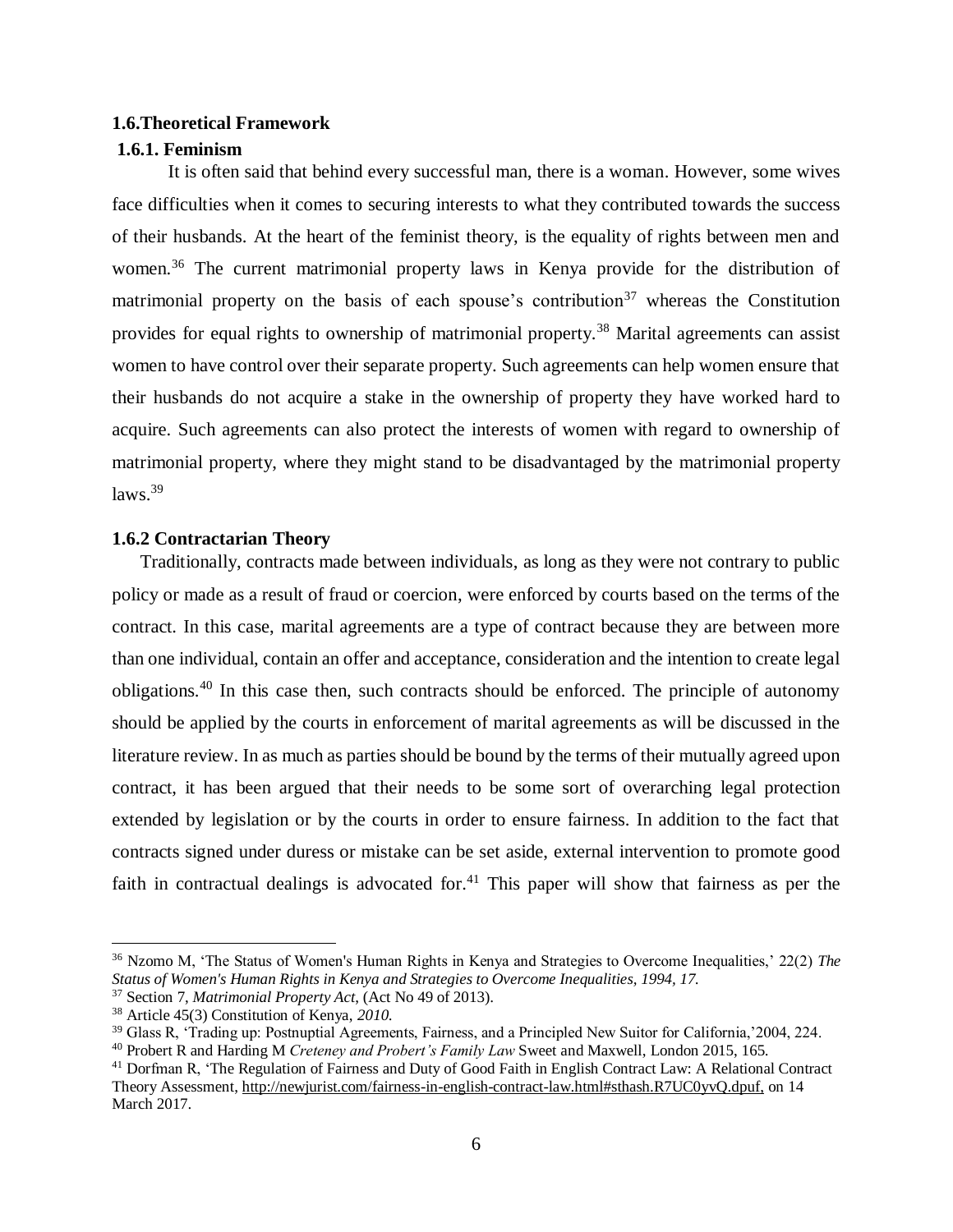contractarian theory can be achieved when party autonomy is respected but the intervention of the legislature and the courts is encouraged to promote good faith in private contracts.

#### <span id="page-16-0"></span>**1.6.3. Theories of Equality.**

These theories were first discussed by Aristotle in Nicomachean Ethics. According to Aristotle the concept of equality and justice are synonymous.<sup>42</sup> He defines justice as the habit of giving each what is due to them.<sup>43</sup> The principle of equality involves two things; distributing something between two or more persons and then modifying these matters to their proper ratios which is referred to as distributive justice<sup>44</sup> and where individuals are of an equal status, then it is just for them to receive equal shares of something.<sup>45</sup> Injustice arises when people of unequal status receive equal shares or people of equal status receive unequal shares. This is referred to as proportional equality. Today, equality is at the centre of the argument on matrimonial property.<sup>46</sup> This theory is relevant to the research because marital agreements affect the rights of spouses to matrimonial property. Such agreements can either promote distributive or proportional equality based on the terms of the contract.

#### <span id="page-16-1"></span>**1.7. Literature Review**

Two common themes that have emerged from this field of research include the enforcement of marital agreements, fairness and equitability of marital agreements in division of matrimonial property. This section will give an overview of what various authors have written with regard to this two themes.

### **1.7.1. Enforcement of Marital Agreements and Party Autonomy**

<span id="page-16-2"></span>Various authors in their work have addressed the issue of the enforcement of marital agreements as well as party autonomy. This is because the contentious nature of marital agreements has made it difficult for these agreements to be enforced. Authors like Robert T Rose<sup>47</sup> and Allison A Martson<sup>48</sup> in their work address this in the context of the American Legal System. They state that prior to 1970, marital agreements in America were not easily enforced by courts

<sup>42</sup> Chroust A H, 'Aristotle's Conception of Equity (Epieikeia),' 18(2) *Notre Dame Law Review, 1942,120.*

<sup>43</sup> Aristotle, *Nicomachean Ethics*, Hackett Publishing Company, Book V, 2000, 1.

<sup>44</sup> Aristotle, *Nicomachean Ethics*, Book V, 3.

<sup>45</sup> Aristotle, *Nicomachean Ethics*, Book V, 3.

<sup>46</sup>The International Women's Human Rights Clinic, *Women's Land and Property Rights in Kenya-Moving Forward*  into a New Era of Equality: A Human Rights Report and Proposed Legislation, 2009,37.

<sup>&</sup>lt;sup>47</sup> Rose T R. 'Asset protection Through the Use of Premarital Agreements,' Unpublished, Claremont McKenna College, 2012, 20.

<sup>48</sup> Marston A 'Planning for Love: The Politics of Prenuptial Agreements,' 49(4) *Stanford Law Review*, 1997,890.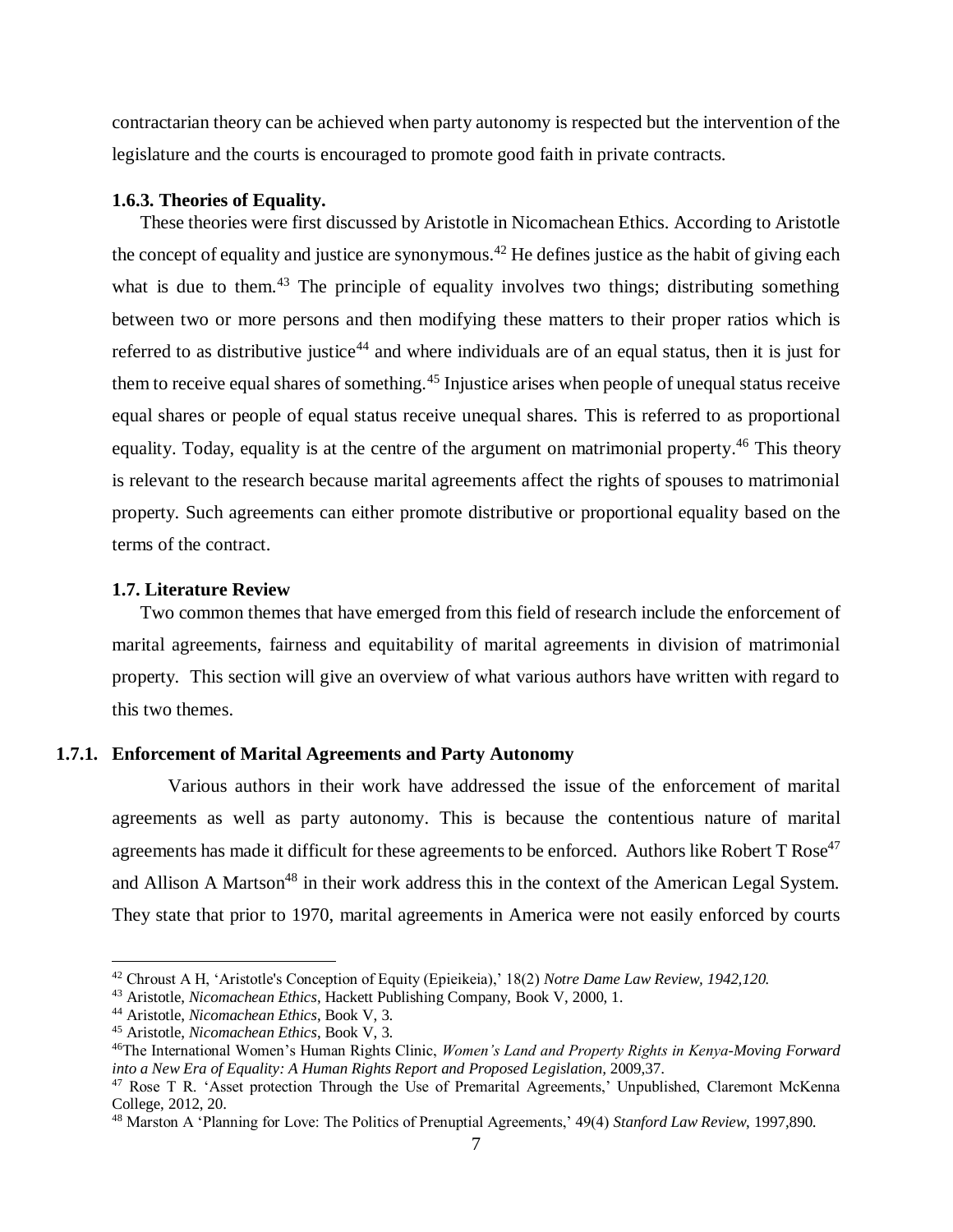because of the belief that they were contrary to public policy. This is because of the belief that such agreements were made in contemplation of divorce.<sup>49</sup> However, a change of judicial attitude was observed when the traditional fault based system of divorce was abandoned. These authors also look into prerequisites of a valid marital agreement.<sup>50</sup> Such grounds include: voluntariness, capacity of parties to enter into a marriage as well as a contract and finally that the document must be in written form<sup>51</sup> and are established in the Uniform Marital Agreement Act of the United States of America.

In Europe, the practice of signing marital agreements is widely accepted and has not experienced as much resistance as in the American and the English Courts.<sup>52</sup> The broad understanding of the contract does not stop at commercial contracts but often includes marriage itself. Since the enlightenment period, marriage has often been described by legal scholars as a contract governed by special rules and formalities.<sup>53</sup>

In continental Europe, the principle of party autonomy is used when it comes to private international law. This principle was first developed by a French Jurist known as Charles Dumoulin in 1525. Party autonomy as used in private international law advocates for the right of parties transacting in cross border private law matters to decide how their interactions will be governed and in the event of a dispute occurring, how such a dispute will be settled.<sup>54</sup> Dumoulin argued that parties should be allowed to decide among themselves how to divide rights and duties in contracts concerning personal relationships. In relation to marital agreements, this principle is used to argue that the effects of marriage upon property should be determined primarily by the intention of the parties. This intention is embodied in the marital agreements.

In England, marital agreements have long been frowned upon by the courts. The jurisprudence emerging from cases before 2012 showed the courts' hostility towards marital agreements. In Anne Sanders article she states that

 $49$  Rose T R. 'Asset protection Through the Use of Premarital Agreements,  $22$ .

<sup>50</sup> Marston A 'Planning for Love: The Politics of Prenuptial Agreements,' 898.

<sup>51</sup> Section 6, Unified Premarital Agreement Act (*United States of America*).

<sup>52</sup>Sanders A 'Private Autonomy and Marital Property Agreements' 59(3) *The International and Comparative Law Quarterly,* 2010, 575*.*

<sup>&</sup>lt;sup>53</sup> Sanders A 'Private Autonomy and Marital Property Agreements' 575.

<sup>54</sup> Sanders A 'Private Autonomy and Marital Property Agreements,'577.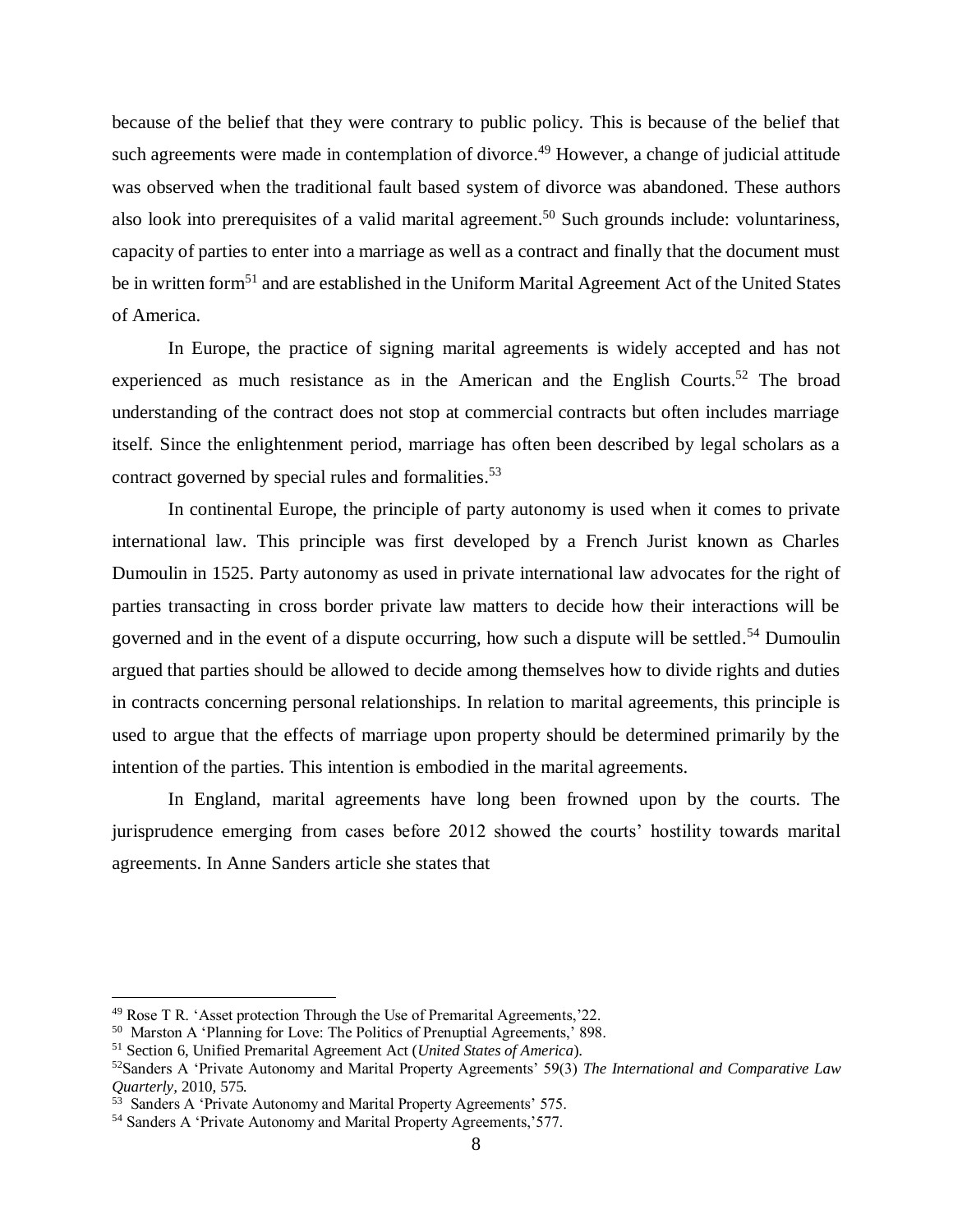'*The long-established English understanding of marriage as creating a status and of the contract as a tool for commercial transactions has thus far impeded the introduction of enforceable marital property agreements'.<sup>55</sup>*

The position of the English Courts has slowly changed and the landmark case of *Radmacher v Granatino* shows this change of attitude with the courts upholding the marital agreements entered into by the parties.

This research will advocate for the right of spouses to enter into marital agreements in Kenya and have their agreements upheld by the courts.

## <span id="page-18-0"></span>**1.7.2. Fairness and Equitable distribution of Matrimonial Property.**

This issue has been addressed by Gail F Brod.<sup>56</sup>In his paper, he argues that marital agreements are a tool used by the economically superior spouses to prevent economically inferior spouse from staking a claim to their wealth. He also argues that the signing of marital agreements requires the spouses to waive their legal claim to the property provided for by the matrimonial property laws.<sup>57</sup>His argument culminates in the conclusion that marital agreements are detrimental to women because they are considered the economically inferior spouse.

In contrast, in her paper<sup>58</sup> Martha M. Ertman refers to the parties in a marriage as either primary homemakers or primary wage-earners. Primary homemakers refers to spouses who contribute to the upkeep of the family through domestic housework and general family welfare whereas the primary wage-earners are those who contribute to the upkeep of the family financially. Ms. Ertman proposes that marital agreements are an efficient way of remunerating the primary homemakers for their contribution to the family as well as securing their rights to matrimonial property after a divorce. This is because, the primary homemakers stand to experience a greater loss upon divorce due to the fact that they no longer have secure financial support.

This research will argue that marital property agreements can be used to promote fairness and equality based on the intentions of the parties.

<sup>55</sup> Sanders A 'Private Autonomy and Marital Property Agreements,' 1.

<sup>56</sup> Brod F G 'Premarital agreements and Gender Justice' 6(2) *Yale Journal of Law and Economics, 1993.*

<sup>57</sup> Brod F G 'Premarital agreements and Gender Justice,'235.

<sup>58</sup> Ertamn M M 'Commercializing Marriage: A Proposal for Valuing Women's Work through Premarital Security Agreements' *77 Texas Law Review,* 1998, 18.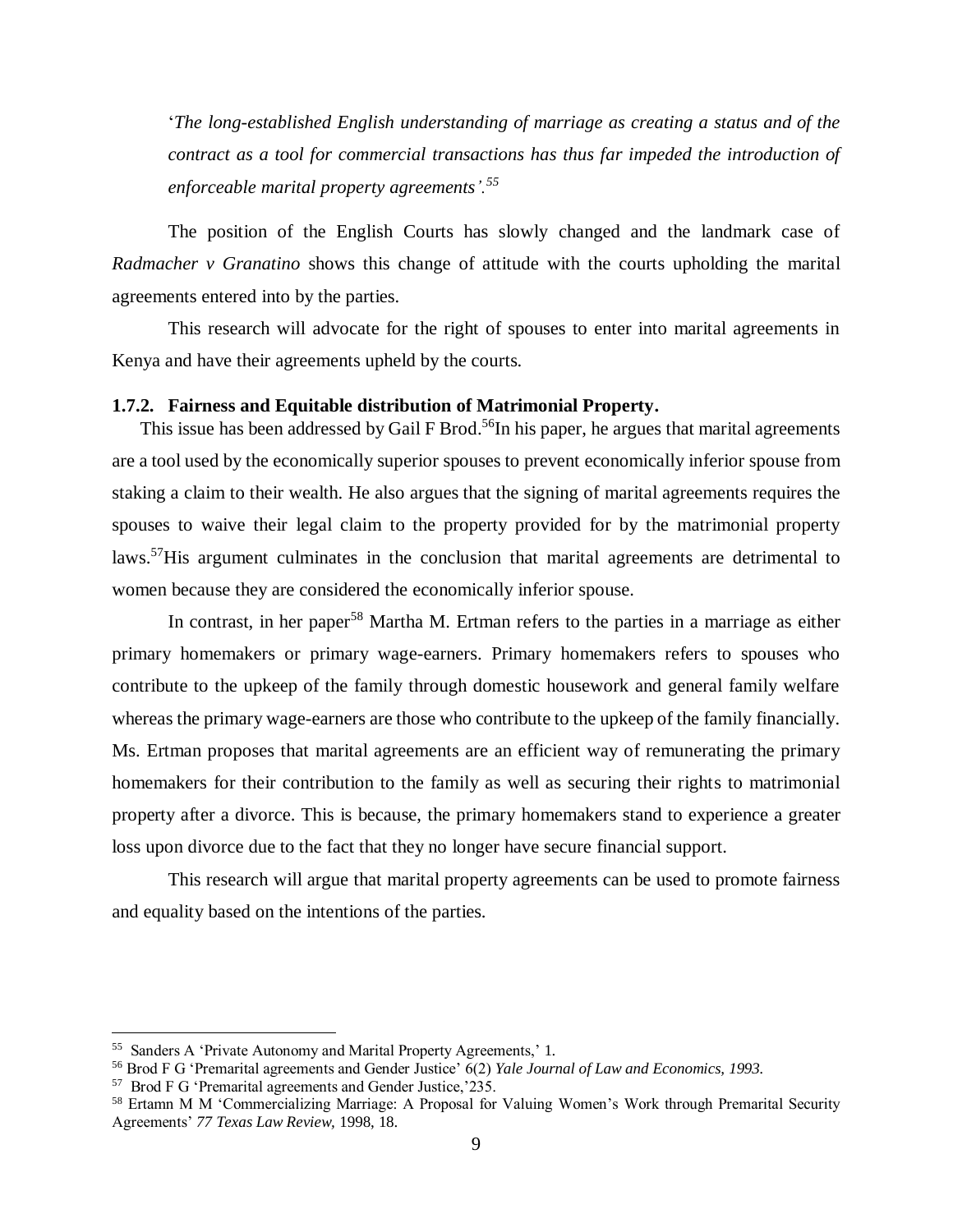## <span id="page-19-0"></span>**1.8.Research Methodology**

 $\overline{a}$ 

This research is a qualitative research because it will rely on information that is mostly in the form of words. A qualitative research is one where by the data that is collected for the research is not in numerals but in words.<sup>59</sup> This research design allows for an in depth analysis of what marital agreements are, what they do and what benefits they have in relation to division of matrimonial property in Kenya. This is because the data required to address the problem and objectives of this research will be in words rather than numerals. The marital agreements are not available to the public since they are private contracts which do not require registration by the government. It will also be exploratory in nature because very few researches have been conducted on the use of marital agreements in Kenya since their inception in 2013. To get a better understanding of the phenomenon under research, this research will incorporate case studies of the state of laws regarding marital agreements in the England and South Africa.

Sources of information for this research are: primary sources and secondary sources of legal information. Primary sources include the constitution of Kenya, the Matrimonial Property Act of Kenya, the Land Registration Act of Kenya, statutes from other countries used as case studies and case law. This sources of information are relevant to this research because they are the basis on which marital agreements draw their validity. This sources of information will be accessed through the Kenya Law Reports website which provides a database for all laws of Kenya as well as cases decided by Kenyan courts. The internet will also be used to find relevant matrimonial property statutes used by other countries for the case studies.

Secondary sources will include journal articles and books published by various authors regarding the topic of marital agreements. These sources will be relevant to the study because they contain information collected and analysed by previous researchers in this topic. They will assist in a deeper understanding of the use of marital agreements in the distribution of matrimonial property. The journal articles will be accessed from online journal databases available through the Strathmore University Library. The books will also be sourced from the Strathmore University Library.

Data from this sources will be collected through document analysis of the various sources. This will be guided by the topic of the research, the research problem, the research objectives and the hypotheses. After collection of data, information will be synthesised into themes and patterns

<sup>59</sup> Mugenda O, Mugenda A, *Research Methods Quantitative and Qualitative Approaches* African Centre for Technology Studies, 1999,197.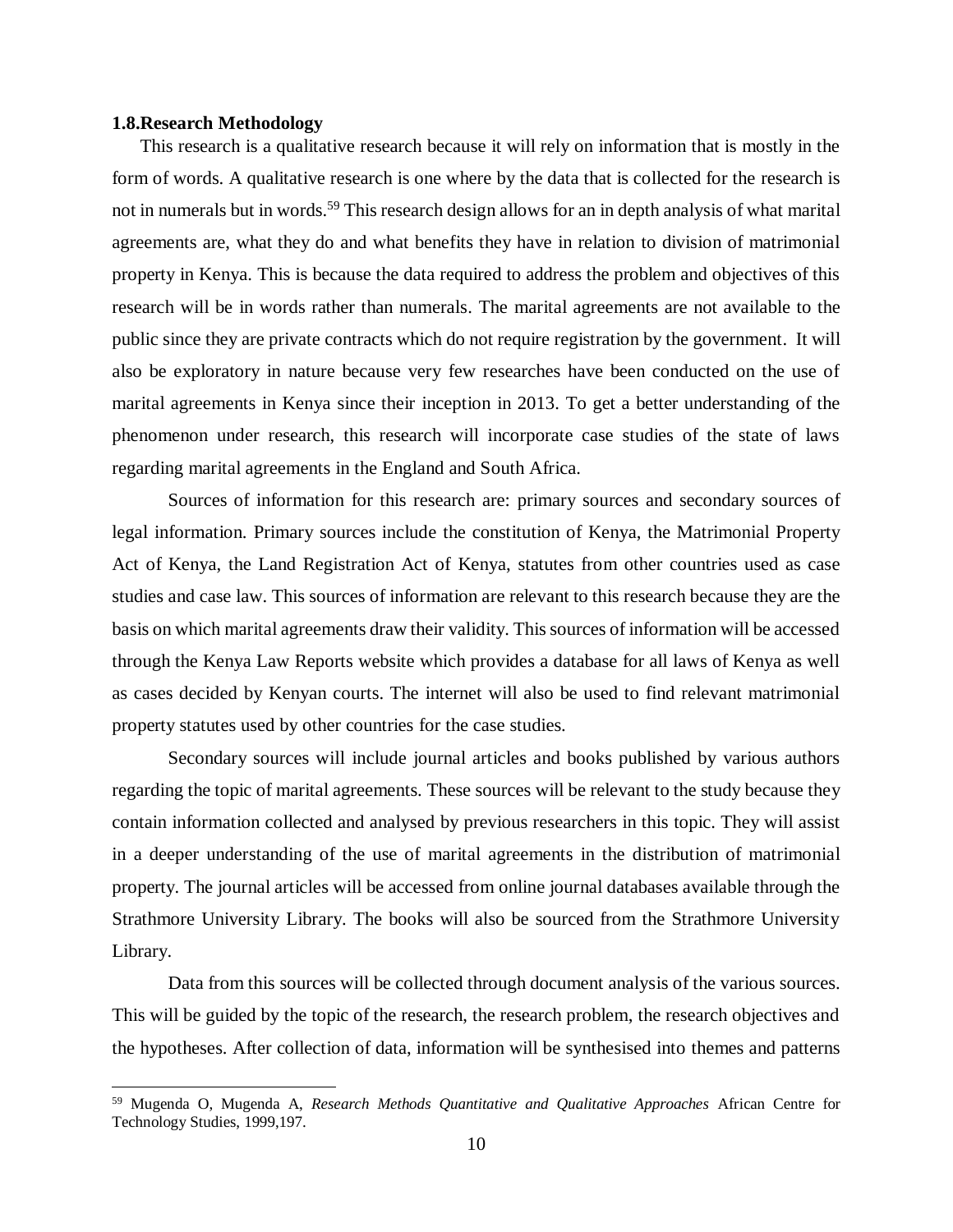for a clear understanding of the information collected. A comparative analysis will be done for the case studies so as to relate them to the Kenyan jurisdiction.

# <span id="page-20-0"></span>**1.9.Chapter Breakdown**

**Chapter One**: **Introduction**-The Research Proposal. The research proposal will constitute the introductory part of the dissertation

**Chapter Two**: **Historical and Legal Background of Distribution of Matrimonial Property and Marital.** This chapter will constitute the historical and legal background that will help to contextualize, the state of division of matrimonial property in Kenya. This will help in understanding the role marital agreements play in division of matrimonial property.

**Chapter Three**: **Case Studies.** This chapter contains the case studies of and how marital agreements work in England and South Africa.

**Chapter Four: Lessons Learnt.** This chapter will compare the Kenyan system to the systems discussed in the case study and draw lessons on the best practices on the use of marital agreements.

**Chapter Five**: **Conclusion** .This Chapter will conclude by stating whether or not the objectives of the study have been met, the problem set out in the statement of the problem is resolved and whether the hypotheses has been proved or disproved.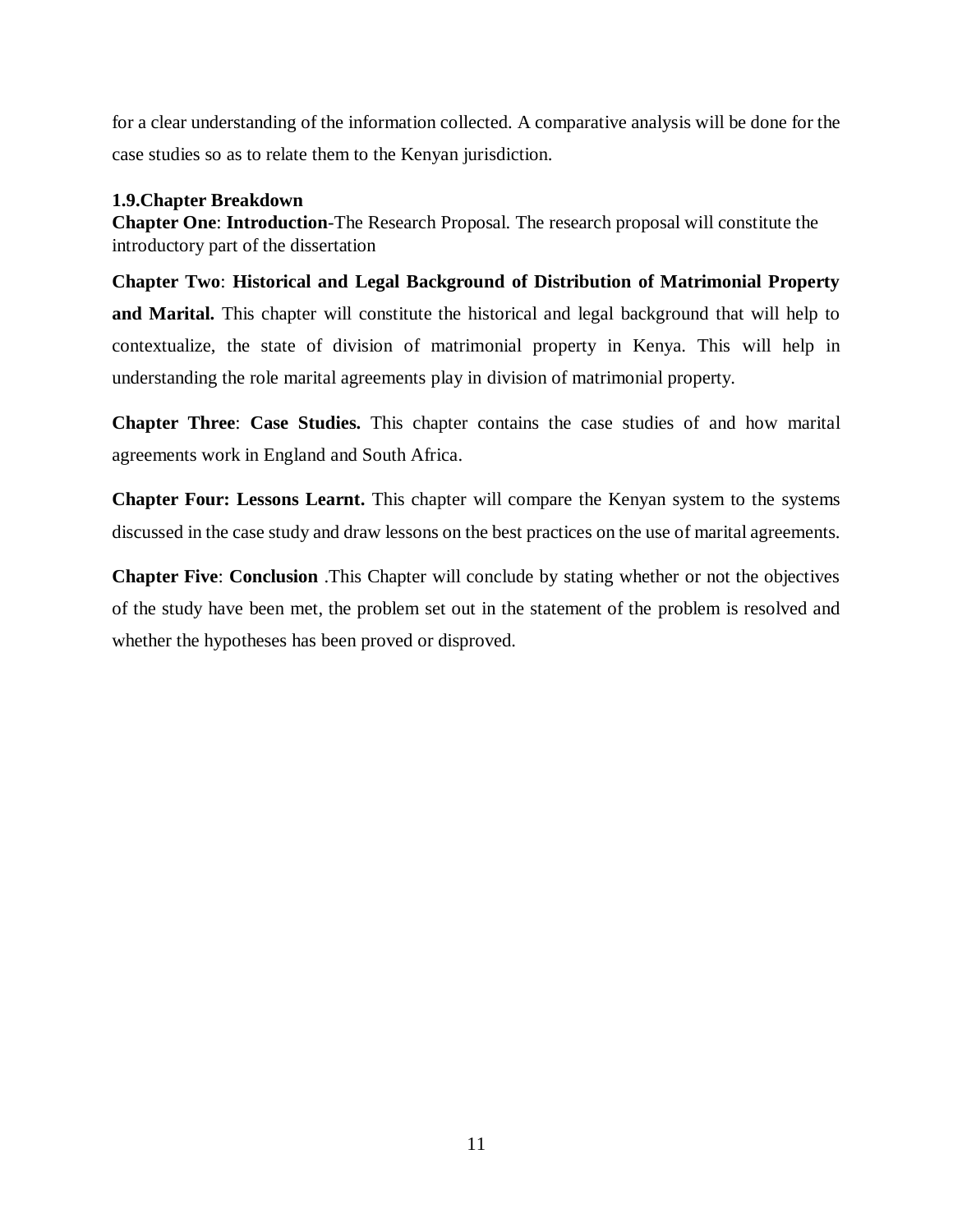# **Chapter Two**

# <span id="page-21-1"></span><span id="page-21-0"></span>**Historical Background of Distribution of Matrimonial Property upon Divorce in Kenya**

# <span id="page-21-2"></span>**2.1. Introduction**

 $\overline{a}$ 

This chapter will look into the history of the division of matrimonial property upon divorce in Kenya in three key eras: the pre-colonial, colonial and post-colonial. The pre-colonial era was the period before Kenya became a British protectorate. The l*ex loci* was that of the various ethnic groups in Kenya. During the colonial era, common law was introduced as the formal legal system. Finally, during the post-colonial era, a hybrid of statutory common law and African customs were incorporated into the legal system. $<sup>1</sup>$ </sup>

Historical jurisprudence is credited as one of the main paradigms that inform legal reforms.<sup>2</sup> This theory will be used to assess the viability of marital agreements, as stipulated in the research objectives in chapter one, by understanding the legal and policy problems faced in the division of matrimonial property in Kenya upon.

## <span id="page-21-3"></span>**2.2. Matrimonial Property in the Pre-Colonial Era**

Before Kenya was declared a British protectorate in 1895, it was a geographical entity divided into various native tribes. Each tribe had its own local laws that governed marriage, divorce and ownership of property. A common feature for all these native tribes was that land was predominantly owned by the community for the benefit of all its members.<sup>3</sup> In the case of pastoral communities, elders would be in charge of the distribution of the property while in other nonpastoralist communities, the family patriarch would have authority to distribute land or other resources according to the needs of each member.<sup>4</sup>

Marriage in traditional African communities was predominantly polygamous.<sup>5</sup> One of the most important aspects of customary marriages was the payment of dowry by the husband.<sup>6</sup> Dowry would be in the form of cattle, land or crop produce and would be paid before the marriage was

<sup>1</sup> Cotran E, 'The Development and Reform of the Law in Kenya, 27(1), *Journal of African Law*, (1983), 42.

<sup>2</sup> Vinogradoff P, *Introduction to Historical Jurisprudence*, Oxford University Press, London, (1920), 98.

<sup>&</sup>lt;sup>3</sup> Njoh A, *Tradition, Culture and Development in Africa: Historical Lessons for Modern Development Planning 1<sup>st</sup>* ed, Ashgate Publishing Ltd, Farnham United Kingdom,(2006),77.

<sup>4</sup>Ojienda T.O, *Principles of Conveyancing in Kenya a Practical Approach*, LawAfrica Pub, Nairobi, (2008), 35.

<sup>5</sup> Ekane D, 'Contemporary Family patterns in Sub Saharan Africa', *Digitala Vetenskapliga Arkivet*, (2012), [http://www.diva-portal.org/smash/record.jsf?pid=diva2%3A602444&dswid=5498,](http://www.diva-portal.org/smash/record.jsf?pid=diva2%3A602444&dswid=5498) on 23 November 2016.

<sup>6</sup> Anderson S, 'The Economics of Dowry and Bride price', 21(4), *Journal of Economic Perspective*, 2007, 155.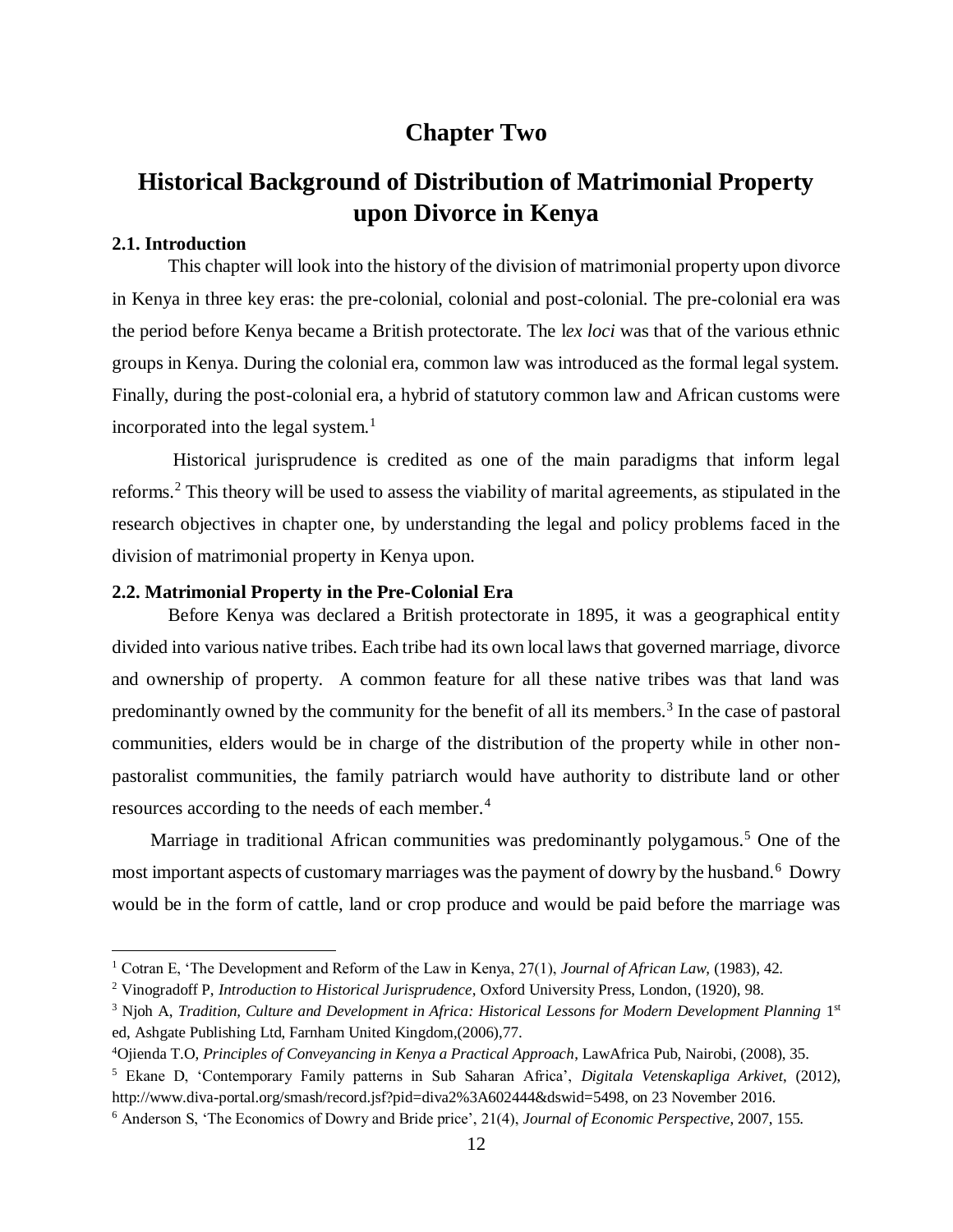solemnized or over a certain period of time after. Under Islamic law, the dowry (mahr) would be strictly payable to the bride or upon agreement, would be paid to her parents.<sup>7</sup> A man was allowed to marry as many wives as he could as long as he was able to support each of them.<sup>8</sup>

In certain circumstances, wives would be allowed to pay dowry for other wives in the customary woman-to-woman marriages.<sup>9</sup> One of the instances when woman-to-woman marriages took place was when a wife was unable to bear sons. The 'barren' woman would pay dowry for another girl who would engage in sexual intercourse with the woman's husband or a man of similar ag and the child born as a result of this relation would be considered the 'barren' woman's child.<sup>10</sup>

Divorce was permitted in customary marriages on the following grounds: refusal of intercourse, witchcraft, theft, desertion, cruelty, adultery among others and would be granted by the elders in the community.<sup>11</sup> These grounds varied from community to community. Upon divorce, the woman would return to her home of origin and the dowry that was paid by the husband would be refunded in part or in full depending on the number of children.<sup>12</sup>

Women had little to no proprietary rights in their matrimonial home and could therefore not claim a share of the land they occupied while they were married.<sup>13</sup> However, some communities allowed women to keep property such as household utensils and personal effects which she had acquired during the marriage.<sup>14</sup> The husband was not under a duty to maintain his former wife.<sup>15</sup>

<sup>7</sup> Cotran E, *Casebook on Kenyan Customary Law*, University of Nairobi Press, Nairobi, 1987, 36.

<sup>8</sup> Kenyatta J, *Facing Mt. Kenya*, Martin Secker and Warbug Ltd, London, 1965,167.

<sup>9</sup> Kjerland A.K, 'When African Women Take Wives: A Historical Overview', The Nordic Africa Institute, Poverty and Prosperity in Africa Occasional Paper Number 6, 1997, 5, [http://nai.diva](http://nai.diva-portal.org/smash/record.jsf?pid=diva2%3A460914&dswid=3880)[portal.org/smash/record.jsf?pid=diva2%3A460914&dswid=3880,](http://nai.diva-portal.org/smash/record.jsf?pid=diva2%3A460914&dswid=3880) on 23 November 2016.

<sup>&</sup>lt;sup>10</sup> Justice Ruth Sitati, 'Customary Law; Woman to Woman Marriage and Constitutionality of Return of Dowry', Annual Judges Conference held at the Sarova Whitesands on 21st-27th august 2016.

<sup>11</sup> Kenyatta J, *Facing Mt. Kenya*, 1965,177.

<sup>12</sup> Cotran E, *Casebook on Kenyan Customary Law,* 38. In Some traditional communities such as the Agikuyu, Akamba and the Nandi, children would remain with the husband while the wife returned to her parent's home. In such a case, the wife's family would not refund the dowry but if the husband allowed the wife to leave with the children, the wife's family would have to refund the dowry.

<sup>&</sup>lt;sup>13</sup> Ndulo M, 'African Customary Law Customs and Women's Rights', Cornell Law Faculty Publication, 2011,106.

<sup>14</sup> Kenyatta J, *Facing Mount. Kenya*, 178.

<sup>15</sup> Moore E and Himonga C, 'Protection of Women's Marital Property Rights upon the Dissolution of a Customary Marriage in South Africa: A View from Inside and Outside the Courts', Centre for Social Science Research Working Paper350,2015,4.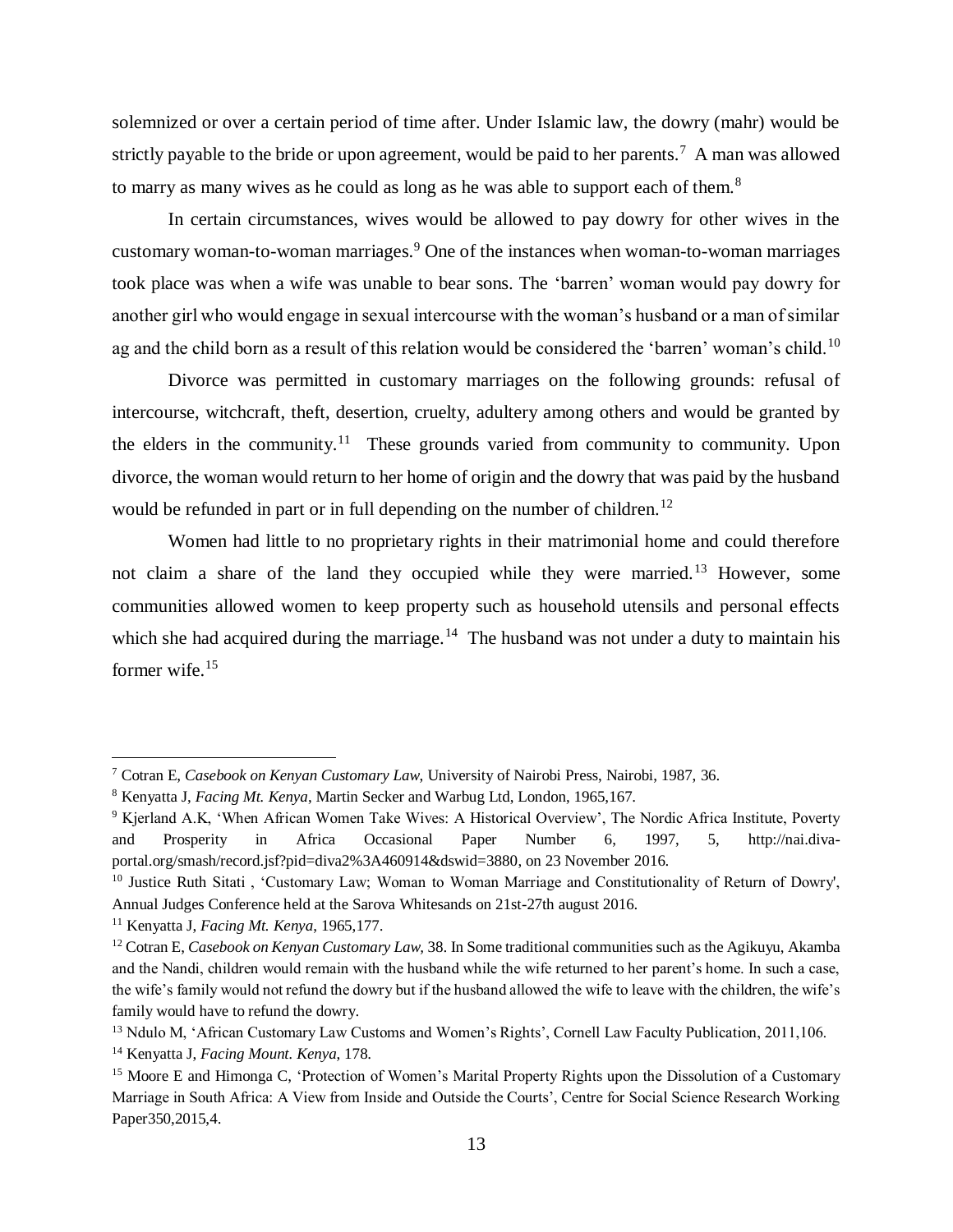### <span id="page-23-0"></span>**2.2. Colonial history**

#### <span id="page-23-1"></span>**2.2.1. Common Law Position on Matrimonial Property**

Common law principles and other laws of England have played an important role in the history of Kenya's legal framework. The former was introduced to Kenya when the British colonialists arrived. It is, therefore, important to understand how common law governed the ownership and division of matrimonial property.

#### <span id="page-23-2"></span>**2.2.1.1. Principle of Coverture**

A key concept in the history of matrimonial property in England is the doctrine of coverture. As mentioned in Chapter One, coverture referred to the common law principle where the wife's legal identity was absorbed into her husband's making her incapable of entering into contracts or owning property in her own name for the duration of the marriage. She was referred to a *femme covert*.<sup>16</sup> Under this principle, once a woman got married, the property she had prior to the marriage and the property she acquired during the subsistence of the marriage would legally belong to her husband.<sup>17</sup> The rationale behind this doctrine is the biblical principle that a wife is required to submit to her husband, who is the head of the home.<sup>18</sup>

Under this doctrine, the husband had power to manage her property as well as receive rent from it but was not allowed to dispose of the property without the wife's consent.<sup>19</sup> In contrast, an unmarried woman or a widow was referred to as a *femme sole* and enjoyed an independent legal identity. She could therefore own property.<sup>20</sup> Despite this strict principle, the wife had a legitimate expectation to be provided with all her necessaries by her husband.<sup>21</sup> A wife was not allowed to petition for a divorce. She was, however, allowed to defend herself against any accusations brought against her by her husband.<sup>22</sup> The husband could sue his wife for any property that she may have eloped with from their matrimonial home. This was because he had legal ownership over them.

<sup>&</sup>lt;sup>16</sup> Women and the Law[, http://www.library.hbs.edu/hc/wes/collections/women\\_law/,](http://www.library.hbs.edu/hc/wes/collections/women_law/) on 26 November 2016.

<sup>&</sup>lt;sup>17</sup> Hammon P, 'Rethinking Women and Property in 16<sup>th</sup> and 17<sup>th</sup> Century England, Literature Compass, 2006, 1389, [http://onlinelibrary.wiley.com.ezproxy.library.strathmore.edu/doi/10.1111/j.1741-4113.2006.00385.x/pdf, on](http://onlinelibrary.wiley.com.ezproxy.library.strathmore.edu/doi/10.1111/j.1741-4113.2006.00385.x/pdf,%20on) 28 November 2016.

<sup>18</sup> Ephesian 5:22-23.

<sup>19</sup> Bailey J, 'Favoured or oppressed? Married Women, Property and 'coverture' in England, 1660–1800', 17(3), *Community and Change,* 2002, 352.

<sup>&</sup>lt;sup>20</sup> Women and the Law[, http://www.library.hbs.edu/hc/wes/collections/women\\_law/,](http://www.library.hbs.edu/hc/wes/collections/women_law/) on 26 November 2016.

<sup>21</sup> Dolan E.F, Battered Women, Petty Traitors, and the Legacy of Coverture, 29(2), *Feminist Studies*, 2003, 257.

<sup>22</sup> Brabcová A, 'Marriage in Seventeenth-Century England: The Woman's Story', [http://www.phil.muni.cz/angl/thepes/thepes\\_02\\_02.pdf,](http://www.phil.muni.cz/angl/thepes/thepes_02_02.pdf) on 28 November 2012.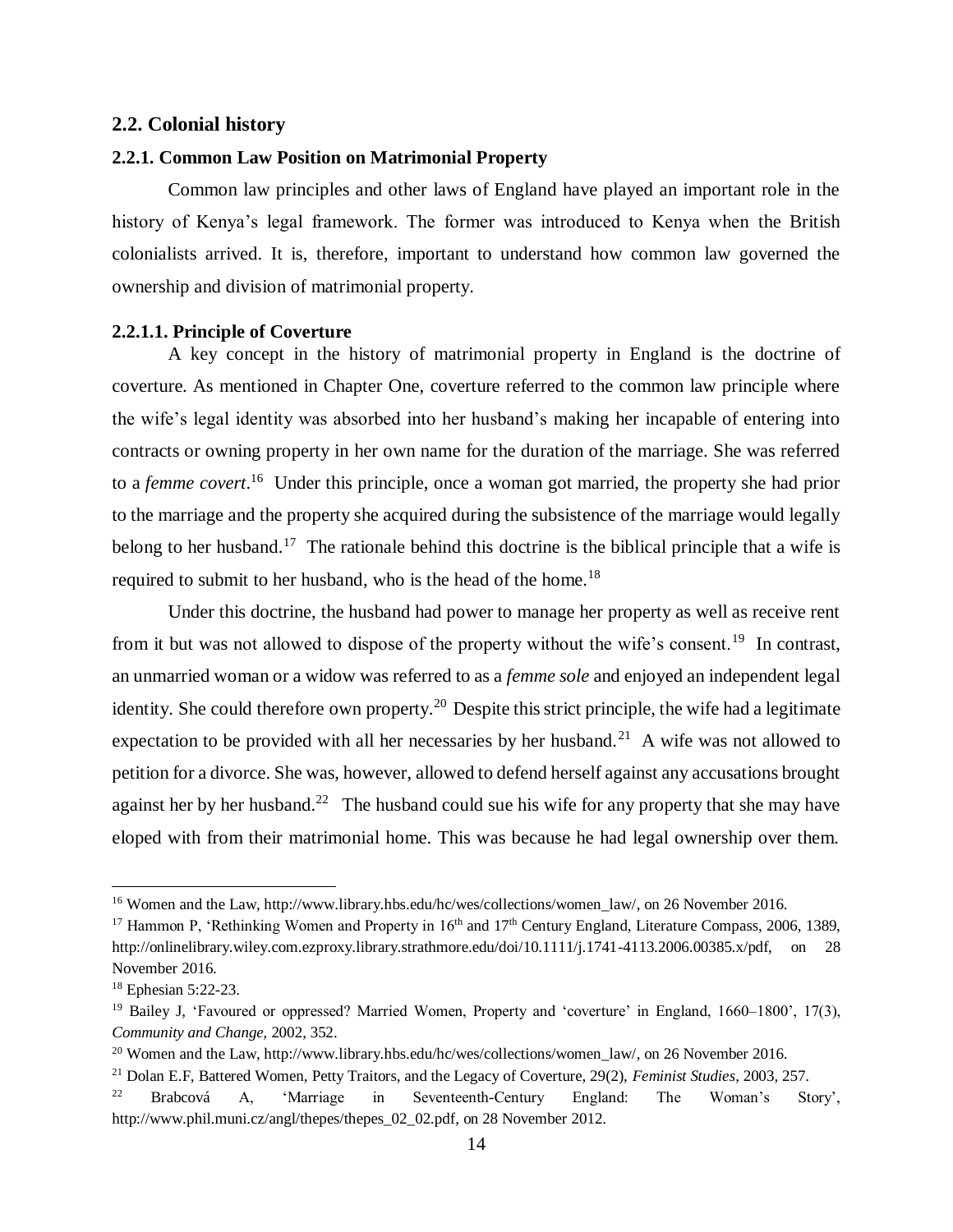The wife would lose her legal right to matrimonial property upon divorce as well as lose custody over her children who would remain with the husband.<sup>23</sup> During periods of separation or instances of desertion by the husband, the wife was allowed to petition the courts for maintenance.<sup>24</sup>

Because of the rigidity of common law, wives sought relief from the courts of equity which would regard the husband as a trustee for the benefit of his wife and children.<sup>25</sup> The courts of equity disregarded the principle of coverture and upheld the fact that the husband and wife were two separate individuals.<sup>26</sup> In addition to the recognition given by the courts of equity, women with the help of their male relatives or with the consent of their husbands, employed the use of instruments such as jointures, separate estate deeds, pre and ante-nuptial agreements to mitigate the harsh effects of the doctrine of coverture.<sup>27</sup> However, these avenues were costly and were thus only available to the rich. $^{28}$ 

### <span id="page-24-0"></span>**2.2.1.2. Matrimonial Property Acts of 1870 and 1882.**

 $\overline{a}$ 

The industrial revolution led to an increase in the number of women working in the economy. This increase in economic power led to reforms in the laws of property.<sup>29</sup> Moreover, women wanted to safeguard their families' welfare from husbands who were becoming reckless and irresponsible with family funds and property.<sup>30</sup>The Married Women's Property Act of 1870 was enacted to try and resolve these issues.<sup>31</sup> This law allowed married women to manage and control their earnings without having to give it to their husbands. They still did not have legal ownership over other forms of matrimonial.

The Married Women's Property Act of 1870 was replaced by the Married Women's

<sup>23</sup> Churches C, 'Women and Property in Early Modern England: A Case-Study', 23(2), *Social History,* 1998,166.

<sup>&</sup>lt;sup>24</sup> Bailey J, 'Favoured or oppressed? Married women, property and 'coverture' in England, 1660–1800', 2002, 366.

<sup>25</sup> Weyler K.A, 'Marriage, Coverture, and the Companionate Ideal in the Coquette and Dorval', 26(1), *Legacy,* 2009, 5.

<sup>&</sup>lt;sup>26</sup> Oldham J, 'Creditors and the Femme Covert, Georgetown University Law Centre Research Paper Number 13(002), 2013, 4, [http://scholarship.law.georgetown.edu/cgi/viewcontent.cgi?article=2159&context=facpub,](http://scholarship.law.georgetown.edu/cgi/viewcontent.cgi?article=2159&context=facpub) on 28 November 2016.

<sup>&</sup>lt;sup>27</sup> Weyler K.A, 'Marriage, Coverture, and the Companionate Ideal in the Coquette and Dorval', 2009, 6.

<sup>28</sup> Ablow R, 'One Flesh, One Person and the 1870 Married Women's Property Act', *Britain, Representation and Nineteenth-Century History,* 2007, 2, [http://www.branchcollective.org/?ps\\_articles=rachel-ablow-one-flesh-one](http://www.branchcollective.org/?ps_articles=rachel-ablow-one-flesh-one-person-and-the-1870-married-womens-property-act)[person-and-the-1870-married-womens-property-act,](http://www.branchcollective.org/?ps_articles=rachel-ablow-one-flesh-one-person-and-the-1870-married-womens-property-act) on 28 November 2016.

<sup>&</sup>lt;sup>29</sup> Tennyson S and Geddes R, 'Passage of the Married Women's Property Acts and Earnings Acts in the United States: 1850 To 1920', *Reasearchgate,* 2013, 150.

<sup>&</sup>lt;sup>30</sup> Griffin B. 'Class, Gender and Liberalism in Parliament, 1868-182: The Case of Married Women's Property Acts', *The Historical Journal,* 46(1), 2003, 66.

<sup>31</sup> Griffith J R, *The Married Women's Act and the Amendment Act 1874 In Relation to the Doctrine of Separate Use*, 3<sup>rd</sup> ed, Stevens and Haynes Law Publishers, London, 1875, 2.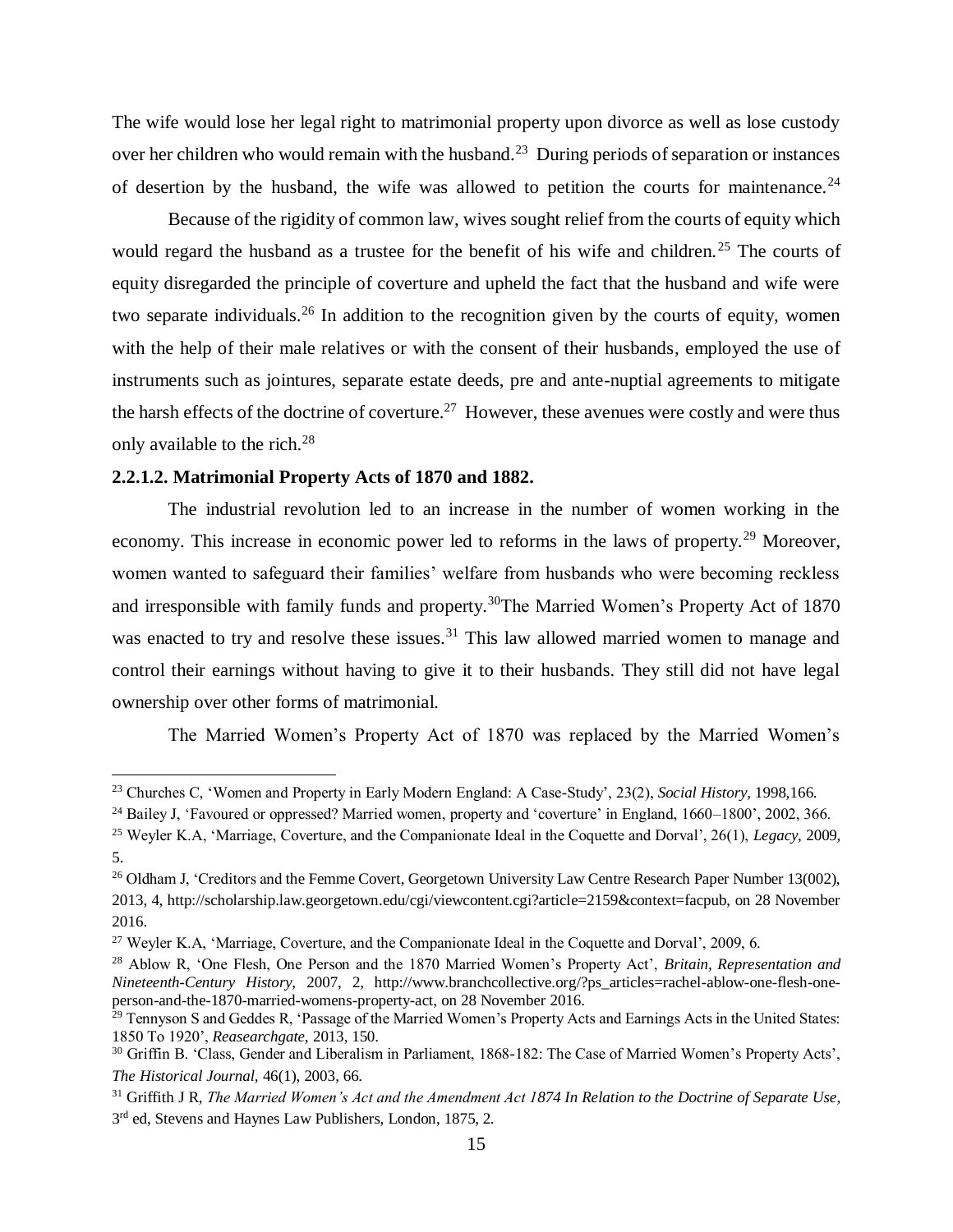Property Act of 1882. This act abolished the doctrine of coverture by giving women a separate legal identity form their husbands allowing women to own separate property as well a stake in the ownership of matrimonial property.<sup>32</sup> The 1882 Act was then received as part of Kenyan law and will be discussed in a later section.

### <span id="page-25-0"></span>**2.2.2. Kenyan Colonial History on Division of Matrimonial Property**

To begin with, the promulgation of the East African Order in Council of 1897 introduced Indian and British laws, which governed marriages, into Kenya.<sup>33</sup> The variation in matrimonial regimes made it difficult to apply a standard principle for dissolution of marriages as well as division of matrimonial property. The natives were allowed to use their native customs in matters of marriage and divorce so long as these customs were not repugnant to justice and morality.<sup>34</sup>

Christian marriage was governed by the African Christian Marriage and Divorce Act.<sup>35</sup> This law provided a simplified procedure which Christians could follow formalize a valid marriage by a religious minister, it provided for the conversion of a marriage from the customary matrimonial regime to the Christian marriage regime, it had special provisions for African Christian widows and finally gave jurisdiction to subordinate courts of the first class to dissolve marriages under this Act.<sup>36</sup> The Marriage Act<sup>37</sup> applied to individuals who wished to get married under the general law regardless of their religious or ethnic affiliations. Divorce of marriages under the African Christian Marriage and Divorce Act and the Marriage Act were governed by the Matrimonial Causes Act<sup>38</sup> which provided for the grounds of divorce and nullity of the marriage. Worth noting is that this Act made provisions for judicial separation and how the wife's property would be treated during the period of judicial separation. Section 18 of the Matrimonial Causes Act provided that from the date the judicial separation order is made, the wife will be considered a *feme-sole* and she will have ownership over any property she acquires or is devolved upon her.

 $32$  Hammon P, 'Rethinking Women and Property in  $16<sup>th</sup>$  and  $17<sup>th</sup>$  Century England, Literature Compass, 2006, 1392, [http://onlinelibrary.wiley.com.ezproxy.library.strathmore.edu/doi/10.1111/j.1741-4113.2006.00385.x/pdf,](http://onlinelibrary.wiley.com.ezproxy.library.strathmore.edu/doi/10.1111/j.1741-4113.2006.00385.x/pdf) on 28 November 2016.

<sup>&</sup>lt;sup>33</sup> Baraza N Philosophical and Historical Development of Families', 5. Examples of such laws include the Hindu Marriage Act, the Matrimonial Causes Act and the Married Women's Property Act of 1882.

<sup>34</sup> Cotran E, 'The Development and Reform of the Law in Kenya'.1983, 48.

<sup>35</sup> African Christian Marriage and Divorce Act (Act No. 51 of 1931) (repealed).

<sup>36</sup> Cotran E, Restatement of African Customary Law I, 2.

<sup>37</sup> The Marriage Act (Act No.30 of 1902) (repealed).

<sup>38</sup> *Matrimonial Causes Act* (Act No. 33 of 1939) (repealed).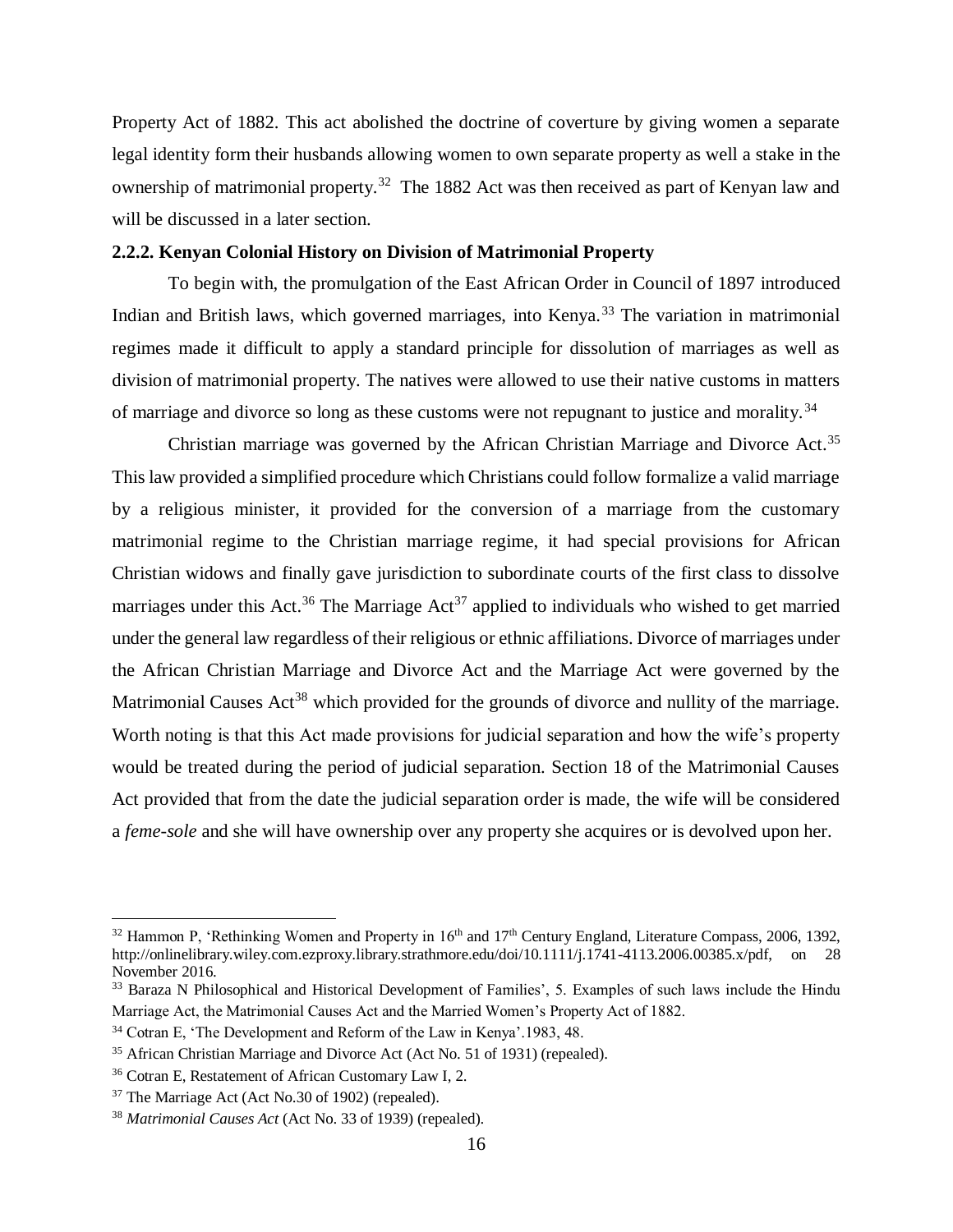The Matrimonial Causes Act also had provisions for ancillary relief.<sup>39</sup> The wife was allowed to petition the court for alimony *pendente lite.* However, such an order was limited to not more than one fifth of the husband's net worth for the three years preceding the date of the order.<sup>40</sup> Section 28 of the Matrimonial Causes Act gave the courts the discretion to refer to any antenuptial or post-nuptial agreement made by the parties with regards to how they will share their property upon divorce.<sup>41</sup>

Upon issuance of the decree of divorce, the court could make an order for the husband to pay a settlement to the wife based on the property he has or make periodic payments to the wife for the duration of her life.<sup>42</sup> This payments would be made subject to review of the court if the net worth of the husband changed over time.<sup>43</sup> The court also possessed the power to appoint a trustee to receive the periodic payments made by the husband to the wife.<sup>44</sup> If a husband deserted his wife, and had gained an interest in the wife's property, the wife was allowed to seek a protection order against her husband, barring him or any of his creditors from claiming any property she acquired after her husband's desertion.<sup>45</sup>

English Common Law was made applicable to African Christians as well as European settlers in Kenya. Muslims were to abide by the Islamic laws of marriage, divorce and division of matrimonial property. Indians domiciled in Kenya also had their own matrimonial laws.

# <span id="page-26-0"></span>**2.3. Post- Independence Era of Division of Matrimonial Property**

The repealed Constitution of Kenya did not expressly provide for the rights of spouses in ownership of matrimonial property; this was provided by the various marriage laws applicable in Kenya at the time.<sup>46</sup> Each of the marriage regimes was governed by their own distinctive Acts of Parliament.<sup>47</sup>

Another law that governed the distribution of matrimonial property upon dissolution of a marriage was the Married Women's Property Act which applied in Kenya by virtue of section 3

<sup>39</sup> Part VI, *Matrimonial Causes Act* (Act No. 33 of 1939) (repealed).

<sup>40</sup> Section 25 *Matrimonial Causes Act* (Act No. 33 of 1939) (repealed).

<sup>41</sup> Section 28 *Matrimonial Causes Act* (Act No. 33 of 1939) (Repealed).

<sup>42</sup> Section 25(2) *Matrimonial Causes Act* (Act No. 33 of 1939) (repealed).

<sup>43</sup> Section 31 *Matrimonial Causes Act* (Act No. 33 of 1939) (repealed).

<sup>44</sup> Section 26(2) *Matrimonial Causes Act* (Act No. 33 of 1939) (repealed). .

<sup>45</sup> Section29 *Matrimonial Causes Act* (Act No. 33 of 1939) (repealed).

<sup>46</sup> Baraza N, 'Philosophical and Historical Development of Families', 5.

<sup>47</sup> *Hindu Marriage and Divorce Act* (1960, Repealed) governed Hindu marriages and divorce and *Mohammedan Marriage and Divorce Registration Act* (Act No.13 of 1906, repealed) governed Islamic marriages.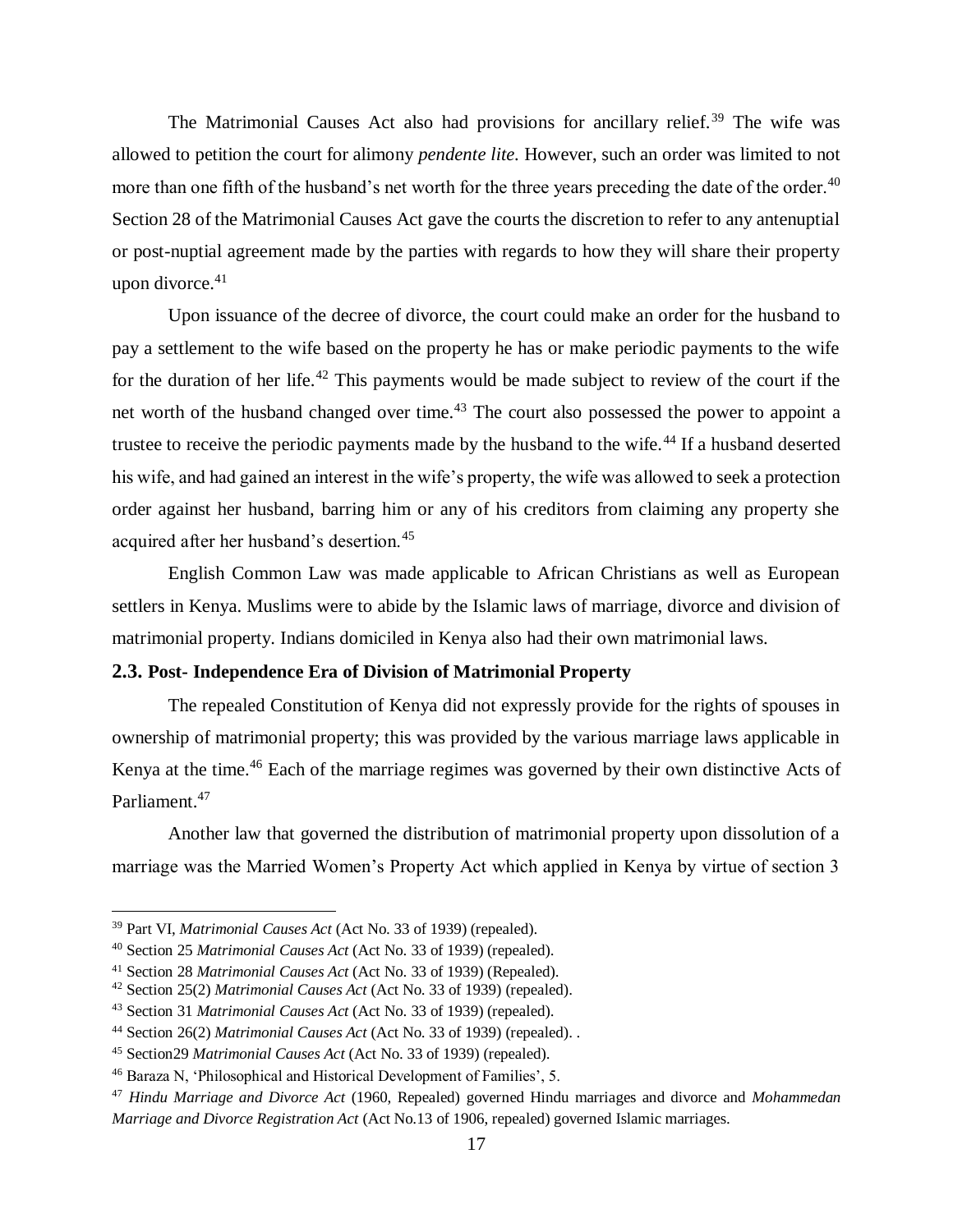of the Judicature Act.<sup>48</sup> Under the terms of the Married Women Property Act, married women had the same rights over their property as unmarried women.<sup>49</sup> The repealed Married Women's Property Act of 1882, in section 17 stated as follows:

*"In any question between husband and wife as to the title or possession of property, either of them may apply to the High court or a county court and the judge may make such order with respect to property in dispute as he thinks fit."* 

This section led to a copious amount of matrimonial property dispute cases in English courts as well as Kenyan courts.

*Pettit v Pettit*<sup>50</sup> was one of the landmark English cases that attempted to wade through the labyrinth that was the law relating to property interests between spouses.<sup>51</sup> The brief facts of the case were that the wife purchased freehold property and had it conveyed into her name. The husband undertook internal decoration work. The issue before the court was whether the husband's actions would entitle him to a beneficial interest in the property. It was held that a husband was not entitled to an interest in his wife's property merely because he had done in his free time jobs which husbands normally do. Since the improvements carried out were generally of an ephemeral character and there was neither fraud nor a mutual intention or agreement for the husband to gain beneficial interest, the husband's claim would fail. An important conclusion made by the court with regards to the application of section 17 was that, the court did not have the power to give a spouse beneficial interest in property that he/ she did not have. The provision was purely procedural where the court was to expedite the process of dividing the existing proprietary interests between spouses. This clearly defined the role of the courts in division of matrimonial property.<sup>52</sup>

Another important conclusion made by the courts in this case is on the issue of nonmonetary contributions. In this case, the husband contributed to the property by making repairs. The court held that where it is reasonable to deduce, from the facts of the case, that the intent of

<sup>48</sup> Act No.16 of 1967. Section 3 states that 'The jurisdiction of the High Court, the Court of Appeal and of all subordinate courts shall be exercised in conformity with … the statutes of general application in force in England on the 12th August, 1897.'

 $49$  Halsbury's Statutes of England ( $2<sup>nd</sup>$  Ed) vol 8 at 799ff. Unmarried women were considered feme-sol and were legally allowed to own property in their name, to enter into contracts in their name and to inherit property. This also extended to married women.

<sup>50</sup> [1969] ALL ER 2.

<sup>51</sup> Katarina J and Kanjama C, *Family Law Digest on Matrimonial Property*, LawAfrica, Nairobi, 2002, 7.

<sup>52</sup>Katarina J and Kanjama C, *Family Law Digest on Matrimonial Property*, 9.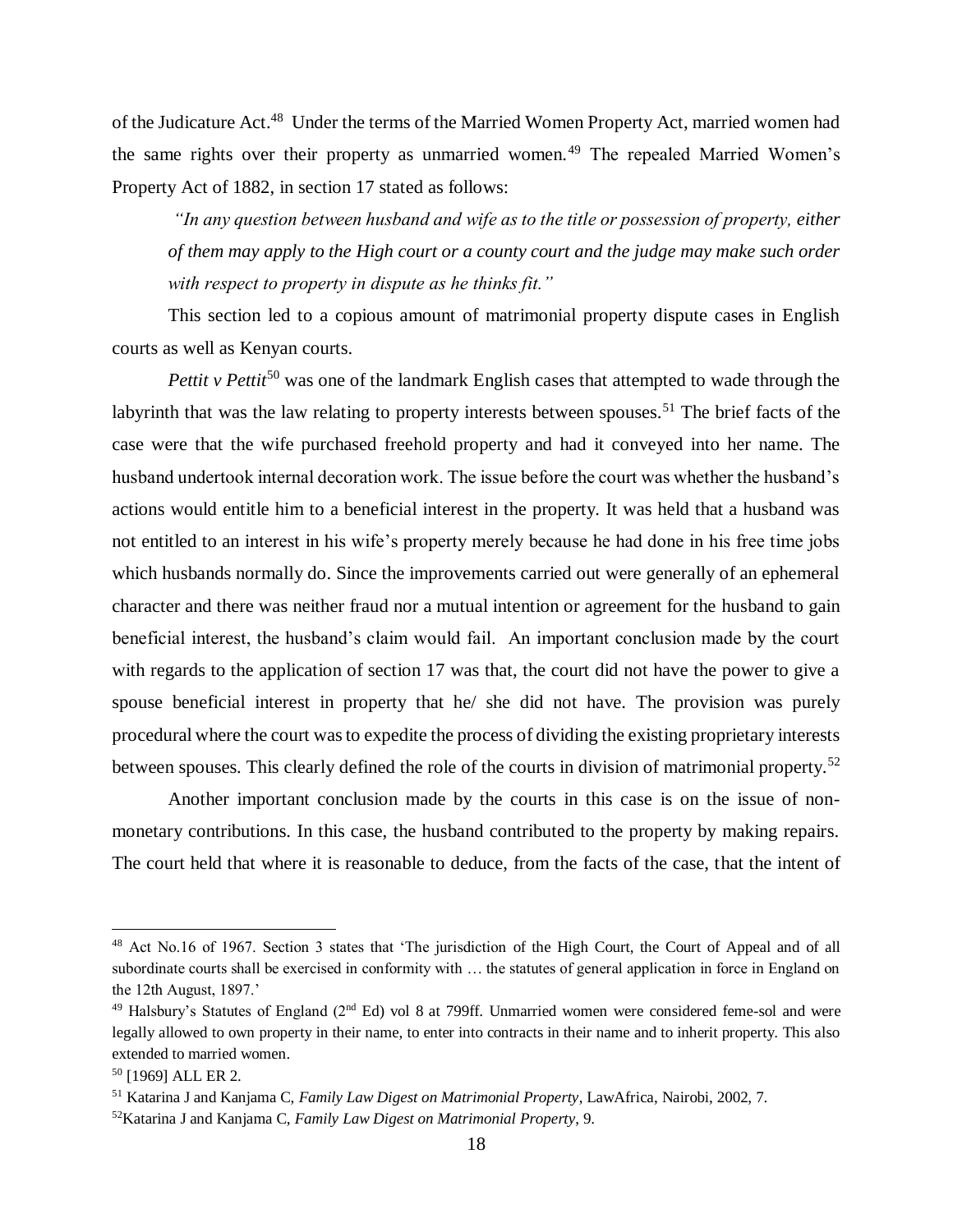the acquiring spouse was that the contributing spouse would acquire interests in the property based on their non-monetary contributions then the contributing spouse would acquire an interest in the property.

A question that was not clearly answered was, in the instance where the contributing spouse has made a substantial contribution and there was no common intention for the spouse to acquire an interest in the property. How would the court settle this issue?

This question was answered in *Gissing v Gissing*<sup>53</sup> where a husband purchased the matrimonial home and had it conveyed in his sole name. There was no express agreement as to how the beneficial interest in the house should be shared. The wife provided some money for furniture and improvements, but it was not suggested whether the wife's efforts made it possible for the husband to purchase the house. The court held that where common intention for the contributing spouse was not made clear and the registered owner had not intended for the other spouse to have a beneficial interest, the dispute would be resolved with the law of trusts. However, the Law of Trust in England states that land held in trust for another must be declared in writing<sup>54</sup> a mere oral declaration would not suffice.<sup>55</sup>

It was also held that there is a distinction to be drawn in law between the position where a contributing spouse makes direct contributions to the purchase of the property and where he/she makes indirect contributions. In this regard, the share of the contributing spouse would be proportionate to the contributions, either of direct payments for the property or a fair estimate of indirect contribution.<sup>56</sup>

The Kenyan jurisprudence on this section mirrors that of the English courts. To begin with, the case of *I v*  $I^{57}$  established that the Married Women's Property Act applied to marriages solemnized in Kenya.

*Karanja v Karanja*<sup>58</sup> was a case where during the course of the marriage the parties acquired several properties which were registered in the husband's name. One property was acquired from money supplied by the wife while the other properties were acquired with her direct

<sup>53</sup> [1970] ALL ER 780.

<sup>54</sup> Section 53(1b), *Law of Property Act* (England).

<sup>55</sup> Probert R and Harding M, *Cretney and Probert's Family Law*, 9th ed, Sweet and Maxwell, London 2015, 93.

<sup>56</sup> Ojienda T.O, *Principles of Conveyancing in Kenya a Practical Approach*, 119.

<sup>57</sup> [1971] EA 278.

<sup>58</sup> [1976] KLR 307.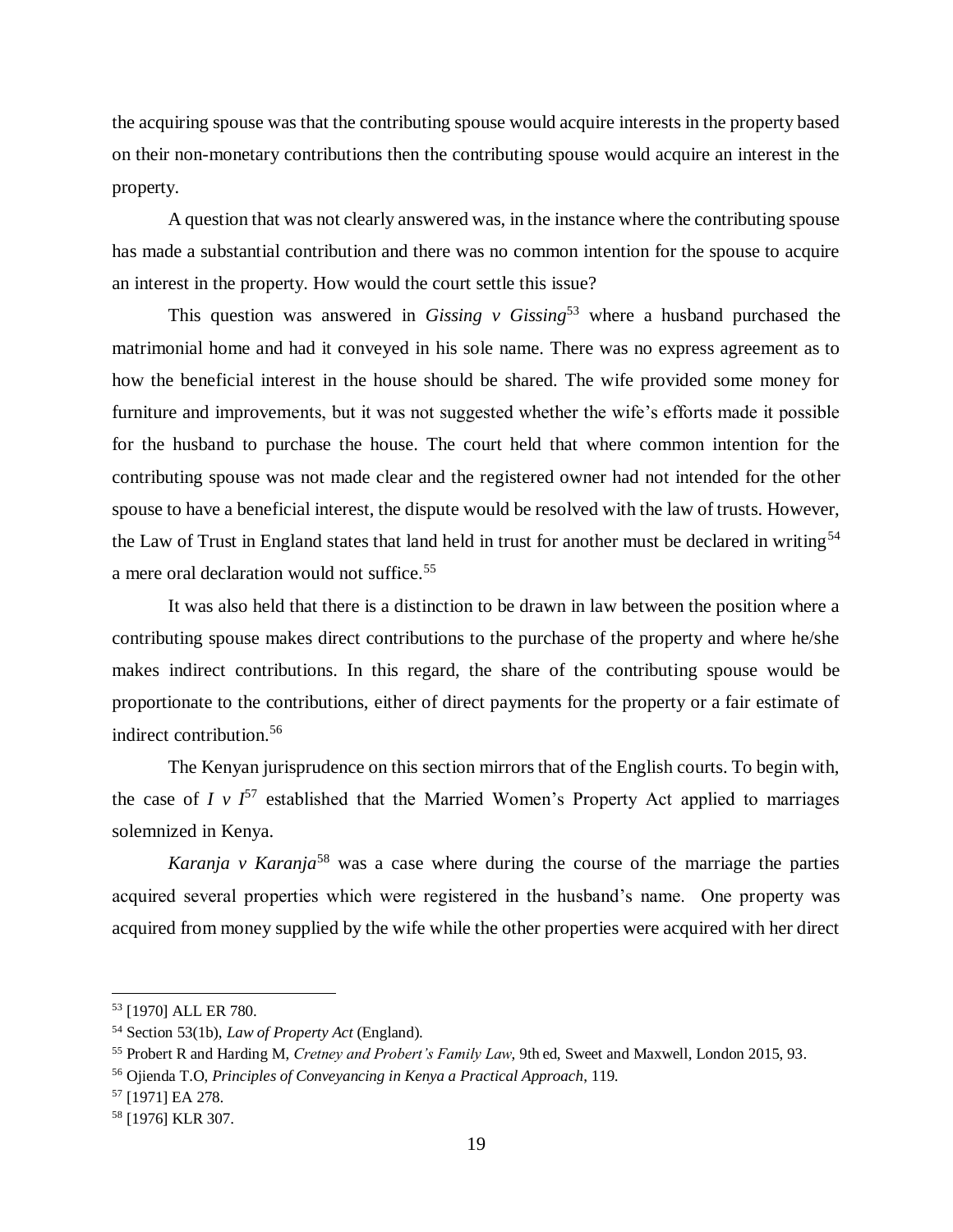or indirect contribution. The court considered whether customary law would operate to disqualify any imputation of trust in favor of a married woman, especially one in salaried employment. In this case, the Kenyan Courts deviated from the position of the English court in *Pettit.* The husband's advocate claimed that under Kikuyu Customary law, property was to be held by the husband and the wife could not have a share. The Honorable Justice Simpson held that where an African husband and wife are both in salaried employment and are both contributing towards the household expenses and education of the children, English authorities would not be applicable. The court held that in this instance it would be assumed that the husband was holding the property in trust for the wife because the wife had been making indirect contributions like paying for household expenses and buying clothes for the children and herself, expenses that the husband would have otherwise had to meet. Additionally, the court held that the interpretation of section 17 is not only limited to the matrimonial home. *Essa v Essa*<sup>59</sup> dealt with application of the Married Women's Property Act to resolve a marital property dispute between Muslim couples.

In *Kivuitu v Kivuitu* <sup>60</sup>the Court of Appeal held that the fact that the property was registered in the joint names of husband and wife means that each party owns undivided equal shares therein. The wife's indirect and direct contribution in addition to the joint tenure over the matrimonial home warranted her to receive an equal interest in the matrimonial home.

The court's ruling in *Nderitu v Nderitu*<sup>61</sup> buttressed that of *Kivuitu v Kivuitu*. It was held that the non-monetary contributions of an African housewife that is bearing children and taking care of them contribute towards acquisition of property. Justice Kwach stated that:

'*The wife was putting her life at risk to augment the numerical strength of the family and I cannot think of a greater contribution than bearing children'*

Before the promulgation of the Constitution of Kenya in 2010, the landmark case of *Echaria v Echaria*<sup>62</sup> created a new precedent in relation to division of matrimonial property upon divorce. In this case, the husband was an ambassador therefore his wife was required by law not to work. Upon divorce, the question of the division of their 118 hectare Tigoni Farm arose. The High Court, staying true to the decision in the *Kivuitu* case, held that the interests in the farm

<sup>59</sup> [1995] LLR 384.

 $60$  [1985] LLR 1411. The wife assisted her husband in acquiring the matrimonial home while the husband was abroad on business. The property was registered jointly. Upon divorce, the wife applied to the courts to have the proceeds from the sale of their matrimonial home shared equally.

<sup>61</sup> [1997]LLR 606.

<sup>62</sup> (2007) eKLR.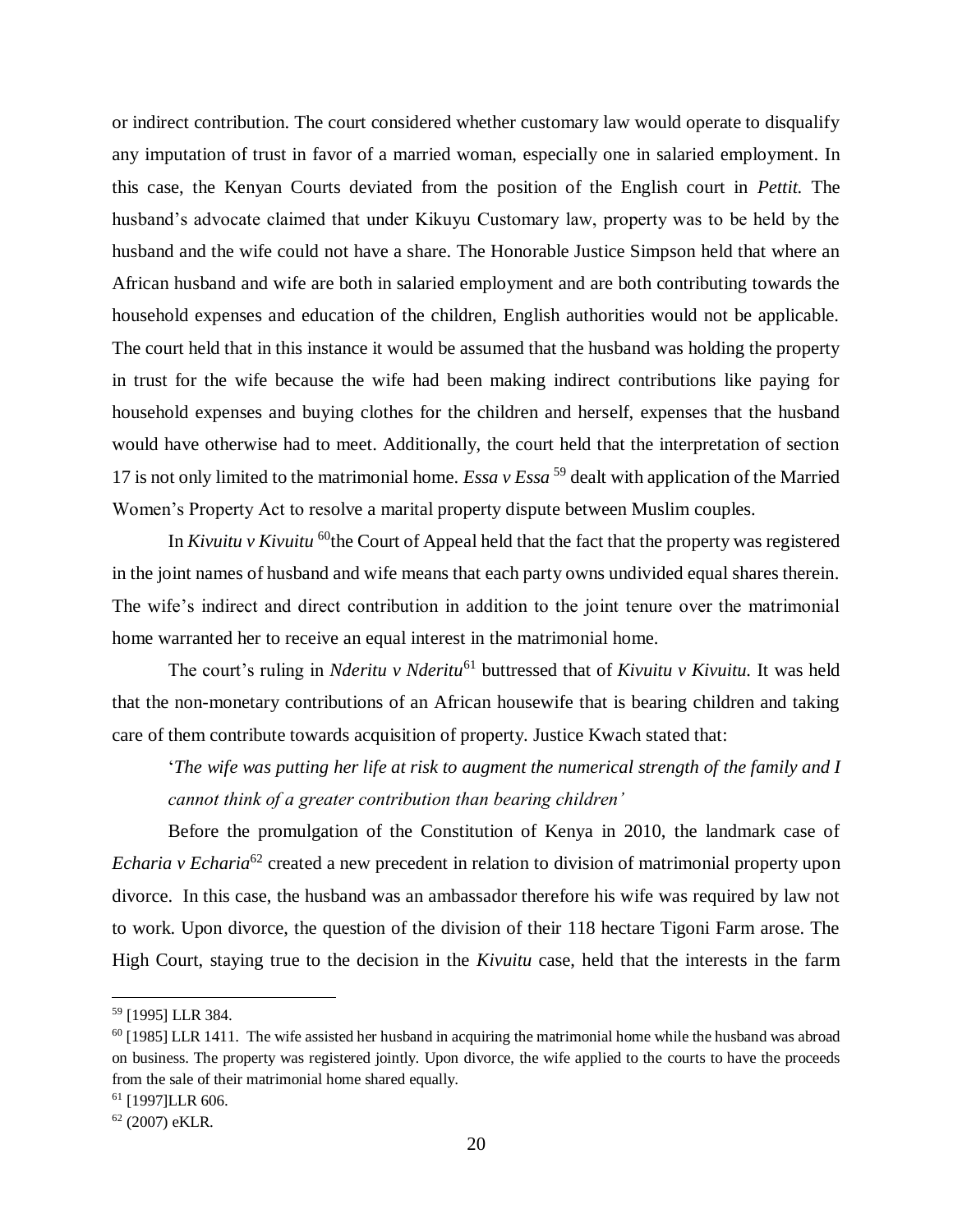should be divided on an equal basis due to the fact that the wife made substantial contributions, both direct and indirect, to the acquisition of the property.

The husband filed an appeal with the Court of Appeal which reversed the decision of the High Court. The Court of Appeal in its ruling reiterated three crucial facts laid out in *Kivuitu<sup>63</sup>* that must be proved in order for any disputed property to be shared on an equal basis. First, the property should have been registered in the joint names of the parties, that there must be substantial indirect contribution to the acquisition of the property and finally that there must be an intention to own the property in equal shares.<sup>64</sup> The court further clarified that based on the facts of that specific case, the law in *Kivuitu v Kivuitu* was valid on condition that the three requirements given above were met.

## <span id="page-30-0"></span>**2.3.1. Application of Section 28 of the Matrimonial Causes Act (Repealed).**

As stated, earlier this section of the Matrimonial Causes Act allowed the courts to refer to antenuptial or postnuptial agreements made by spouses that detail how they wish their property to be divided upon divorce.<sup>65</sup> This section did not provide any further guidelines on what form such contracts would take in order to be valid. However an appropriate form is alluded to in the Law of Contracts Act<sup>66</sup> which states that any suit brought before a court regarding a claim for disposition of interest in land must be based on a written contract. The contract must then be signed by the parties and their signatures must be attested by competent witnesses. Therefore, any marital agreement for the transfer of interests in land from one spouse to another in the event of a divorce must comply with this provision. The Law of Contract Act is still in effect, therefore the provision in section three stipulated above is still in force.

The use of marital agreements was not a common concept. Few individuals made use of them consequently there were few cases brought before the courts regarding such agreements. In *CYC v KSY*,<sup>67</sup> the wife had petitioned the court for alimony *pendente lite*. The husband, however, claimed that he had already made a lump sum payment sufficient to sustain his wife and children as was reflected in their post-nuptial agreement. The wife contested the validity of the post-nuptial agreement claiming that such agreements were not recognized in Kenyan law and were therefore unenforceable. The court held that by virtue of Section 28 of the Matrimonial Causes Act, such

<sup>63</sup> [1985] LLR 1411.

<sup>64</sup>*Echaria v Echaria* (2007) eKLR, 16.

<sup>65</sup> Section 28, *Matrimonial Causes Act* (Act No. 33 of 1939) (Repealed).

<sup>66</sup> Section 3, *Law of Contracts Act* (Act No 46 of 1960).

 $67$  (2015) eKLR.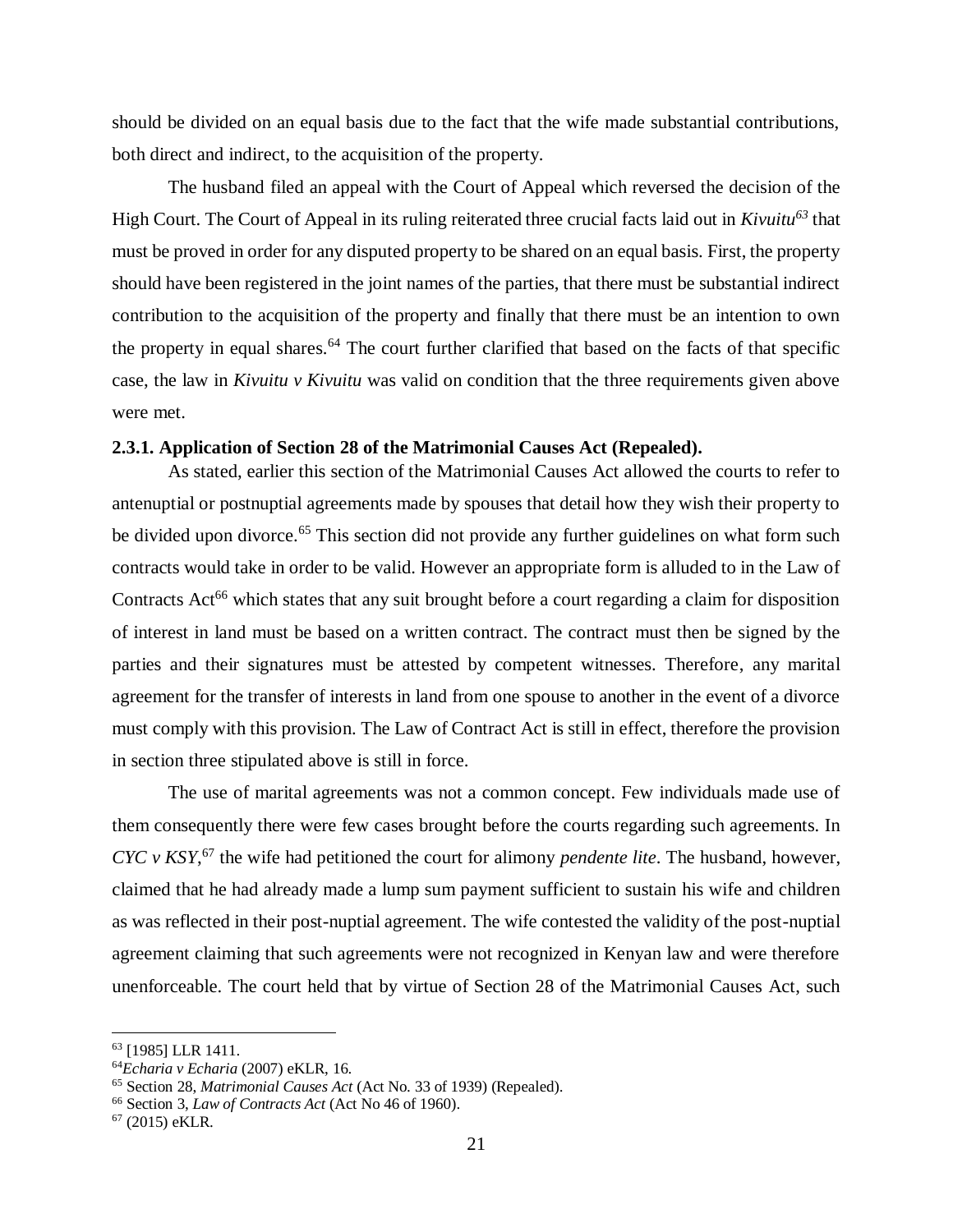agreements were recognizable in law but could only be implemented once a decree of divorce had been issued and not before.

# <span id="page-31-0"></span>**2.4. Current Legal Regime on Matrimonial Property**

# <span id="page-31-1"></span>**2.4.1. The Constitution of Kenya 2010.**

The current matrimonial property legal regime is enshrined in various laws starting with the Constitution of Kenya 2010. The Constitution recognizes<sup>68</sup> the entitlement of each spouse to equal rights at the time of marriage, during the marriage and at its dissolution. This is the first time in Kenya's history that the Constitution gives a clear guideline as to the rights of spouses with regard to property. The Bill of rights also eliminates discrimination on the basis of gender.<sup>69</sup> The Constitution<sup>70</sup> lists down equitable distribution of land and non-discrimination as some of the principles of land use in Kenya. All these provisions aim at rectifying the inequality and discrimination that existed in the previous regimes especially against women.

The courts have interpreted the provisions of Article 45(3) in different ways, some in favour of the 50:50 ratio while others on the basis of their contribution as will be discussed in this section. Before the enactment of the Matrimonial Property Act of 2013, the provision of Article  $45(3)$  was heavily relied on for the division of matrimonial property upon divorce.<sup>71</sup> The authority for this is *Agnes Nanjala William v Jacob Petrus Nicolas Vander Goes.*<sup>72</sup> In this case the Court of Appeal stated that:

"*This article clearly gives both parties to a marriage equal rights before, during and after a marriage ends. It arguably extends to matrimonial property and is a constitutional statement of the principle that marital property is shared 50-50 in the event that a marriage ends. However pursuant to Article 68 parliament is obligated to pass laws to recognize and protect matrimonial property, particularly the matrimonial home….Pending such enactment, we are nonetheless of the considered view that the Bill of rights in our Constitution can be invoked to meet the exigencies of the day."*

This case established that Article 45(3) read on its own means that division of matrimonial property should be done on a 50:50 basis. This same rationale was the basis of the courts *ratio* in

<sup>68</sup> Article 45(3), Constitution of Kenya, *2010.*

<sup>69</sup> Article 27, Constitution of Kenya, *2010*.

<sup>70</sup> Article 60, Constitution of Kenya, *2010.*

<sup>71</sup>'Forget 50-50, Your Contribution is Key to Sharing Property after Divorce in Kenya,' [http://ilaw.co.ke/blawg/forget-](http://ilaw.co.ke/blawg/forget-50-50-your-contribution-is-key-to-sharing-property-after-divorce-in-kenya/#.WHYnTlyYOiY)[50-50-your-contribution-is-key-to-sharing-property-after-divorce-in-kenya/#.WHYnTlyYOiY,](http://ilaw.co.ke/blawg/forget-50-50-your-contribution-is-key-to-sharing-property-after-divorce-in-kenya/#.WHYnTlyYOiY) accessed 28 November 2016.

 $72$  Civil Appeal 127 of 2011.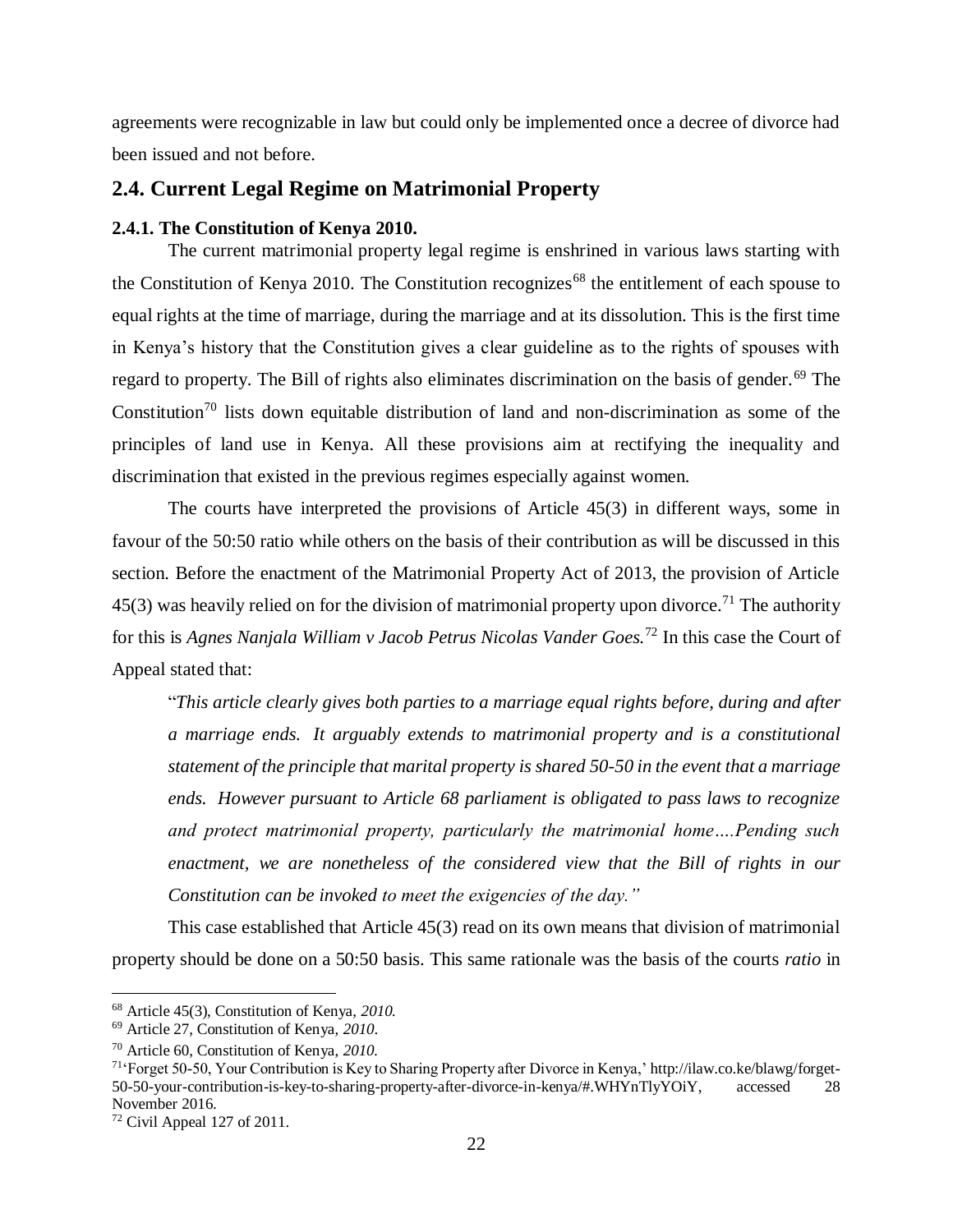*P M S v M S*<sup>73</sup> in which the parties were married under Maragoli customary law. The husband evicted the wife from their matrimonial home. The wife petitioned the court to stop her husband from auctioning, selling or mortgaging their matrimonial property. The court, ordered that despite the fact that the property was registered in the name of the husband, he was presumably holding it in trust for his wife and that it was owned jointly by both spouses. The court ordered that the property be divided equally between the two spouses.

In *U M M v I M*,<sup>74</sup> the High Court deviated from the position of the Court of Appeal in the *Agnes Nanjala case.* The facts of this case are that the wife worked with her husband in his auto spares business. Upon divorce the wife petitioned the court for division of matrimonial property acquired by the joint contribution of the spouses. The court in reaching its decision agreed with the Court of Appeal in the *Agnes Nanjala* case in that the provisions of Article 45(3) ameliorate the harshness of the holding in *Echaria*. However, the court held that the enactment of the Matrimonial Property Act of 2013 served to further expound on the provision of Article 45(3). The court stated that, if it is just (based on the monetary and non-monetary contribution of the spouses) to divide the matrimonial property on a 50:50 basis, then it has the discretion to do so. However, if it does not see it fit to do so, the court has the discretion not to divide the matrimonial property on a 50:50 basis.

Another case similar to *UMM is F.S v E Z*.<sup>75</sup> In this case, the husband and wife acquired property jointly with the husband making financial contribution while the wife made non-monetary contributions. The High Court held that Article 45 of the Constitution did not call for 50:50 sharing of matrimonial properties after a marriage was dissolved. If that were to be the case, then marriages would be converted to economic traps whereby an individual would lure a rich man or woman, get married to them and soon thereafter seek divorce. Such a person could repeat the same process with another spouse and enrich himself or herself without making any monetary contribution.<sup>76</sup> Furthermore, the court stated that there was a rebuttable presumption of equal ownership of property, a presumption which could be contested by adducing evidence that a party's contribution towards the acquisition of that property did not warrant half of the property interests.<sup>77</sup>

 $73$  (2016) eKLR.

 $74(2014)$  eKLR.

 $75$  (2016) eKLR.

<sup>76</sup> *F.S v E.Z* (2016) eKLR, 12.

<sup>77</sup> *F.S v E.Z* (2016) eKLR, 12.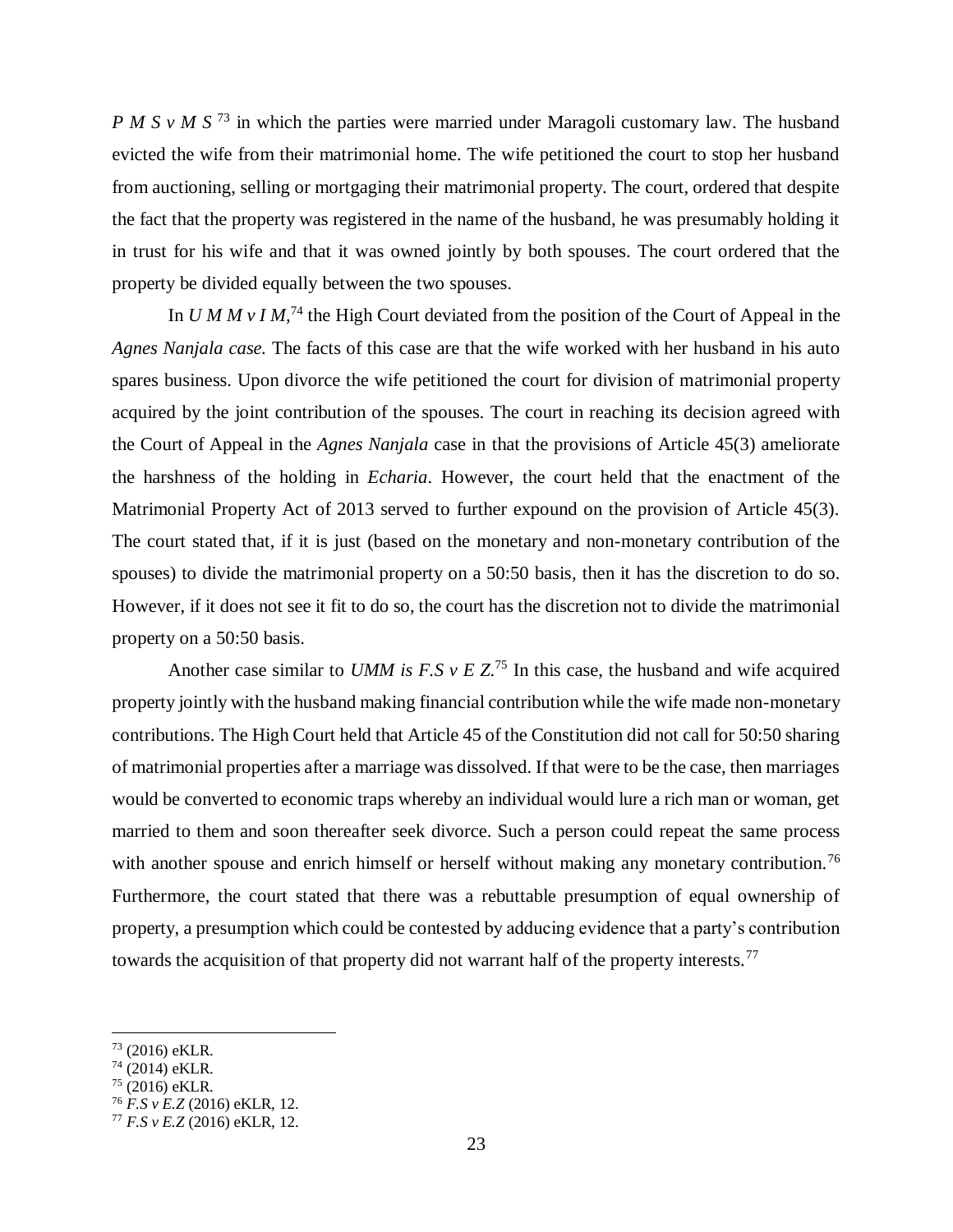#### <span id="page-33-0"></span>**2.4.2. The Land Laws**

The current land laws also provide for matrimonial property. The Land Registration Act states that matrimonial property acquired for the joint use of the spouses is presumed to be owned jointly by the spouses.<sup>78</sup> Joint tenure implies that the owners have undivided interests in the land and upon the death of one of them, the remaining interests are transferred to the surviving owner.<sup>79</sup> This provision aims at trying to ensure equality in dividing ownership of matrimonial property, a problem that had been experienced in the previous regimes. Spousal rights in matrimonial property have been made overriding interests.<sup>80</sup> For example, spousal consent was compulsory before taking out a charge on the matrimonial home<sup>81</sup> as well as before making any disposition of land.<sup>82</sup> The Land Law Amendment  $Act^{83}$  has deleted section 28 of the Land Registration Act which provided for spousal rights in matrimonial property as an overriding interest.

These provisions have addressed the problem experienced in the previous regimes of husbands misusing, disposing or charging matrimonial property without the wife's consent. The Land Registration Act also acknowledges both monetary and non-monetary contributions to the acquisition or improvement of land registered in the name of one of the spouses in the form of tenancy in common based on the values of their contribution.<sup>84</sup>

The Land  $Act^{85}$  gives the definition of matrimonial home as any property owned or leased by one or both spouses and occupied by them as their family home.<sup>86</sup> It states as part of the guiding values of land use, equitable access to land and elimination of all forms of discrimination based on gender,<sup>87</sup> a problem that had been experienced in the colonial and pre-colonial periods. This act also requires spousal consent before taking a charge on matrimonial property.<sup>88</sup>

## <span id="page-33-1"></span>**2.4.3. Matrimonial Property Act**

This Act specifically deals with ownership and division of matrimonial property. Matrimonial property has been defined to include the matrimonial home or homes, household

<sup>78</sup> Section 93(2), *Land Registration Act* (Act No. 3 of 2012).

<sup>79</sup> Section 2, *Land Act*, (Act No. 6 of 2012).

<sup>80</sup> Section 28, *Land Registration Act* (Act No. 3 of 2012).

<sup>81</sup>Section 93(3), *Land Registration Act* (Act No. 3 of 2012).

<sup>82</sup> Section 44 (5) (d), *Land Registration Act* (Act No. 3 of 2012).

<sup>83</sup> Act No. 28 of 2016.

<sup>84</sup> Section 93(2), *Land Registration Act* (Act No. 3 of 2012).

<sup>85</sup> Act No. 6 of 2012.

<sup>86</sup> Section 2*, Land Act*, (Act No. 6 of 2012).

<sup>87</sup> Section 4 *Land Act,* (Act No. 6 of 2012).

<sup>88</sup> Section 79(3), *Land Act,* (Act No. 6 of 2012).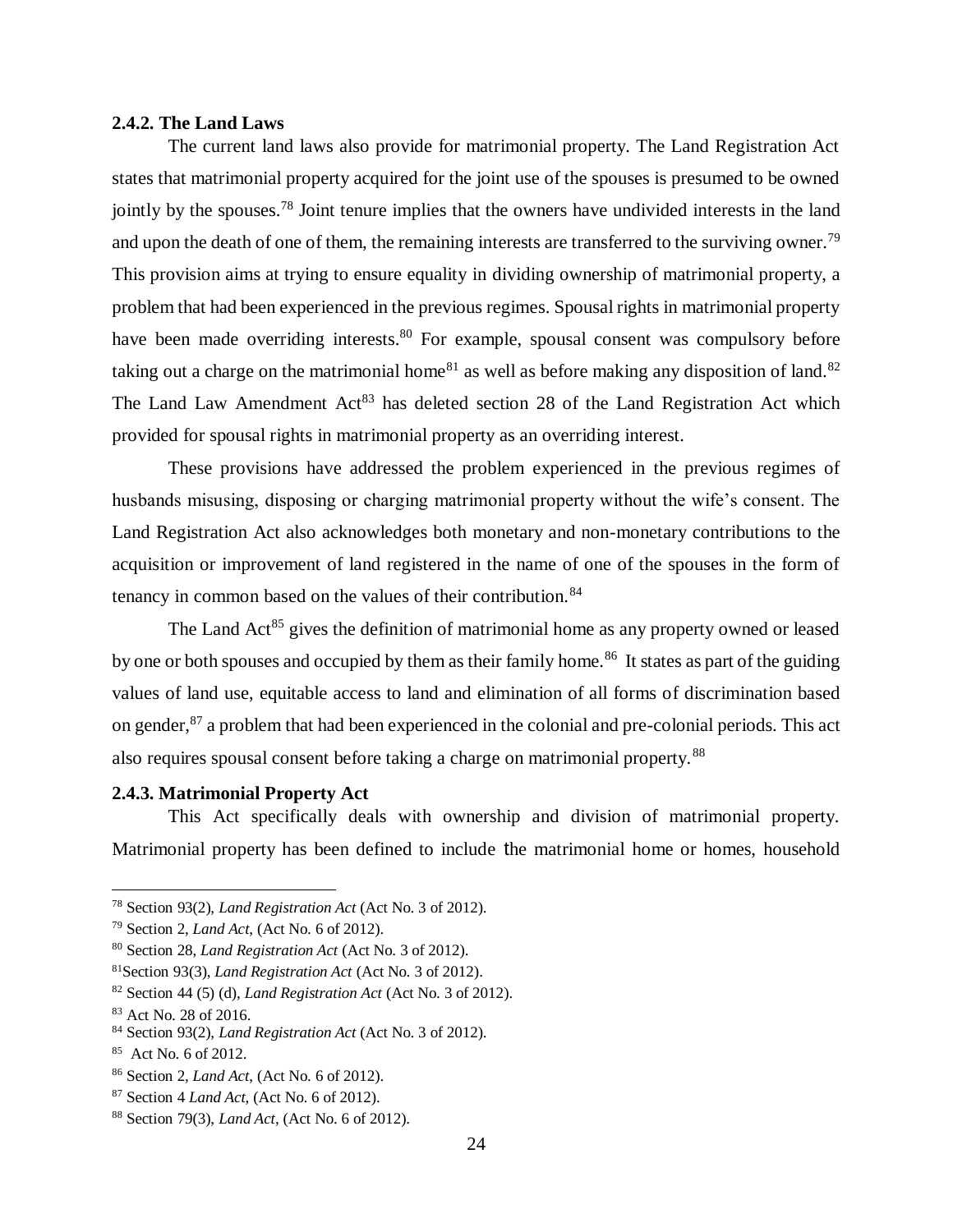goods and effects in the matrimonial home or homes or any other immovable and movable property jointly owned and acquired during the subsistence of the marriage.<sup>89</sup>

The most important provision given by this law is the recognition of non-monetary contribution to the acquisition of matrimonial property.<sup>90</sup> Previously, such recognitions was given at the discretion of the courts as has been illustrated by the cases discussed above. Non-monetary contributions include domestic work and management of the matrimonial home, child care, companionship, management of family business or property and farm work.<sup>91</sup> This Act reiterates the provision of the Constitution on equality. $92$ 

Individuals who subscribe to the Islamic religion are allowed to apply Sharia law in matters that pertain to division of matrimonial property.<sup>93</sup> For those in polygamous marriages, the law states that ownership of matrimonial property resides in the husband and the first wife to the exclusion of the other wives if this property was acquired before the husband married the second wife in which case the property is owned by the husband and the wives based on their contribution.<sup>94</sup>

Liability acquired by any spouse prior to marriage does not transfer to the other spouse.<sup>95</sup> However, liability incurred on matrimonial property by both spouses fall on both of them.<sup>96</sup> Marriage does not take away the right of the spouses to acquire and own separate property<sup>97</sup> as had been the case with the doctrine of coverture.

Ownership of matrimonial property is on the basis of spousal contribution (both monetary and non-monetary) to the acquisition of the property.<sup>98</sup> Section  $6(3)$  makes a provision that allows parties to enter into antenuptial agreements that will prescribe how property will be shared in the marriage. Once entered into they exclude the application of general provisions of the Act in relation to spouses' entitlements to matrimonial property.<sup>99</sup> However, such an agreement must not

<sup>89</sup> Section 6(1), *Matrimonial Property Act* (Act No.49 0f 2013).

<sup>90</sup> Section 2, *Matrimonial Property Act* (Act No.49 0f 2013).

<sup>91</sup> Section 2, *Matrimonial Property Act* (Act No.49 0f 2013).

<sup>92</sup> Section 4, *Matrimonial Property Act* (Act No.49 0f 2013).

<sup>93</sup> Section 3, *Matrimonial Property Act* (Act No.49 0f 2013).

<sup>94</sup> Section 8, *Matrimonial Property Act* (Act No.49 0f 2013).

<sup>95</sup> Section 16, *Matrimonial Property Act* (Act No.49 0f 2013).

<sup>96</sup> Section 10(1), *Matrimonial Property Act* (Act No.49 0f 2013).

<sup>97</sup> Section 13, *Matrimonial Property Act* (Act No.49 0f 2013).

<sup>98</sup> Section 7, *Matrimonial Property Act* (Act No.49 0f 2013).

<sup>99</sup> Murungi N L, 'Consolidating Family Law in Kenya,' 17(2) *European Journal of Law Reform*, 2015,326.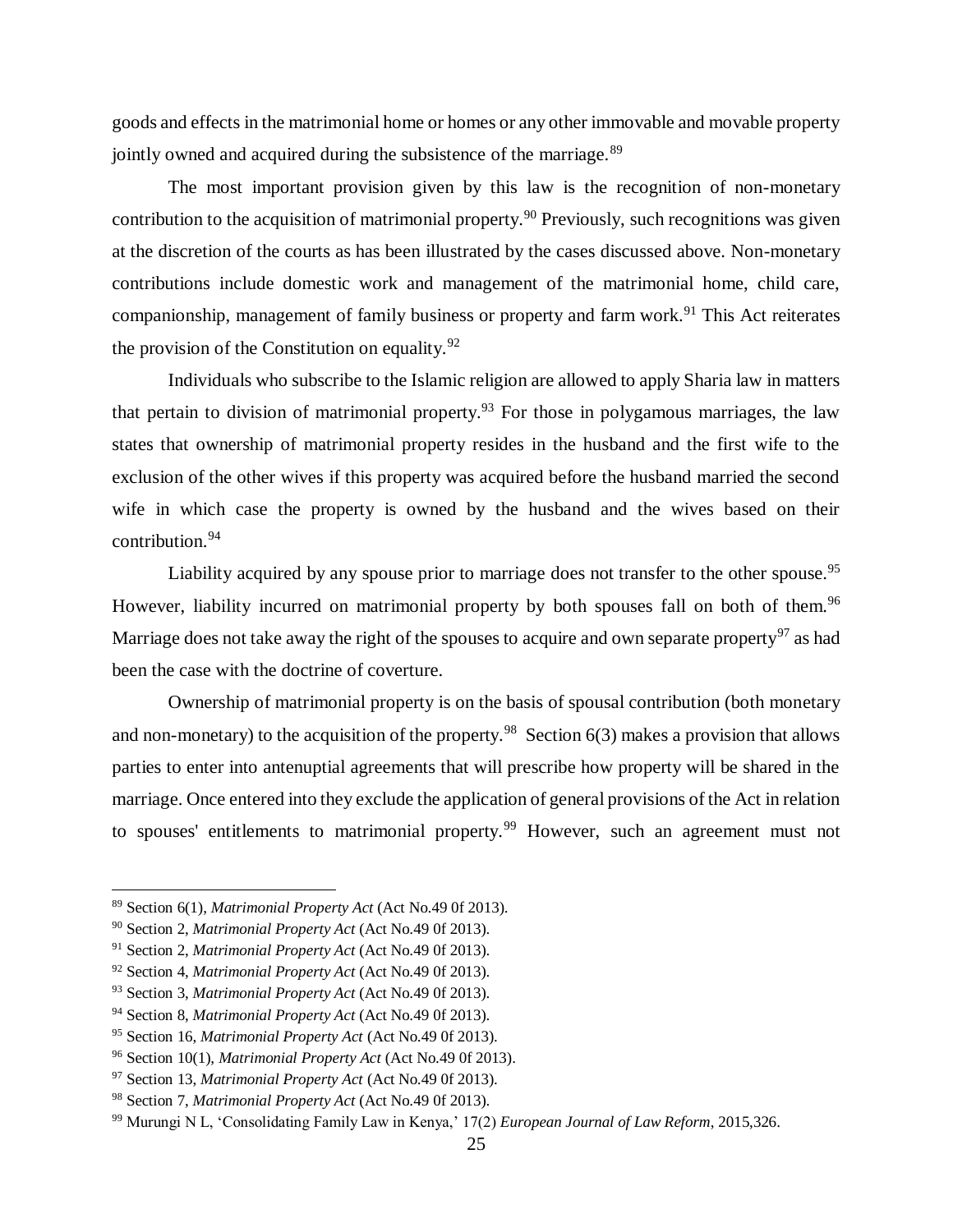contradict the terms of the Matrimonial Property Act. These pre-nuptial agreements can however be set aside by the court if it determines that the agreement was influenced by fraud, coercion or is manifestly unjust.<sup>100</sup> Post-nuptial and settlement agreements however, are not envisaged by this law.

The current legislative framework on matrimonial property exhibits the following short comings; for example, the provision of ownership on the basis of contribution provided by section 7 of the Matrimonial Property Act is said to violate the provision of Article 45(3) of the Constitution, it has therefore been suggested that the Act should be reviewed so as to streamline it with the Constitution.<sup>101</sup> This has also been the centre of dispute in the court cases relating to Article 45(3) explained above. The removal of the compulsory spousal consent provided for by the Land Registration Act can also be viewed as a setback to the matrimonial property laws. This is because it makes matrimonial property vulnerable to disposal or encumbrance without the consent of one of the spouses.

<sup>100</sup> Section 6(4), *Matrimonial Property Act* (Act No.49 0f 2013).

<sup>101</sup> Ayodo H, 'Confusion over Kenya's matrimonial property law,' The Standard 9 July 2015, <https://www.standardmedia.co.ke/business/article/2000168543/confusion-over-kenya-s-matrimonial-property-law> on 17 March 2017.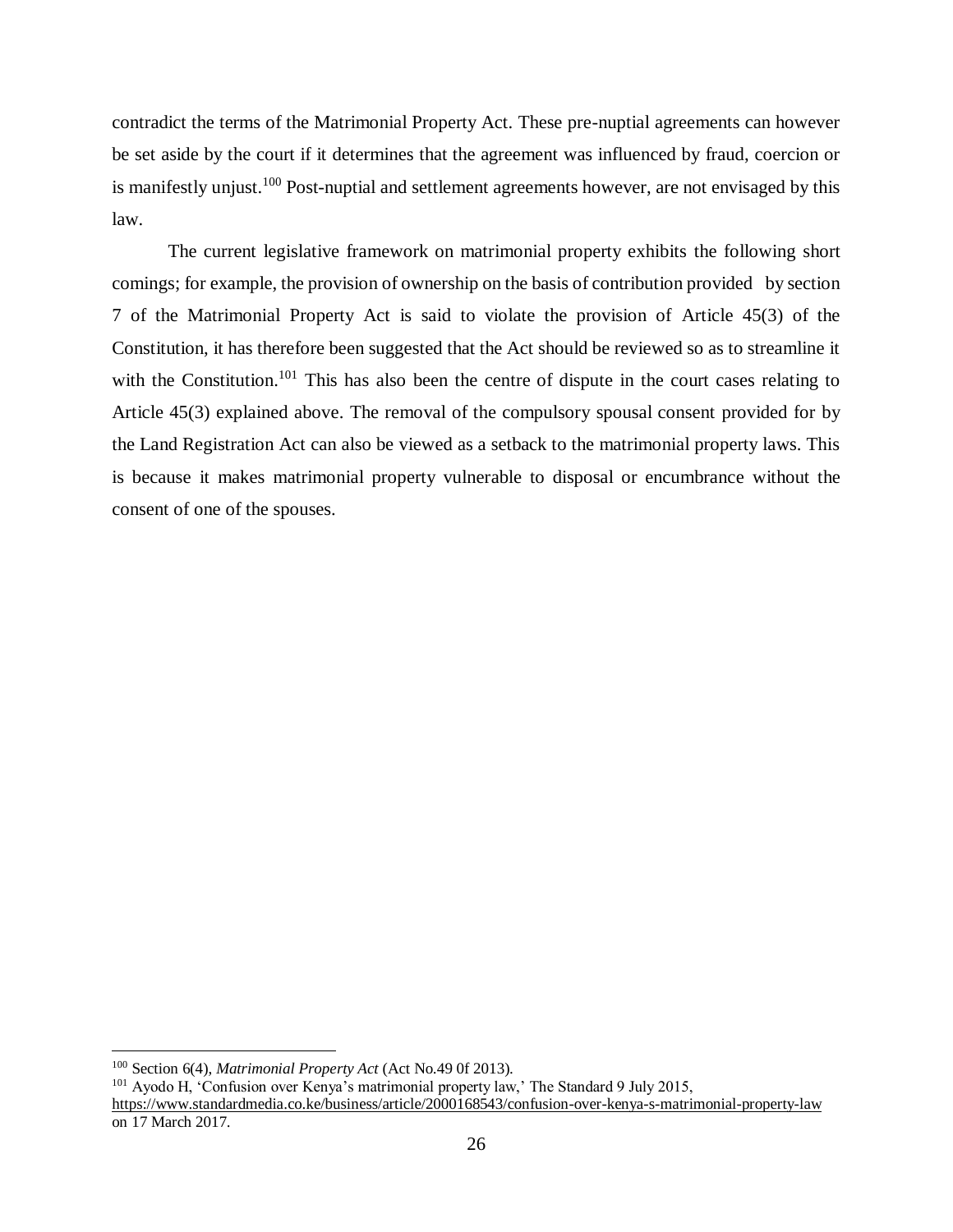# **Chapter 3**

# <span id="page-36-1"></span><span id="page-36-0"></span>**Use of Marital Agreements in the Division of Matrimonial Property upon Divorce: The Situation in South Africa and England**

# **3.1. Introduction.**

<span id="page-36-2"></span>This chapter contains an analysis of the use of marital agreements in England and South Africa. England forms part of this case study due to the fact that it colonised Kenya and as a result the common law system was adopted as part of our legal system. South Africa on the other hand is an African state whose jurisprudence on the use of marital agreements is wide. Additionally, Kenyan jurisprudence has continually been influenced by that of South Africa in recent years. More so, South Africa's community of property system is useful in analysing the division of matrimonial property upon divorce using marital agreements.

## **3.2. Use of Marital Agreements in the South Africa**

<span id="page-36-3"></span>South African law acknowledges the following types of marriages: civil marriages, civil unions and customary marriages.<sup>1</sup> Prior to the promulgation of the Constitution,<sup>2</sup> the only type of marriage that was recognised was civil marriage.<sup>3</sup> This meant that the provisions of the Matrimonial Property Act<sup>4</sup> of South Africa only applied to those in a valid civil marriage.<sup>5</sup> However, with the enactment of the Recognition of Customary Marriages Act<sup>6</sup> as well as the Civil Union Act<sup>7</sup>, customary marriages as well as civil unions were given the same legal status as civil marriages and therefore, the provisions of the Matrimonial Property Act extended to spouses married under these regimes.<sup>8</sup>

The matrimonial property system in South Africa is divided into three categories: in community of property, out of community of property without accrual and out of community property with accrual. This systems are provided for by the Matrimonial Property Act of 1984.<sup>9</sup>

 $\overline{a}$ 

<sup>4</sup> Matrimonial Property Act, Act No 88 of 1984, (*South Africa*).

<sup>1</sup> Marriage Types, [http://www.marriageregistrar.co.za/marriage\\_types.htm,](http://www.marriageregistrar.co.za/marriage_types.htm) on 3 January 2017.

<sup>2</sup> Constitution of South Africa, *(1996).*

<sup>&</sup>lt;sup>3</sup> Maithufi IP, Bekker JC, 'The Recognition of the Customary Marriages Act of 1998 and its Impact on Family Law in South Africa,' 35(2) *The Comparative and International Law Journal of Southern Africa,* 2002,183.

<sup>5</sup> Lowndes G.S, 'The Need For A Flexible and Discretionary System of Marital Property Distribution in The South African Law of Divorce,' Published, University Of South Africa, Pretoria, 2014, 9.

 $6$  Act No. 120 of 1998(South Africa).

<sup>7</sup> Act No 17 of 2006 (South Africa).

<sup>8</sup> Maithufi IP, Bekker JC, 'The Recognition of the Customary Marriages Act of 1998 and its Impact on Family Law in South Africa,' 192.

<sup>9</sup> Matrimonial Property Act (*South Africa*).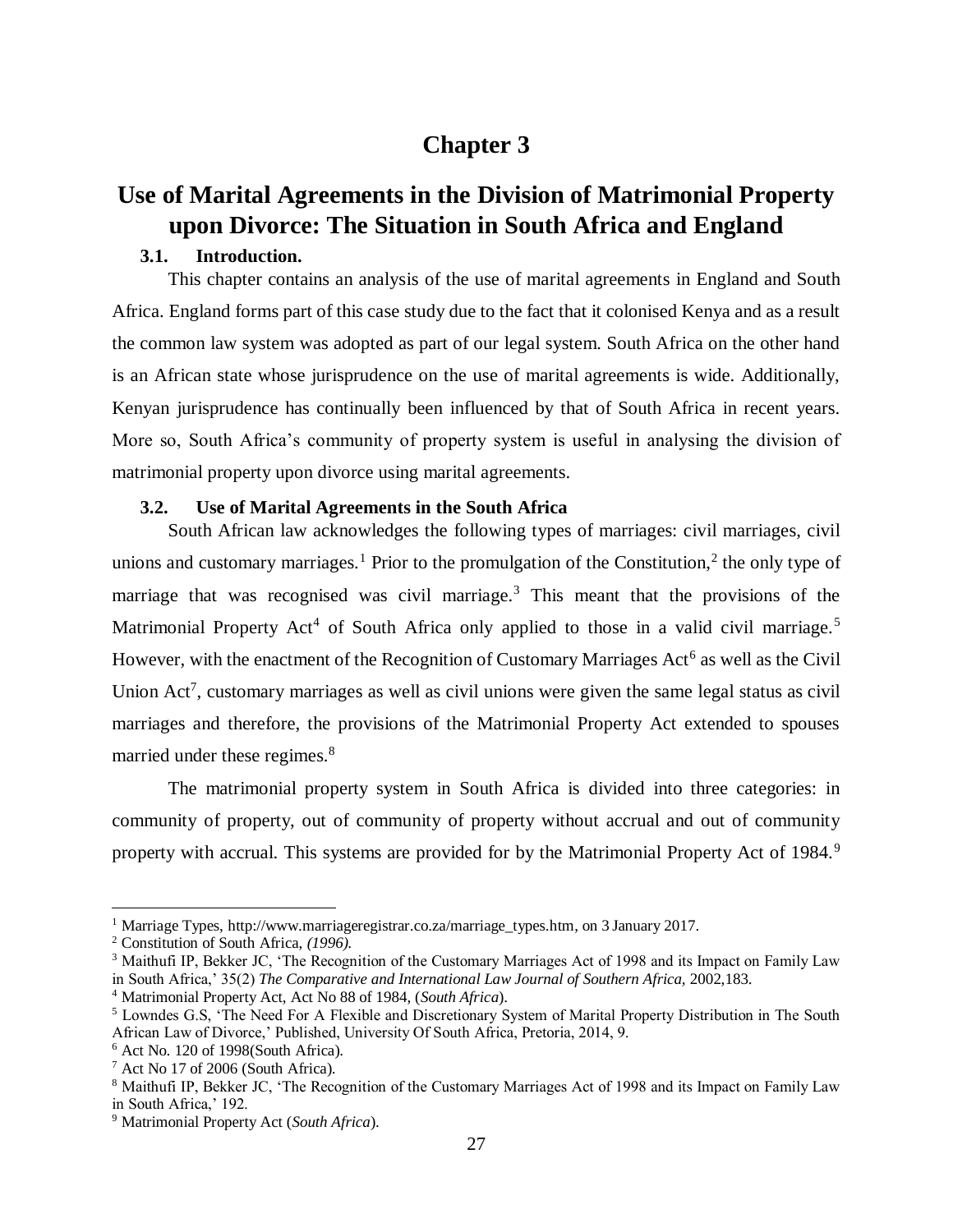The distinction among the three systems is the availability of a signed antenuptial agreement between the parties.<sup>10</sup> Such agreements are drafted and executed prior to entering the marriage. In addition to the antenuptial agreements, spouses may draft a post-nuptial agreement as well as a settlement agreement that contains how the property will be shared by the couple upon divorce.<sup>11</sup>

Unlike the Kenyan legal system, the South African matrimonial property laws do not provide a definition of what constitutes matrimonial property. The Matrimonial Property Act however gives a definition of joint estate as the combined property of a husband and wife in community of property.<sup>12</sup> It also provides for separate property as that which does not form part of the joint estate.<sup>13</sup> The South African Matrimonial Property Act does not give a definition of what an antenuptial agreement is or what it should contain.

### <span id="page-37-0"></span>**3.2.1. In Community of Property**

The in community system of matrimonial property enjoins the estates of the spouses at the time of entering into the marriage as well as any property acquired in the duration of the marriage.<sup>14</sup> It gives the spouses equal powers to use and dispose of their joint estates.<sup>15</sup> This is the default matrimonial property system for spouses in South Africa.<sup>16</sup> The consequence of this system is that upon the termination of the marriage either by death or divorce, the joint estate is divided on a 50/50 basis regardless of their individual contributions.<sup>17</sup> Despite the unity of property ownership, the in community property system does not absolve the individual legal identities of the spouses; they can still transact in their own names.<sup>18</sup> The spouses act as joint administrators of their joint estate<sup>19</sup> and can perform a certain number of juristic acts with regard to the joint estate without the consent of their spouse. However, the right to undertake juristic acts without spousal consent is limited. Instances where spouses are required to seek spousal consent before acting include:

<sup>10</sup> Section 3, Chapter 1, *Matrimonial Property Act* (South Africa).

<sup>&</sup>lt;sup>11</sup> Settlement Agreements in South Africa, [https://divorceattorneys.wordpress.com/2010/12/29/divorce-settlement](https://divorceattorneys.wordpress.com/2010/12/29/divorce-settlement-agreements-in-south-africa/)[agreements-in-south-africa/,](https://divorceattorneys.wordpress.com/2010/12/29/divorce-settlement-agreements-in-south-africa/) on 5 January 2017.

<sup>12</sup> Schedule 1, *Matrimonial Property Act* (South Africa).

<sup>13</sup> Section 2, Chapter 1, *Matrimonial Property Act* (South Africa).

<sup>14</sup> *Estate Sayl v Commissioner for Inland* Revenue (1945) The High Court of South Africa.

<sup>15</sup> Section 14, Chapter 3, *Matrimonial property Act* (South Africa).

<sup>&</sup>lt;sup>16</sup> Marriage in Community of Property, [http://www.divorcelaws.co.za/marriage-in-community-of-property.html,](http://www.divorcelaws.co.za/marriage-in-community-of-property.html) on 5 January 2017.

<sup>17</sup> Legal Assistance Centre, *Proposals for Divorce Law Reform in Namibia*, 2000.

<sup>18</sup> Section 11, Chapter 3, *Matrimonial Property Act* (South Africa).

<sup>19</sup> Section 14, Chapter 3, *Matrimonial Property Act* (South Africa).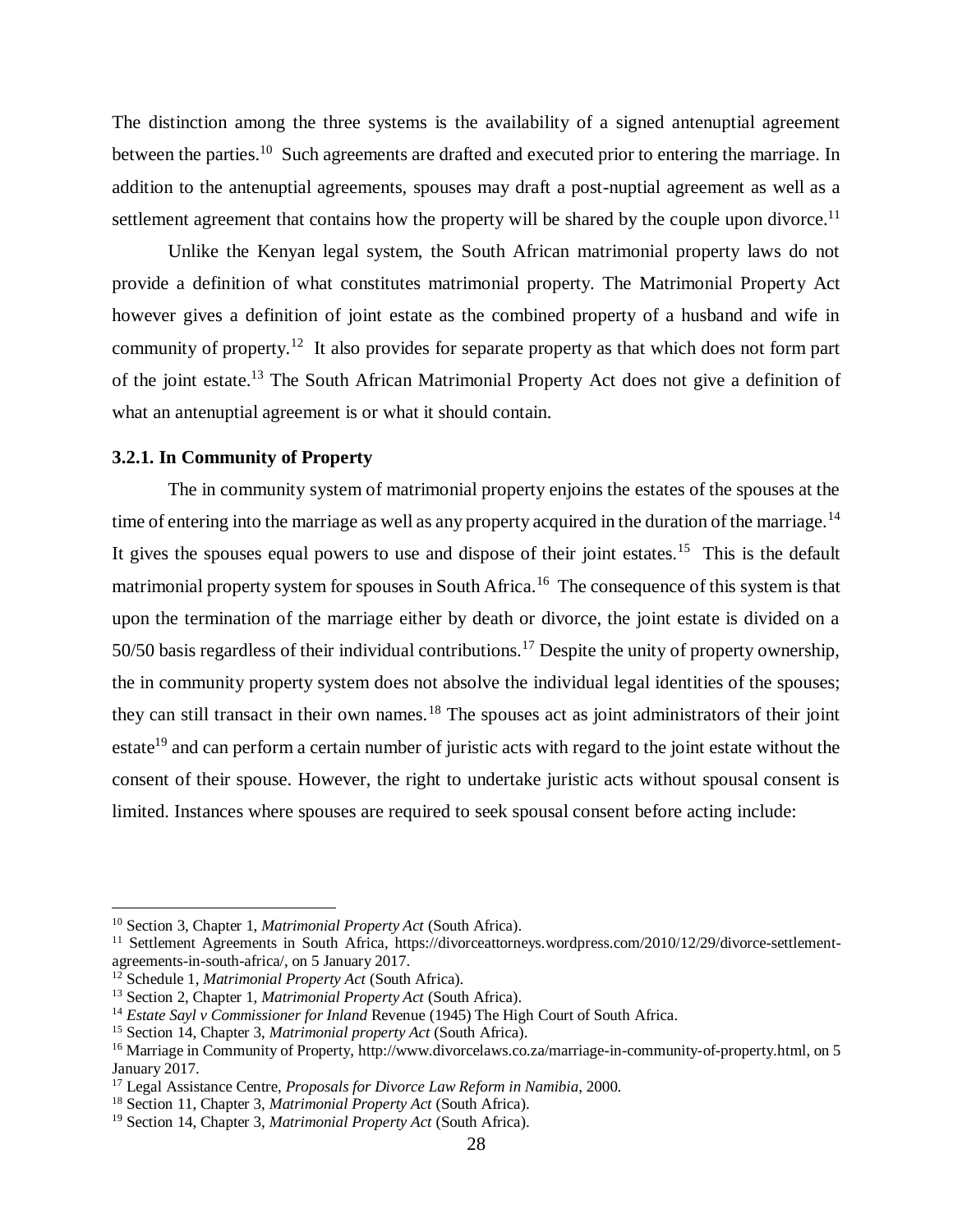- a) entering into any contract for the alienation, mortgaging, burdening with a servitude or conferring of any other real right in immovable property forming part of the joint estate;
- b) alienate, cede or pledge any shares, stock, debentures, debenture bonds, insurance policies, mortgage bonds, fixed deposits or any similar assets, or any investment by or on behalf of the other spouse in a financial institution, forming part of the joint estate;
- c) alienate or pledge any jewellery, coins, stamps, paintings or any other assets forming part of the joint estate and held mainly as investments;
- d) withdraw money held in the name of the other spouse in any account in a banking institution, a building society of the Post Office Savings Bank of the Republic of South Africa;
- e) receive any income in whatever form that accrues to the other spouse by virtue of their professional work or vocation or damages as a result of the loss income from their work;
- f) accepting inheritance, legacy, donation, bursary or prize left, bequeathed, made or awarded to the other spouse;
- g) receiving income derived from the separate property of the other spouse.
- h) receiving dividends or interest on or the proceeds of shares or investments in the name of the other spouse;
- i) receiving the proceeds of any insurance policy or annuity in favour of the other spouse. $20$

The property acquired by a spouse from the above listed actions do not constitute the joint estate.<sup>21</sup>

### <span id="page-38-0"></span>**3.2.2 Out of Community of property without accrual**

The out of community matrimonial property system is one where the spouses maintain their separate property all throughout the duration of their marriage and any property acquired before marriage remains the separate property of the individual spouses.<sup>22</sup> For spouses to fall within the out of community property system without accrual, they must sign and register an antenuptial agreement specifically excluding them from the in community of property and profit and loss as well as the out of community property with accrual.<sup>23</sup> The effect of this system is that

<sup>20</sup>Section 15(2), *Matrimonial Property Act* (South Africa).

<sup>21</sup> Section 15(2), *Matrimonial Property Act* (South Africa).

<sup>22</sup> Schedule, *Matrimonial Property Act* (South Africa).

<sup>23</sup> Section 2, Chapter 1, *Matrimonial Property Act* (South Africa).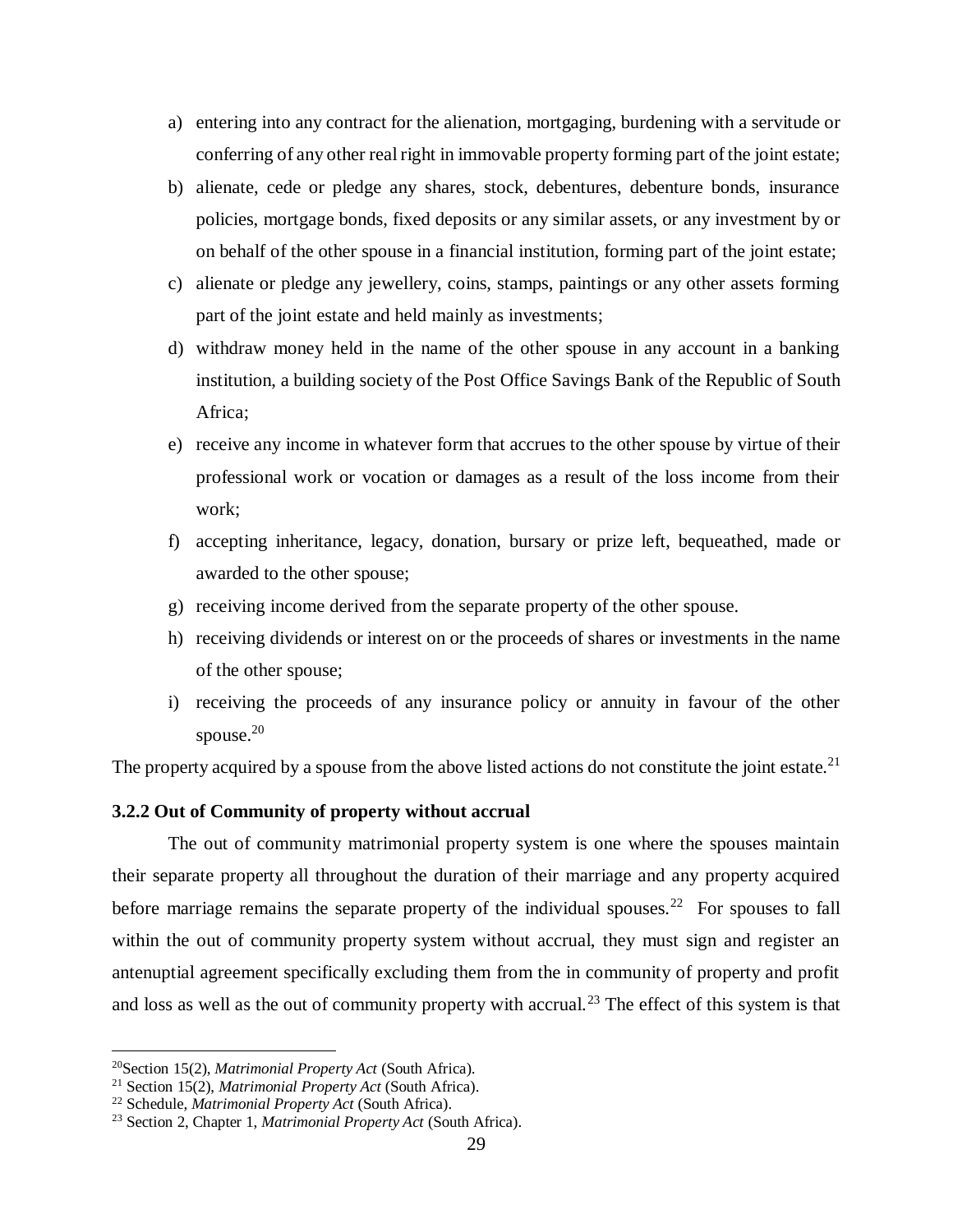neither of the spouses has a direct claim to the separate property of their spouse unless that spouse expressly gives their consent. This means that debts and liabilities cannot be shouldered by the property of a spouse who did not incur the debt. $^{24}$ 

#### <span id="page-39-0"></span>*3.2.3* **Out of Community of Property with accrual**

This system is similar to the out of community property system without accrual, in that each spouse maintains their own separate property for the duration of the marriage. However, the out of community with accrual property system requires that at the time of the dissolution of the marriage, the increase in the value of the spouses property is shared equally between them.<sup>25</sup> In the instance that the value of one of the spouses does not increase, the increase of the other spouse is shared equally with them.<sup>26</sup>

Calculation of an accrual to the value of a spouse's estate is made possible by the fact that spouses declare the value of their estates at the commencement of the marriage in their antenuptial contract.<sup>27</sup> If they do not do so, they are required to declare the value of their estate at the commencement of the marriage in a separate statement which is to be signed by a notary and attached to their antenuptial agreement.<sup>28</sup>

#### **3.3. Antenuptial Contracts in South Africa**

<span id="page-39-1"></span>The Matrimonial Property Act does not give a definition of what an antenuptial contract is. However, it is acknowledged as an essential document that allows a couple to tailor-make their matrimonial property regime.<sup>29</sup> As indicated above, the default matrimonial property regime is that of in community of property. An antenuptial agreement automatically puts a couple in the alternative out of community property regime. The law does not set out all the terms that should be included in an antenuptial agreement so as to give couples the freedom to decide on how they would share their property.<sup>30</sup>

<sup>&</sup>lt;sup>24</sup> Marriages out of community without accrual, http://www.divorcelaws.co.za/division-of-assets-at-divorce.html, on 5 January 2017.

<sup>25</sup> Section 4(1a), Chapter 1, *Matrimonial Property Act* (South Africa).

<sup>26</sup> Section 3(1), Chapter 1, *Matrimonial Property Act* (South Africa).

<sup>27</sup> Section 6(1), Chapter 1, *Matrimonial Property Act* (South Africa).

<sup>28</sup> Section 6(1), Chapter 1, *Matrimonial Property Act* (South Africa).

<sup>&</sup>lt;sup>29</sup> Jassem S. M, 'Critical Overview of the Application of the Default System in South Africa's Matrimonial Property Regimes Published, University of the Western Cape, Cape Town, 2010, 29.

<sup>&</sup>lt;sup>30</sup> Marriage in South Africa: out of community of property, [http://www.webberslaw.com/marriage-in-south-africa](http://www.webberslaw.com/marriage-in-south-africa-out-of-community-of-property/)[out-of-community-of-property/,](http://www.webberslaw.com/marriage-in-south-africa-out-of-community-of-property/) on 5 January 2017.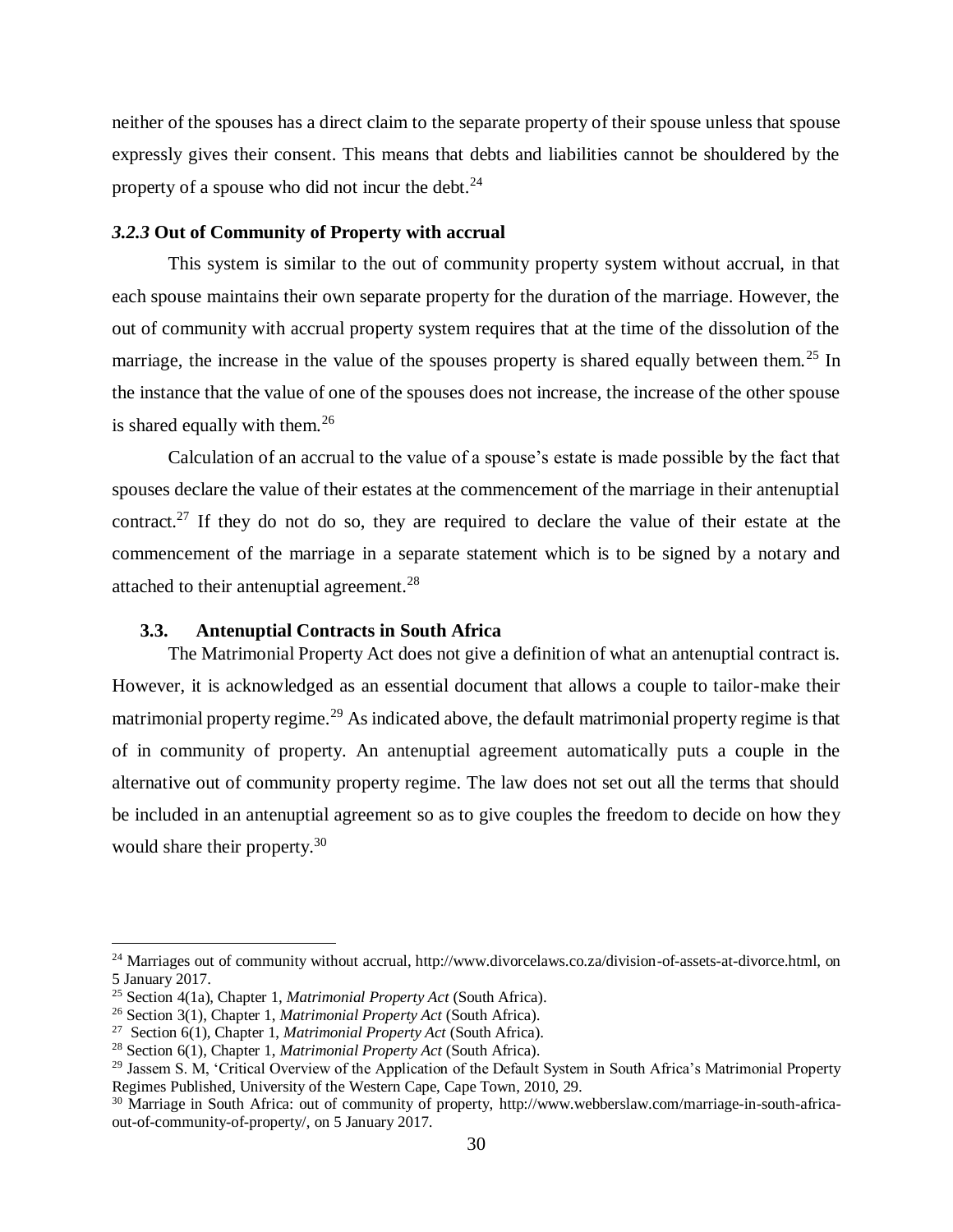South African Law requires that a formal antenuptial agreement have the following characteristics:<sup>31</sup>

- a) Be in written form;
- b) Signed by both parties in the presence of a notary;
- c) Signed by the notary;
- d) Registered at the deeds registration office in the area what the couple intends to get married, no later than three months after the date of execution.

The importance of registering the antenuptial agreement is to ensure that the state and other third parties recognize that a couple is classified under the out of community property regime.<sup>32</sup> If the contract is not registered within the stipulated time period, it is not legally binding to third parties.<sup>33</sup> However, the courts have held that an unregistered antenuptial shows the intention of the parties to be bound by it; therefore when dividing property upon divorce, the court will take into consideration the terms of an informal antenuptial contract.<sup>34</sup>

The law allows couples to change their matrimonial property regimes through a court order once the couple has furnished the court with sufficient and just causes as to why their matrimonial property regime should be changed.<sup>35</sup> Once a court sanctions the change of regime, a couple may register a formal antenuptial agreement as per the requirements of the Deeds Registration Act of South Africa.<sup>36</sup>

The Matrimonial Property Act of South Africa sets out important express and implied terms that may be included in the antenuptial contract. To begin with, the contract must expressly indicate that a couple does not wish to be classified in the community of property regime.<sup>37</sup> Furthermore, it must clarify whether or not the couple intends to be classified under the out of community property regime with or without the accrual system.<sup>38</sup> If the contract does not expressly exclude the out of community system with accrual, the law states that the couple will be placed in that system by default. $39$ 

<sup>31</sup> Section 87, *Deeds Registration Act* (South Africa).

<sup>32</sup> *Ex parte Spinazze and Another* (1985) The High Court of South Africa.

 $33S \text{ y } S$  (2015) The High Court of South Africa.

<sup>34</sup> *Mathabathe v Mathabathe* (1987) The High Court of South Africa.

<sup>35</sup> Section 21(1), Chapter 4*, Matrimonial Property Act* (South Africa).

<sup>36</sup> Section 87, *Deeds Registration Act* (South Africa).

<sup>37</sup> Section 2, Chapter 1, *Matrimonial Property Act* (South Africa).

<sup>38</sup> Section 2, Chapter 1, *Matrimonial Property Act* (South Africa).

<sup>39</sup> Section 2, Chapter 1, *Matrimonial Property Act* (South Africa).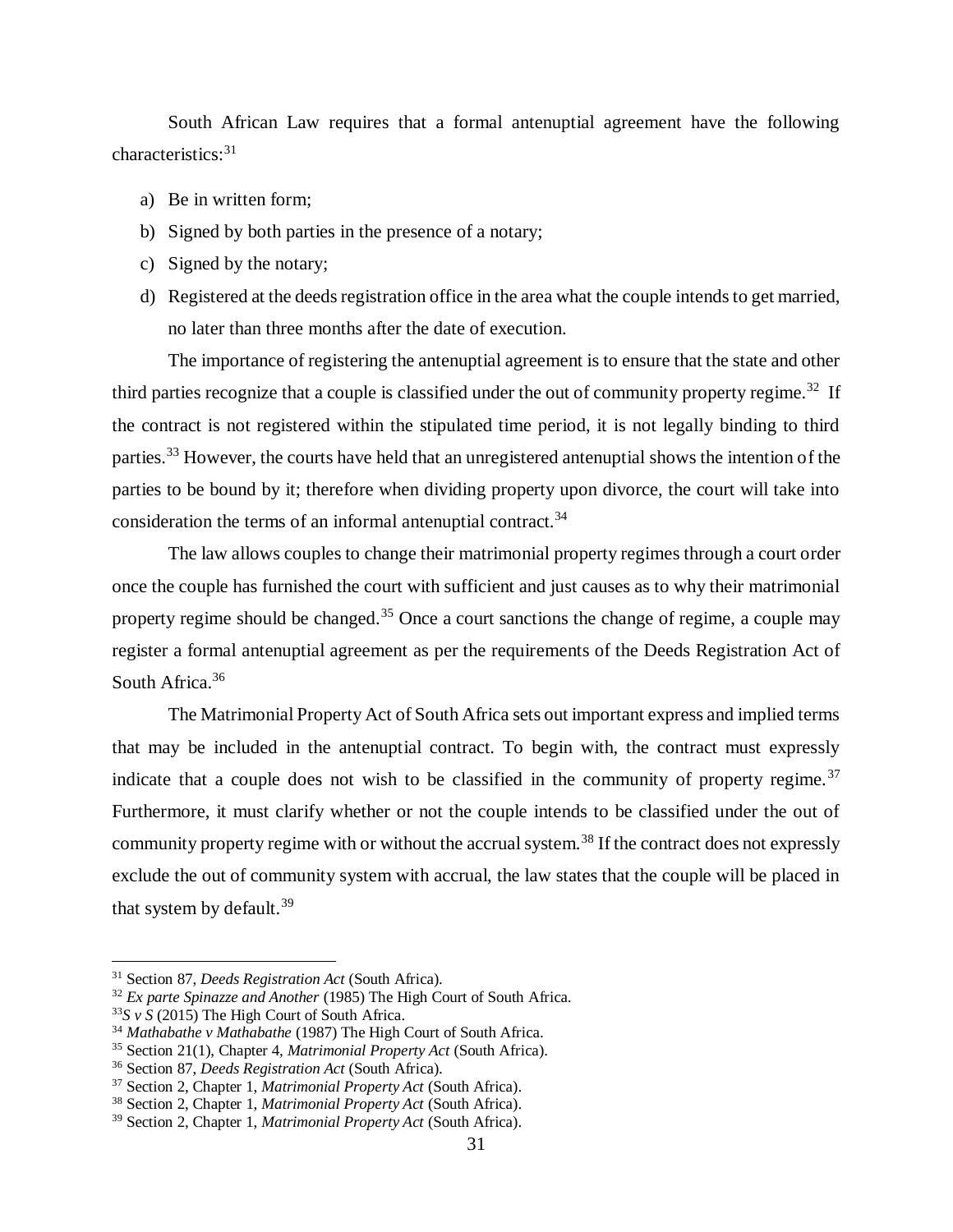For couples that opt for the out of community property with accrual, the contract must include the value of each spouse's estate at the commencement of the marriage.<sup>40</sup> This facilitates calculation of an increase in the value of their estates at the time of the divorce. If the value is not indicated in the contract, the spouses must ascertain the respective values of the estates and have the valuation documents signed by the notary and attached to their antenuptial agreement.<sup>41</sup> Courts can set aside an antenuptial contract if the contract contains terms that are contrary to public good and public morals.<sup>42</sup> Courts can also set aside an antenuptial agreement if it is proven that one of the parties was unduly influenced or coerced into signing it. $^{43}$ 

## **3.4. Divorce Settlement Agreements in South Africa**

<span id="page-41-0"></span>Upon divorce, the spouses have a right to agree on how to divide the joint estate between them. They can do so by drafting a settlement agreement which can be presented to the court for enforcement together with the decree of divorce.<sup>44</sup> An issue that arises concerning settlement agreements (otherwise known as deed of settlement or consent papers) are what constitutes a valid deed of settlement. Section  $7(1)$  of the Divorce Act<sup>45</sup> alludes to a written agreement. But does this disqualify any oral settlement agreements from being enforced? For the purpose of enforceability, most couples reduce their oral agreements to written ones so as to have them enforced as court orders.<sup>46</sup>

Once the settlement agreement is joined to the divorce decree, any alterations must be sanctioned by the court.<sup>47</sup> Such an agreement may constitute any agreed terms so long as those terms are not illegal, unjust or prejudicial to good morals.<sup>48</sup> This can include the manner in which both movable and immovable property is to be shared, maintenance agreements as well as custody sharing agreements. Such an agreement may also make provisions for the appointment of a receiver/liquidator to divide the joint estate.<sup>49</sup> In the absence of such an agreement, the court may

<sup>40</sup> Section 6(1), Chapter 1, *Matrimonial Property Act* (South Africa).

<sup>41</sup> Section 6(1), Chapter 1, *Matrimonial Property Act* (South Africa).

<sup>42</sup>'Marriage Contracts Explained,' [http://www.burneandburne.co.za/services/notarial/antenuptial-contract,](http://www.burneandburne.co.za/services/notarial/antenuptial-contract) on 5 January 2017.

<sup>&</sup>lt;sup>43</sup> *EAL v ECE* (2015) The High Court of South Africa.

<sup>44</sup> Section 7, *Divorce Act* (South Africa).

<sup>45</sup> Act No 70 of 1979.

<sup>46</sup> *TR v TN and The Standard Bank of South African Ltd* (2015) The High Court of South Africa.

<sup>47</sup> *Kruger v Kruger* (2007) High Court of South Africa.

<sup>48</sup> <https://divorceattorneys.wordpress.com/2010/12/29/divorce-settlement-agreements-in-south-africa/> on 5 January 2016.

<sup>&</sup>lt;sup>49</sup> Appointing a receiver or liquidator in divorce – where the spouse can't agree how to divide their estate, [https://divorceattorneys.wordpress.com/2011/12/02/appointing-a-receiver-or-liquidator-in-divorce-where-the](https://divorceattorneys.wordpress.com/2011/12/02/appointing-a-receiver-or-liquidator-in-divorce-where-the-spouse-cant-agree-how-to-divide-their-estate/)[spouse-cant-agree-how-to-divide-their-estate/,](https://divorceattorneys.wordpress.com/2011/12/02/appointing-a-receiver-or-liquidator-in-divorce-where-the-spouse-cant-agree-how-to-divide-their-estate/) on 5 January 2016.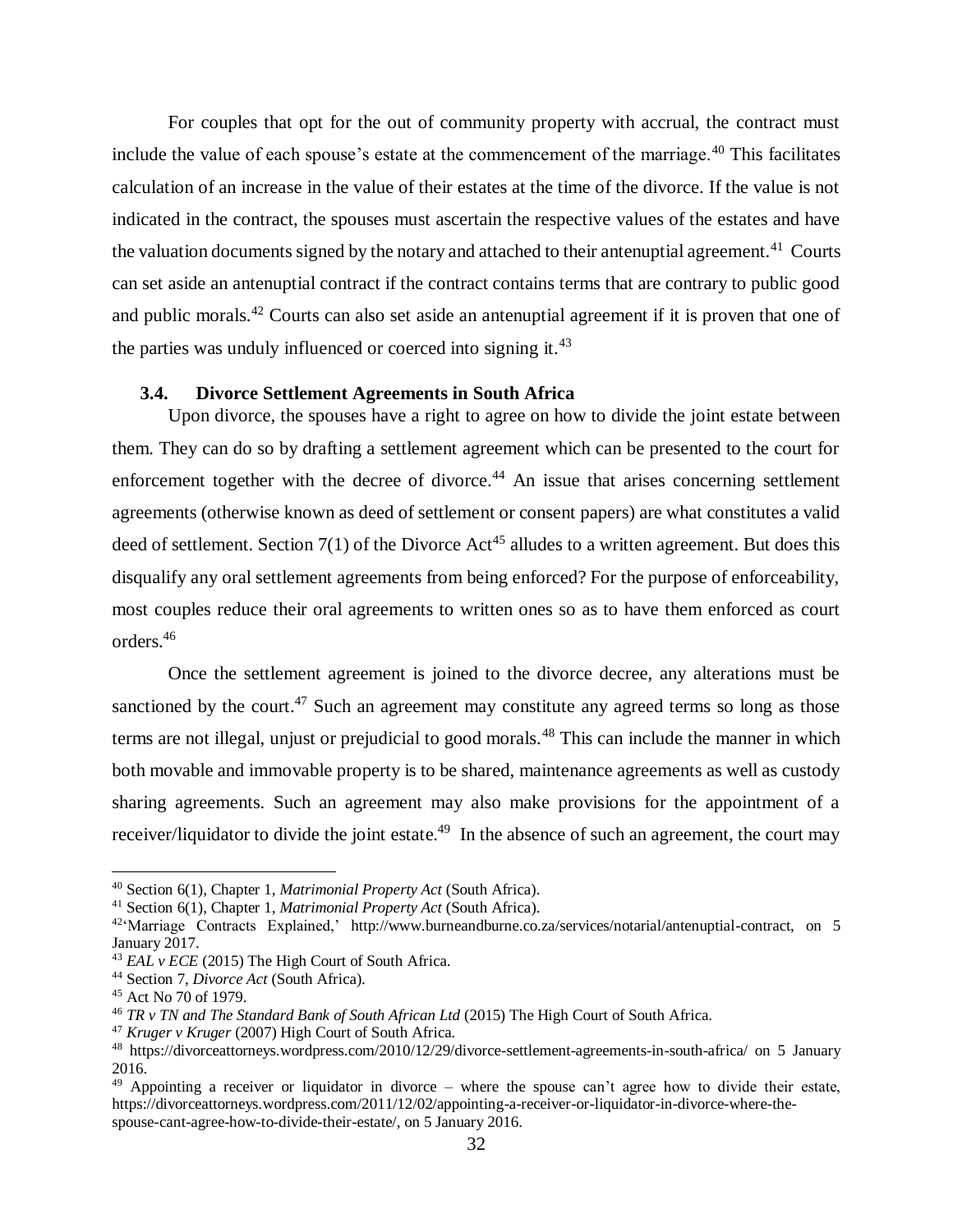order a receiver/liquidator to assist the couple in the division of their joint estate.<sup>50</sup> The appointment of a receiver/liquidator for the division of a joint estate is at the court's discretion.<sup>51</sup> The court can also issue an order of forfeiture of patrimonial benefits upon divorce.<sup>52</sup> Before issuing such an order, the courts take into consideration the duration of the marriage, the circumstances that led to the break-down of the marriage and the substantial misconduct of either of the spouses.<sup>53</sup> The purpose of the order of forfeiture is to prevent the person against who the order is sort from unduly benefiting from the joint estate.<sup>54</sup> Courts have however, not come up with a unanimous definition of what undue benefit is.<sup>55</sup>

Contribution to the acquisition or improvement of a spouse's estate in the out of community system is also a consideration during the division of matrimonial property. If parties fail to come up with an agreement for the division of property upon divorce, the court may assist the couples to do so. One of the ways is by dividing the property as it sees fit. Additionally, the courts have the power to make adjustments in the manner of division if it is proven that the division of the property was unjust/unfair to one of the parties. The law recognizes direct or indirect contributions in the acquisition or improvement of a spouse's separate property,<sup>56</sup> a concept similar to the Kenyan jurisdiction. Courts have acknowledged indirect contributions such as raising of children and direct contributions such as taking care of books of accounts for the husbands business.<sup>57</sup>

### <span id="page-42-0"></span>**3.5. The Use of Marital agreements in England**

As indicated at the beginning of this chapter, England forms part of the case study in this study due to the fact that the common law system adhered to in Kenya originated from Great Britain. Additionally, the jurisprudence from England is still influential in Kenya.

The marital property regime in England is the separate property regime meaning that

 $50$  Appointing a receiver or liquidator in divorce – where the spouse can't agree how to divide their estate, [https://divorceattorneys.wordpress.com/2011/12/02/appointing-a-receiver-or-liquidator-in-divorce-where-the](https://divorceattorneys.wordpress.com/2011/12/02/appointing-a-receiver-or-liquidator-in-divorce-where-the-spouse-cant-agree-how-to-divide-their-estate/)[spouse-cant-agree-how-to-divide-their-estate/,](https://divorceattorneys.wordpress.com/2011/12/02/appointing-a-receiver-or-liquidator-in-divorce-where-the-spouse-cant-agree-how-to-divide-their-estate/) on 5 January 2016.

<sup>51</sup> *Robson v Theron (*1978) High Court of South Africa.

<sup>52</sup> Section 9(1), *Divorce Act* (South Africa).

<sup>53</sup> Section 9 (1), *Divorce Act* (South Africa).

<sup>54</sup> Forfeiture of Assets in a Divorce[, http://www.divorcelaws.co.za/forfeiture-of-assets-in-a-divorce.html,](http://www.divorcelaws.co.za/forfeiture-of-assets-in-a-divorce.html) on 5 January 2017.

<sup>55</sup> Marumoagae CM, 'The regime of forfeiture of patrimonial benefits in South Africa and a Critical Analysis of the Concept of Unduly benefited,' 42(1) *De Jure Law Journal,*2014,90.

<sup>56</sup> Jassem S. M, 'Critical Overview of the Application of the Default System in South Africa's Matrimonial Property Regimes, 33.

<sup>57</sup> *Gates v Gates (1940)* High Court of South Africa*).*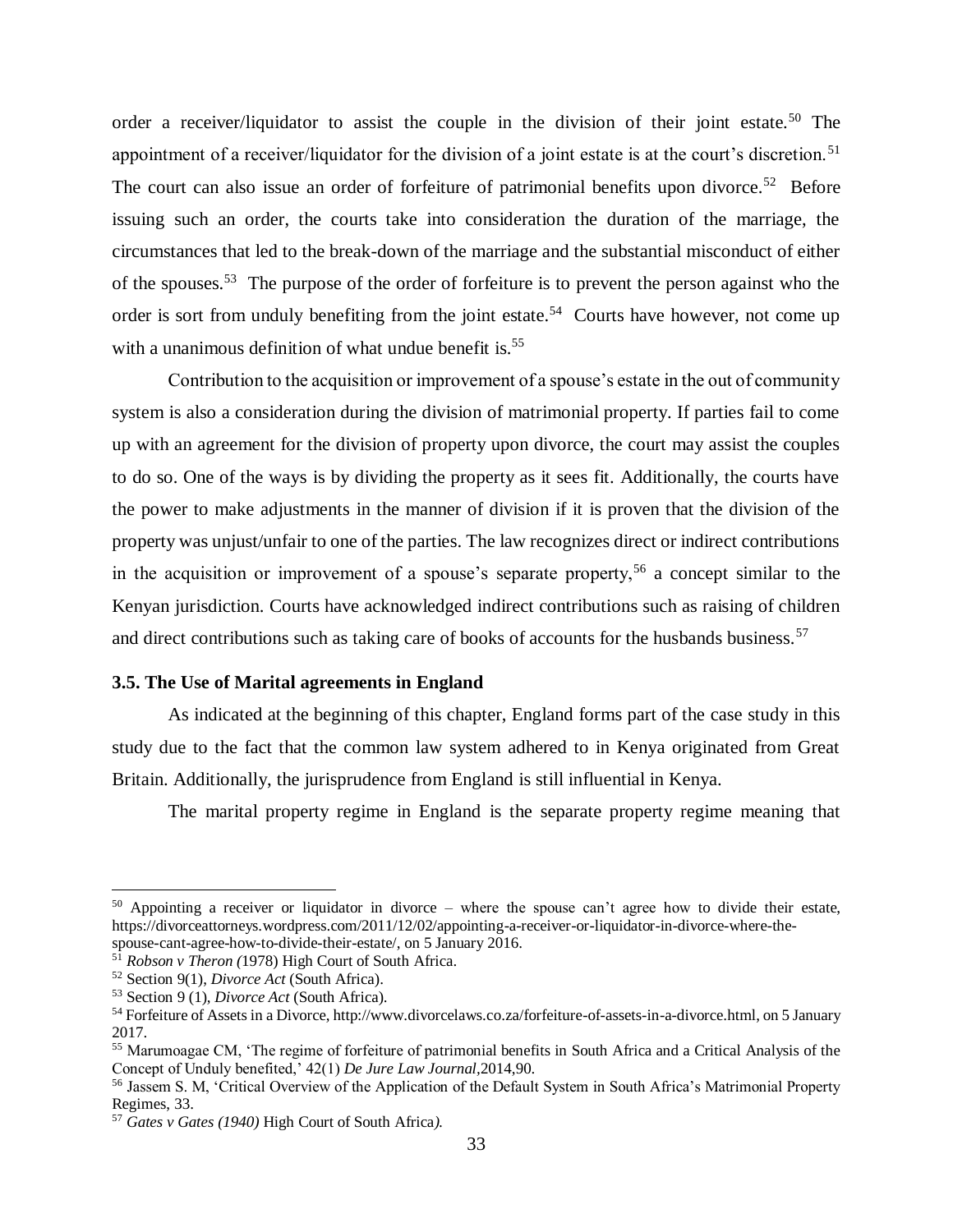spouses maintain their separate estate from the beginning of the marriage until its dissolution.<sup>58</sup> Upon divorce, in addition to their separate property, spouses may petition the court for ancillary relief or equitable interests gained from their spouse's estate.<sup>59</sup> The law does not provide a specific manner in which such ancillary relief shall be granted, instead it gives the courts a wide discretion as to how they can grant such orders by listing certain considerations that the courts look into before granting these orders.<sup>60</sup> Such considerations include: The standard of living of the couple during the marriage, any contributions made towards acquisition or maintenance of property, the conduct of the parties, any mental or physical disabilities and the children in the family.<sup>61</sup> The discretion to recognise any private marital contract is however not listed in the Matrimonial Causes Act of 1973.

Chapter two introduced the Common Law history on the division of matrimonial property and the use of marital agreements in the period before 1897. They were mostly available to the rich who could afford legal expertise as well as property to protect through marital contracts. Courts were however hostile towards the concept of marital property agreements with most courts refusing to uphold the contractual validity of any marital property agreements entered into by couples.<sup>62</sup> The rationale behind this hostility was the fact that contracts made in anticipation of separation or divorce were contrary to the public good and were therefore void *ab initio.<sup>63</sup>* In the past, the wife had a strict duty to cohabit with her husband.<sup>64</sup> This right was deemed to be threatened by a marital agreement which was made in anticipation of a separation. This position has changed due to the fact that a divorce is now no longer a unilateral action initiated by the husband. Furthermore, the wife is no longer under a strict duty to cohabit with her husband.<sup>65</sup>

The state's duty to protect the institution of marriage also made the enforcement of marital property agreements difficult. Marital property agreement were said to encourage divorce due to the fact that spouses could foresee an end to the marriage in terms of a divorce as opposed to

<sup>58</sup> Lowe N and Douglas G, *Bromely's Family Law*, 10 ed, Oxford University Press, Oxford, 2007, 106.

<sup>59</sup> Section 23, *Matrimonial Causes Act*, 1973 c. 18 England.

<sup>60</sup> Section 25, Matrimonial Causes Act, 1973 c. 18 England.

<sup>61</sup> Section 25 Matrimonial Causes Act, 1973 c. 18 England.

<sup>62</sup> Fairbairn R, 'Pre-Nuptial Agreements', [http://www.onepaper.co.uk/wp-content/uploads/2014/01/N11\\_Pre-nuptial-](http://www.onepaper.co.uk/wp-content/uploads/2014/01/N11_Pre-nuptial-Agreements.pdf)[Agreements.pdf,](http://www.onepaper.co.uk/wp-content/uploads/2014/01/N11_Pre-nuptial-Agreements.pdf) on 5 January 2017.

<sup>&</sup>lt;sup>63</sup>Sanders A 'Private Autonomy and Marital Property Agreements' 571.

<sup>64</sup> Brabcová A, 'Marriage in Seventeenth-Century England: The Woman's Story', [http://www.phil.muni.cz/angl/thepes/thepes\\_02\\_02.pdf,](http://www.phil.muni.cz/angl/thepes/thepes_02_02.pdf) on 5 January 2017.

<sup>65</sup> The Law Commission for England and Wales, *Marital Property Agreements, 2015, 41.*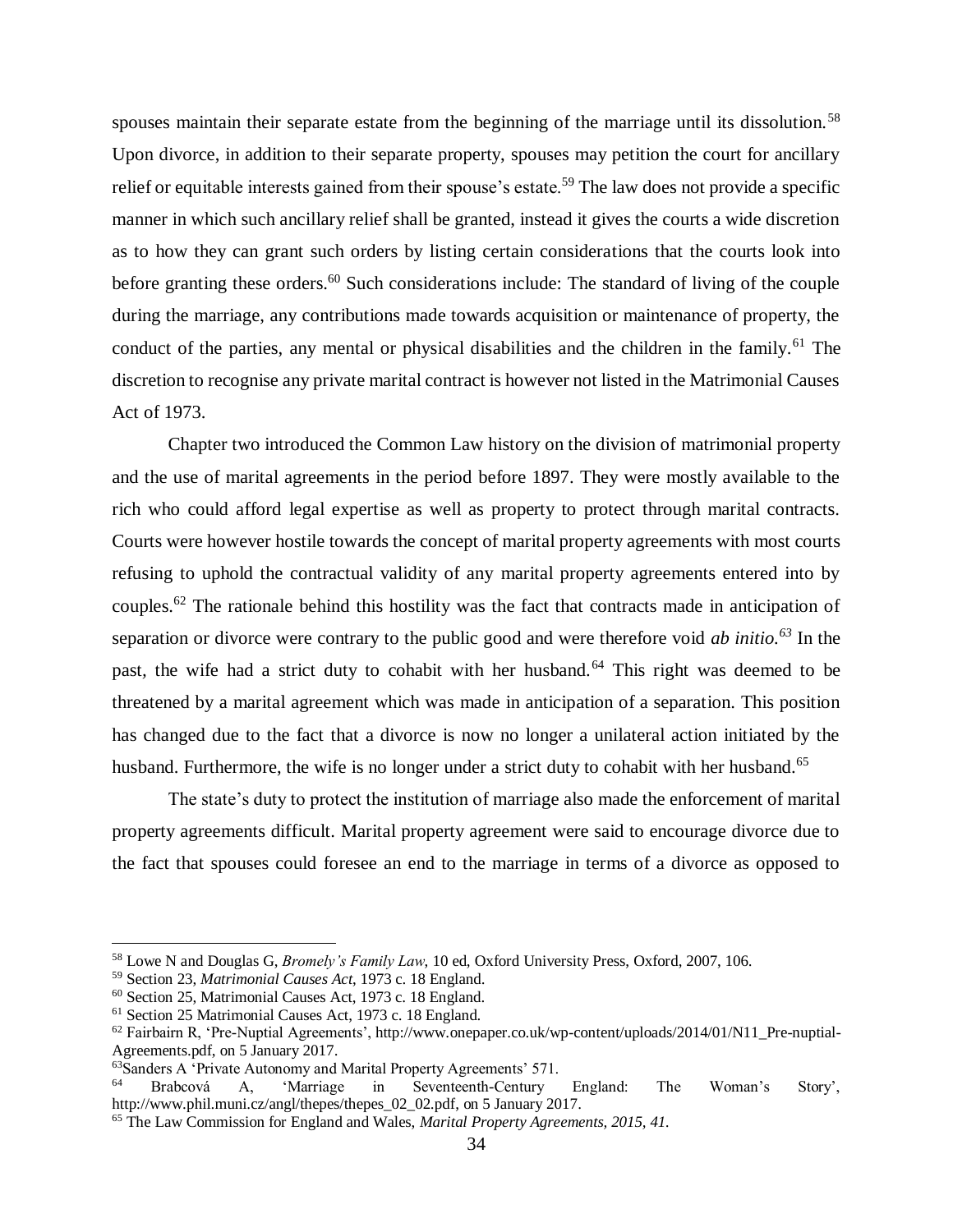dissolution by death. The fact that a spouse would know how much property they would get after a divorce was also deemed to incentivise divorce.<sup>66</sup>

### <span id="page-44-0"></span>**3.5.1. Separation Agreements in England**

Another reason why the use of marital property agreements was met with resistance from the courts was if such agreements purported to take away the court's jurisdiction over granting ancillary relief orders.<sup>67</sup> This is because such agreements may have been concluded unjustly and would therefore prejudice the vulnerable spouse.<sup>68</sup> If such an unfair contract was to be implemented *per se,* the vulnerable party would have no recourse in law and would be at the mercy of the other party.<sup>69</sup> This was the holding in the landmark case of *Hyman v Hyman<sup>70</sup>* where the couple had concluded a separation agreement on how they would divide their property as well as the amount of money the wife was to receive as her maintenance*.* One of the terms of this agreement was that the wife could not go to court to contest the terms of the agreement in so far as her maintenance was concerned. In the House of Lords, the court held that a contract that professed to expel the jurisdiction of the court to grant ancillary relief is void as being against the public interest.<sup>71</sup>

As the idea of divorce increasingly gained acceptance in the English society, so did the stance of the courts regarding marital agreements. They began to take into consideration marital property agreements as part of the wide discretion in granting ancillary relief or sharing joint property or granting equitable interests.<sup>72</sup> In *Edgar*  $\nu$  *Edgar*<sup>73</sup> the Court of Appeal highlighted some principles to guide courts in enforcing separation agreements. These principles known as the Edgar principles are; the agreements should be properly and fairly arrived at with competent legal advice. If such agreements met such requirements they should be implemented unless there exists good and substantial reason not to enforce them.

<sup>66</sup> S. Bridge, "Marriage and divorce: the regulation of intimacy", Herring J (ed.), *Family Law: Issues, Debates, Policy,*  Willan Publishing, London, 2001, 27.

<sup>67</sup> The Law Commission for England and Wales, *Marital Property Agreements, 2015, 36*.

<sup>68</sup> Buckley L.A, 'Ante-nuptial Agreements and "Proper Provision": An Irish Response to Radmacher v Granatino,' 14 (1) *Irish Journal of Family Law*, 2011, 2.

 $^{69}$  Buckley L.A, 'Ante-nuptial Agreements and "Proper Provision": An Irish Response to Radmacher v Granatino,', 2.

<sup>70</sup> (1929) The United Kingdom House of Lords.

<sup>71</sup> (1929) The United Kingdom House of Lords.

<sup>72</sup> Rose T R. 'Asset protection Through the Use of Premarital Agreements'22.

<sup>73</sup> (1980) The United Kingdom Court of Appeal.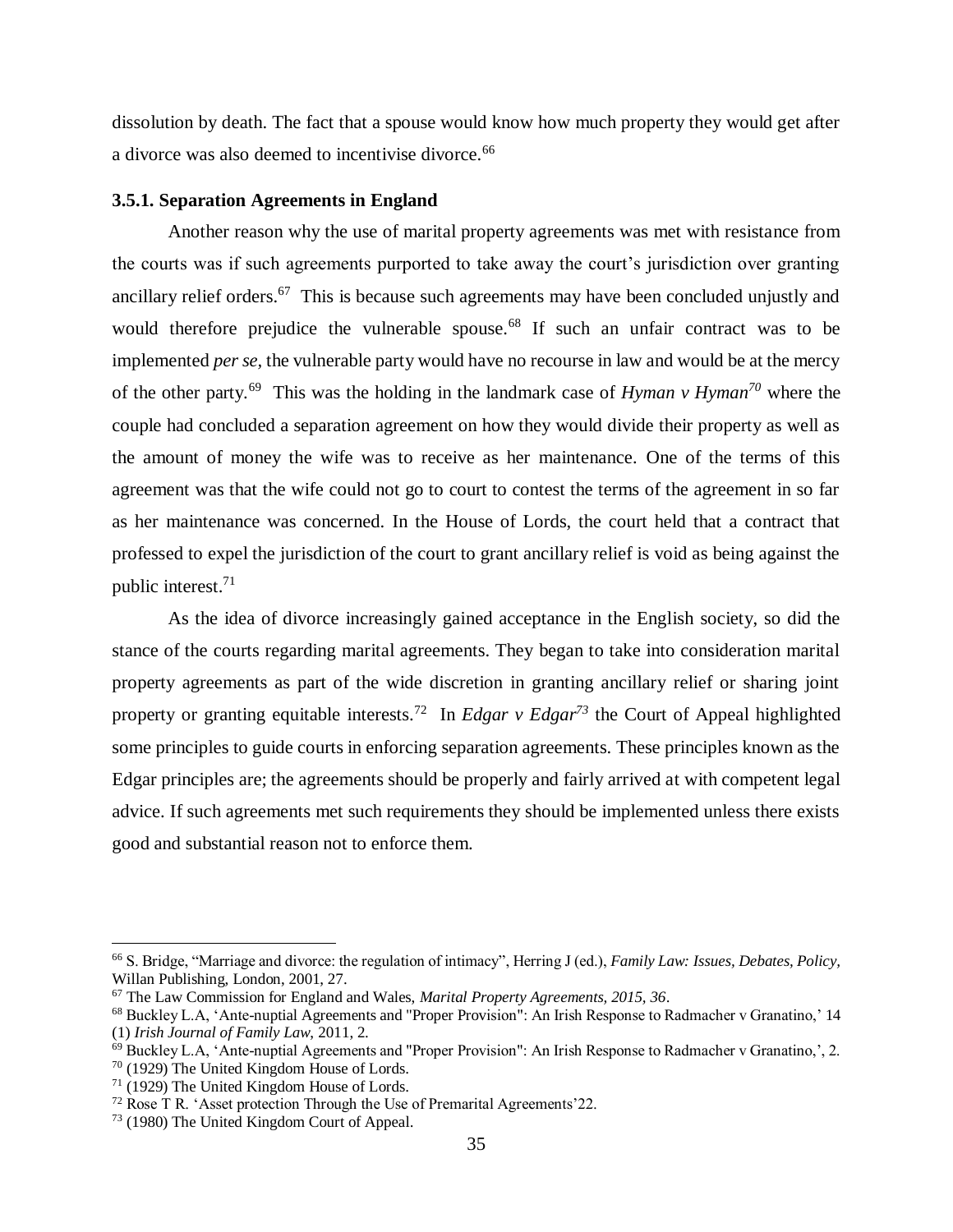#### <span id="page-45-0"></span>**3.5.2 Antenuptial and Post Nuptial agreements in England**

In S  $v$  S,  $^{74}$  the courts recognised that a pre-nuptial agreement entered into by parties freely and with proper legal advice may be regarded by courts a part of the discretion given to it by section 25 of the Matrimonial Causes Act. The court however cautioned against the strict application of such agreements due to the fact that some may be unjust or unfair to one of the parties.<sup>75</sup>

In  $K v K$ , <sup>76</sup>a husband was under pressure to marry the wife, who was pregnant at the time, and he had done so on the basis of a pre-nuptial agreement that restricted any capital claim she might make in the event of divorce. The wife then applied for financial provision beyond what the agreement gave her. The court established the following questions that should be asked when assessing whether parties should be bound by the terms of their prenuptial agreement:

- i. Did they understand the agreement?
- ii. Were they properly advised as to its terms?
- iii. Was there any pressure to sign?
- iv. Was there full disclosure?
- v. Did they willingly sign the agreement?
- vi. Did the husband exploit a dominant position, either financially or otherwise?
- vii. Was the agreement entered into in the knowledge that there would be a child?
- viii. Has any unforeseen circumstance arisen since the agreement was made that would make it unjust to hold the parties to it?
- ix. Does the agreement preclude an order for periodical payments for the wife?
- x. Are there any grounds for concluding that an injustice would be done by holding the parties to the terms of the agreement?
- xi. Is the agreement one of the circumstances of the case to be considered?

In this case, it was held that she had understood the agreement and had not been under pressure to sign it, and that there had been no unforeseen circumstances that would make it unfair to hold her to it so far as capital provision was concerned. Nevertheless, the judge held that she was entitled to ongoing maintenance payments in order to enable her comfortably to bring up the

<sup>74</sup> (1997) The United Kingdom High Court.

<sup>75</sup> *S v S*, [http://swarb.co.uk/s-v-s-matrimonial-proceedings-appropriate-forum-divorce-staying-proceedings-fd-27](http://swarb.co.uk/s-v-s-matrimonial-proceedings-appropriate-forum-divorce-staying-proceedings-fd-27-mar-1997) [mar-1997,](http://swarb.co.uk/s-v-s-matrimonial-proceedings-appropriate-forum-divorce-staying-proceedings-fd-27-mar-1997) on 5 January 2016.

<sup>76</sup> (2003) The United Kingdom High Court.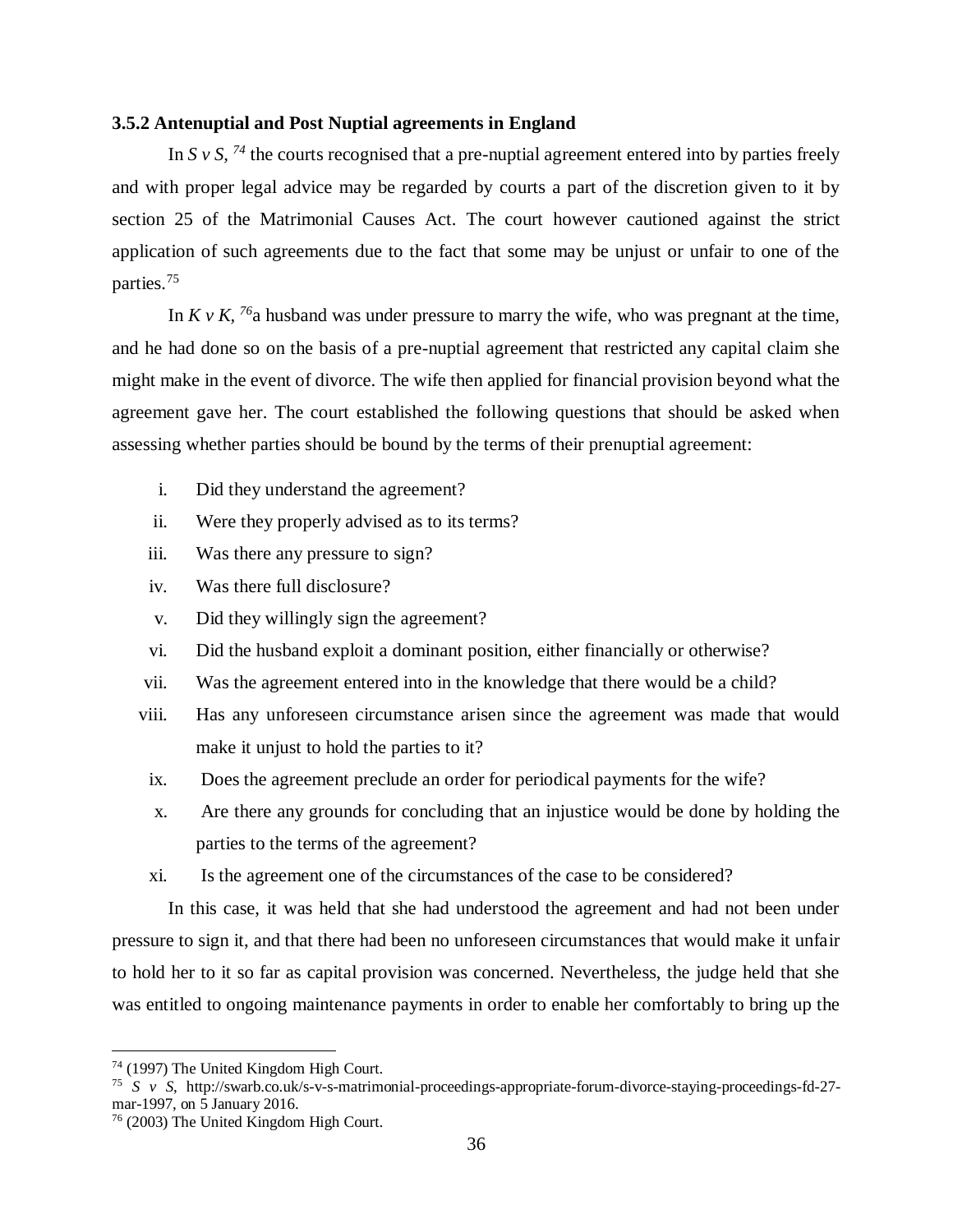child of the marriage.

*Macleod v Macleod<sup>77</sup>* is a landmark case in division of matrimonial property due to the fact that the Privy Council gave a succinct distinction between pre and post-nuptial agreements. The facts of the case were that Mr Macleod and his wife had signed two agreements; one before marriage and another after marriage. The antenuptial agreement guaranteed Mrs. Macleod a substantially lower amount of maintenance than the post-nuptial agreement. However, she petitioned the court with the view that she could get a higher amount of maintenance than what was guaranteed by the post-nuptial agreement. The High Court and Court of Appeal allowed her petition. Her husband appealed to the Privy Council. In finding for the husband, the council stated that:

"*The Board takes the view that it is not open to them to reverse the long standing rule that ante-nuptial agreements are contrary to public policy and thus not valid or binding in the contractual sense…There is an enormous difference in principle and practice between an agreement providing for a present state of affairs which has developed between a married couple and an agreement made before the parties have committed themselves to the rights and responsibilities of the married state purporting to govern what may happen in an uncertain and unhoped for future."*

This statement acknowledged that post-nuptial agreements have a better standing before a court due to the fact that it would be a true reflection of the status of the marriage as opposed to antenuptial agreements which may not be practical as the marriage progresses.<sup>78</sup>

The most recent case regarding the position of antenuptials is *Radmacher v Granatino<sup>79</sup> .*  In this case, the wife was of a greater financial status than her husband. To secure the wife's wealth, her family insisted that both parties sign an antenuptial agreement that would ensure that her husband would not lay claim to her wealth. The contract was drafted and signed before a German notary and was subject to German law and was written in German. They resided in London and in the course of their marriage had two children. When the marriage broke down in 2008, the husband applied to the High Court for ancillary relief. The High Court granted him a sum in excess of

 $77$  (2008) Judicial Committee of the Privy Council in the United Kingdom.

<sup>78</sup>Scott T, 'MacLeod v MacLeod: Pre-nups, Post-nups and s35 of the MCA,' [http://www.familylawweek.co.uk/site.aspx?i=ed31283,](http://www.familylawweek.co.uk/site.aspx?i=ed31283) on 5 January 2016.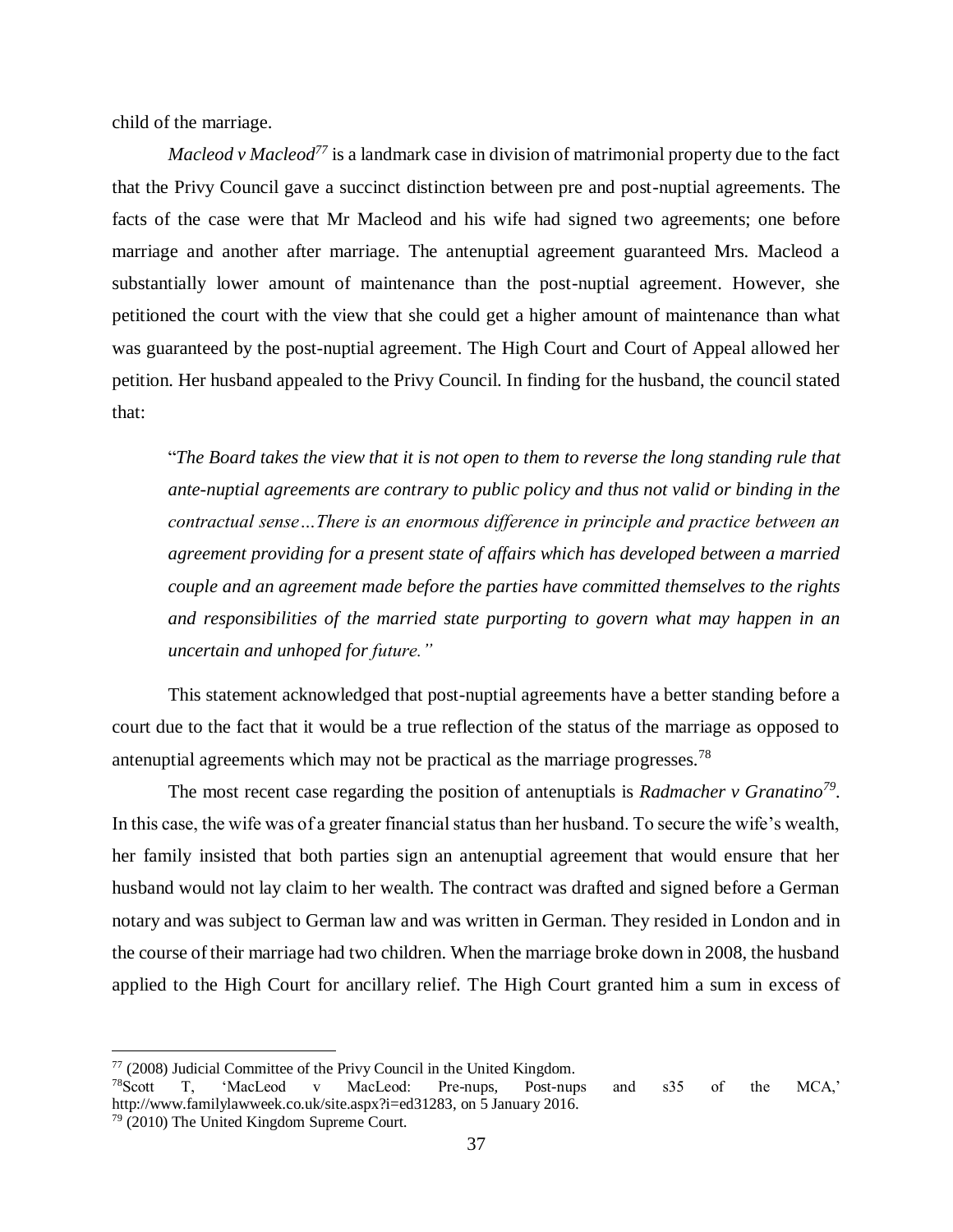£5.5m which would afford him an annual income of £100,000 for life and allow him to buy a home in London where his children could visit him. The judge took into account the existence of the ante-nuptial agreement but reduced the weight attached to it because of the circumstances in which it was signed. Upon appeal, the Court of Appeal overturned the decision of the High Court stating that they should have taken into consideration the terms of the contract and made provisions insofar as the children were concerned.

The husband appealed to the Supreme Court where it was held that the notion that antenuptial agreements are prejudicial to the public good should be done away with. The courts also reversed the decision in *Macleod* that there is a fundamental difference between post-nuptial and pre-nuptial agreements.<sup>80</sup> It stated that the same status should be afforded to both as it makes no difference whether a contract is signed a day before or after the wedding.

Additionally, the Supreme Court stated that factors that render an antenuptial contract voidable are the conventional factors of duress, fraud and misrepresentation. The court stated that for as long as the parties freely entered into the antenuptial contract and had the intention of being bound by it, then the courts would oblige by the intention of the parties. However, the Supreme Court echoed the fact that such agreements must not curtail the right of a spouse to petition the court for ancillary relief especially if such an agreement did not factor in the children born into a family.<sup>81</sup>

In Conclusion, the Law in England now recognizes all three types of marital property agreements. The view that such agreements were prejudicial to the public good has been thrown out and parties are now free to enter into any marital property agreements so long as they are not unfair to any party and do not oust the court's jurisdiction to grant ancillary relief.

<sup>80</sup> Fairbairn R, 'Pre-Nuptial Agreements', [http://www.onepaper.co.uk/wp-content/uploads/2014/01/N11\\_Pre-nuptial-](http://www.onepaper.co.uk/wp-content/uploads/2014/01/N11_Pre-nuptial-Agreements.pdf)[Agreements.pdf,](http://www.onepaper.co.uk/wp-content/uploads/2014/01/N11_Pre-nuptial-Agreements.pdf) on 5 January 2016.

<sup>81</sup> The Law Commission for England and Wales, *Marital Property Agreements, 2015, 45.*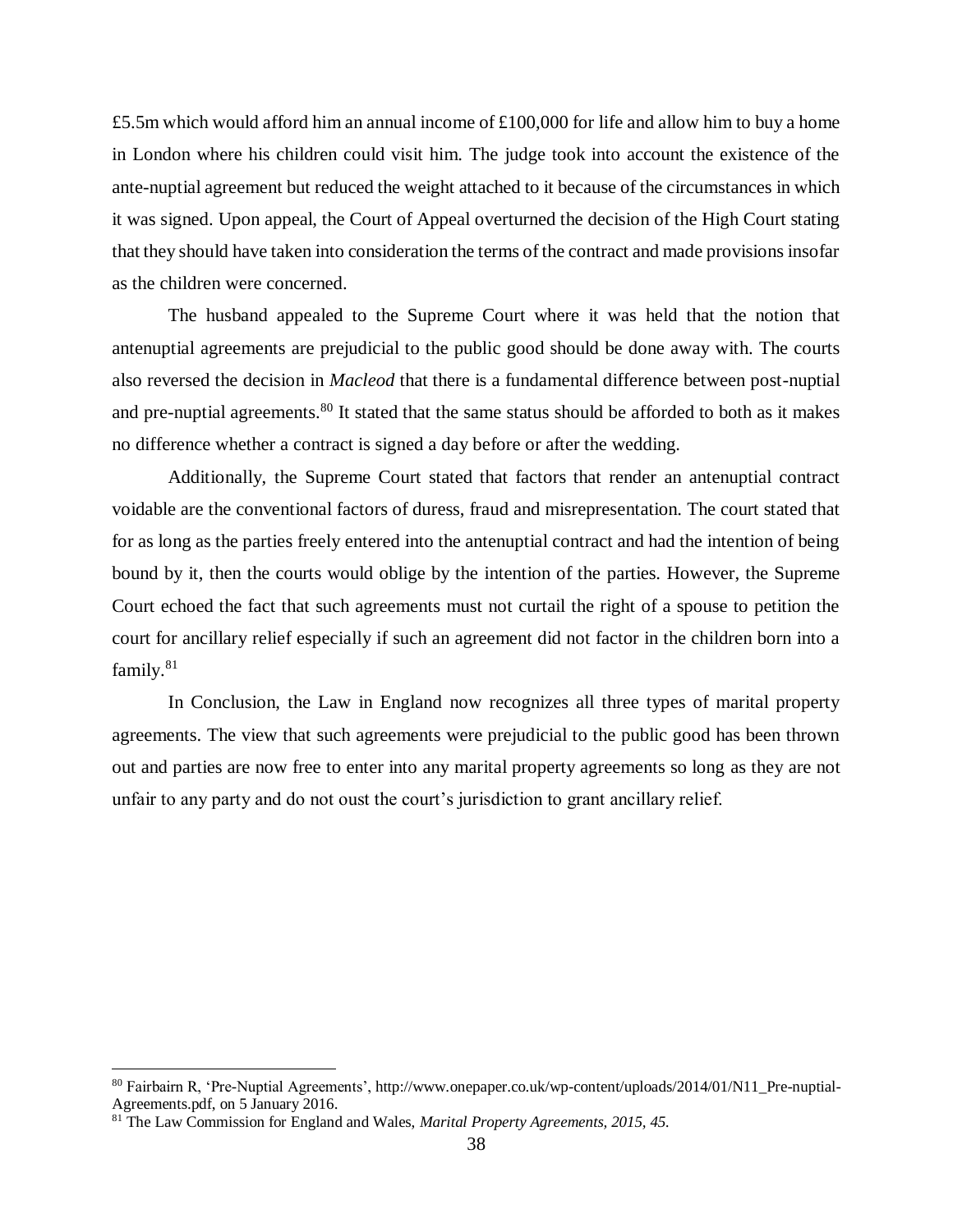# **Chapter Four**

# <span id="page-48-1"></span><span id="page-48-0"></span>**Lessons Learnt from the Marital Agreement Laws in South Africa and England and their Application to the Kenyan Context**

# <span id="page-48-2"></span>**4.1. Introduction**

 $\overline{a}$ 

The previous chapter analyzed the use of marital property agreements in England and South Africa. It highlighted the circumstances in which such contracts are enforced, the requirements for their validity and finally the role played by courts in ensuring the fairness of this contracts. Compared to South Africa and England, Kenya's jurisprudence on marital property agreements is not as developed. Apart from the recognition of antenuptial contracts by the Matrimonial Property Act,  $<sup>1</sup>$  there is no further mention of such agreements in any other Kenyan statute. This chapter</sup> will list the lessons that the Kenyan marital agreement system can learn from the English and South African systems.

## <span id="page-48-3"></span>**4.2. Comparison between the Kenyan and South African Matrimonial Property Systems**

The Kenyan matrimonial property system has notable similarities with the South African system. To begin with, both systems recognize the separate property of spouses.<sup>2</sup> The out of community property system without accrual is similar to the separate property system in Kenya in that both do not automatically enjoin the separate estates of each spouse upon the commencement of marriage.<sup>3</sup> This can be done through marital property agreements.<sup>4</sup> Therefore, each spouse is responsible for their own individual debts and liabilities without affecting their spouse's separate property.<sup>5</sup> Debts and liabilities incurred on any joint property must be consented to by both parties.<sup>6</sup> Both systems recognize that a spouse can have a claim to separate property through monetary and non-monetary contribution.<sup>7</sup>

The use of marital property agreements in both jurisdiction is similar in that they must be in written form, signed and the signatures attested.<sup>8</sup> This ensures that such agreements are binding.

<sup>1</sup> Section 6(3), *Matrimonial Property Act* (Act No.49 of 2013), Kenya.

<sup>&</sup>lt;sup>2</sup> Section 13 of The Matrimonial Property Act of Kenya gives a clear definition of what constitutes separate property of a spouse, while section 2 of the South African Matrimonial Property Act gives a definition of separate property.

<sup>&</sup>lt;sup>3</sup> Section 93 of the Land Registration Act, Kenya, provides for a rebuttable presumption of joint ownership of matrimonial property. This however takes effect upon the commencement of the marriage.

<sup>4</sup> Section 6(3), *Matrimonial Property Act* (Act No.49 0f 2013). Section 7, *Divorce Act* (South Africa).

<sup>5</sup> Section 10(1), *Matrimonial Property Act* (Act No.49 0f 2013). Section 19, *Matrimonial Property Act (*South Africa). <sup>6</sup> Section 15(2), *Matrimonial Property Act* (South Africa).

<sup>7</sup> Section 7, *Matrimonial Property Act* (Act No.49 0f 2013). Section 7(2), *Divorce Act*, *(*South Africa*).*

<sup>8</sup> Section 87*, Deeds Registration Act* (South Africa) see also *Law of Contracts Act* (Act No 46 of 1960), Kenya.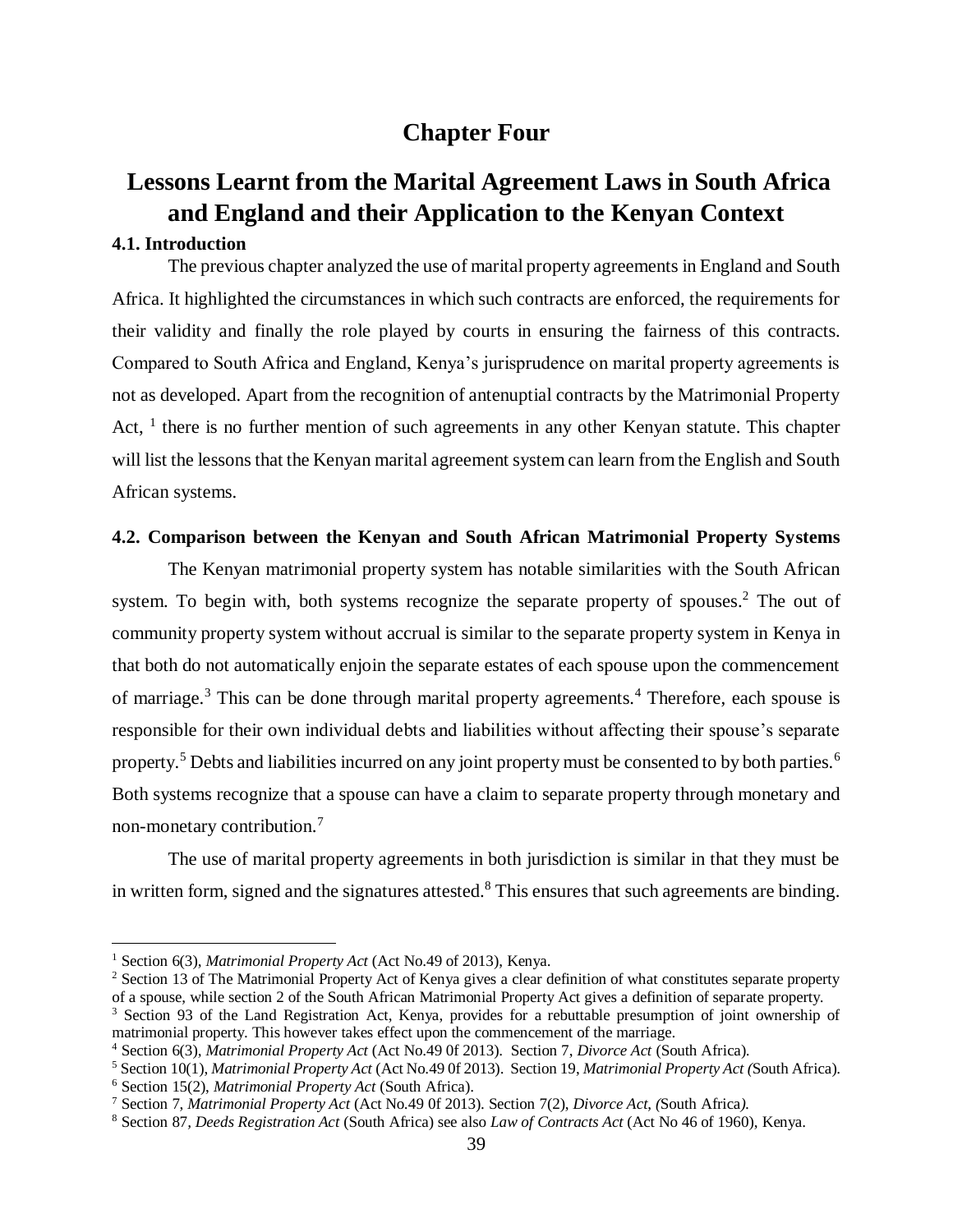An important similarity is the role of the courts in enforcing marital property agreements. In both jurisdictions, courts have the authority to set aside such agreements if they were concluded as a result of fraud, misrepresentation and force,<sup>9</sup> thus protecting vulnerable parties. In both jurisdictions, parties usually attach their marital agreements to divorce petitions. Upon the issuance of a decree of divorce the courts can enforce the agreements as court orders. The difference between the practice of using marital agreements in Kenya and South Africa is that the antenuptial agreements in South Africa must be registered with the registrar of deeds for them to be enforceable against third parties.<sup>10</sup> In Kenya no such registration is required.

Ante-nuptial agreements are advantageous due to the fact that spouses, especially those in community of property regimes, can maintain their own separate property throughout the duration of the marriage.<sup>11</sup> They can also be used by those entering their second marriage after a divorce to protect the interests of their children from the consequences of remarriage on property.<sup>12</sup> Prenuptials can be used in Kenya where both parties come from affluent backgrounds to protect their separate property especially because of the scope of Article  $45(3)$  of the Constitution of Kenya.<sup>13</sup> However, such agreements would not be practical for spouses who have no property prior to the marriage. Such spouses would be better of making post-nuptial agreements as to the division of property acquired during marriage.

Despite these advantages, ante-nuptial agreements cannot envision all the property spouses will acquire during the marriage.<sup>14</sup> Such agreements rely on full disclosure of the wealth of both parties.<sup>15</sup> This loophole can be manipulated by a spouse to keep part of their property a secret from their partner. Moreover, when an ante nuptial agreement is being made, parties can be swept up in the excitement of marriage and love thus clouding their judgment and affecting their ability to

<sup>9</sup> Section 6(4), *Matrimonial Property Act* (Act No.49 0f 2013) see also *EAL v ECE* (2015) The High Court of South Africa.

<sup>&</sup>lt;sup>10</sup> *Ex parte Spinazze and Another* (1985) The High Court of South Africa.

<sup>&</sup>lt;sup>11</sup>.'Ante-nuptial Agreements, 'http://jimm.co.za/page/antenuptial-agreements/, on 14 January 2017.

<sup>12</sup>'8 Reasons Why You Should Get a Pre-Nuptial Agreement,[' http://www.prenuptialagreements.org/why-get-prenup/,](http://www.prenuptialagreements.org/why-get-prenup/) on 14 January 2017.

<sup>&</sup>lt;sup>13</sup> Mputhia C, 'Use Pre-Marriage Deal to Protect Key Assets, 'Business Daily, 26 October 2014, [http://www.businessdailyafrica.com/Use-pre-marriage-deal-to-protect-key-assets/-/539444/2500086/-/2uhafp/-](http://www.businessdailyafrica.com/Use-pre-marriage-deal-to-protect-key-assets/-/539444/2500086/-/2uhafp/-/index.html) [/index.html,](http://www.businessdailyafrica.com/Use-pre-marriage-deal-to-protect-key-assets/-/539444/2500086/-/2uhafp/-/index.html) on 14 January 2017.

<sup>&</sup>lt;sup>14</sup> Thibodeaux W M, 'The Pros and Cons of Pre-nuptial Agreements'', [http://www.prenuptialagreements.org/pros](http://www.prenuptialagreements.org/pros-cons/)[cons/,](http://www.prenuptialagreements.org/pros-cons/) on 14 January 2017.

<sup>&</sup>lt;sup>15</sup> Leech S, 'With "All" My Worldly Goods I Thee Endow"? The Status of Pre-Nuptial Agreements in England and Wales,' 34(2) *Family Law Quarterly,* 2000, 205.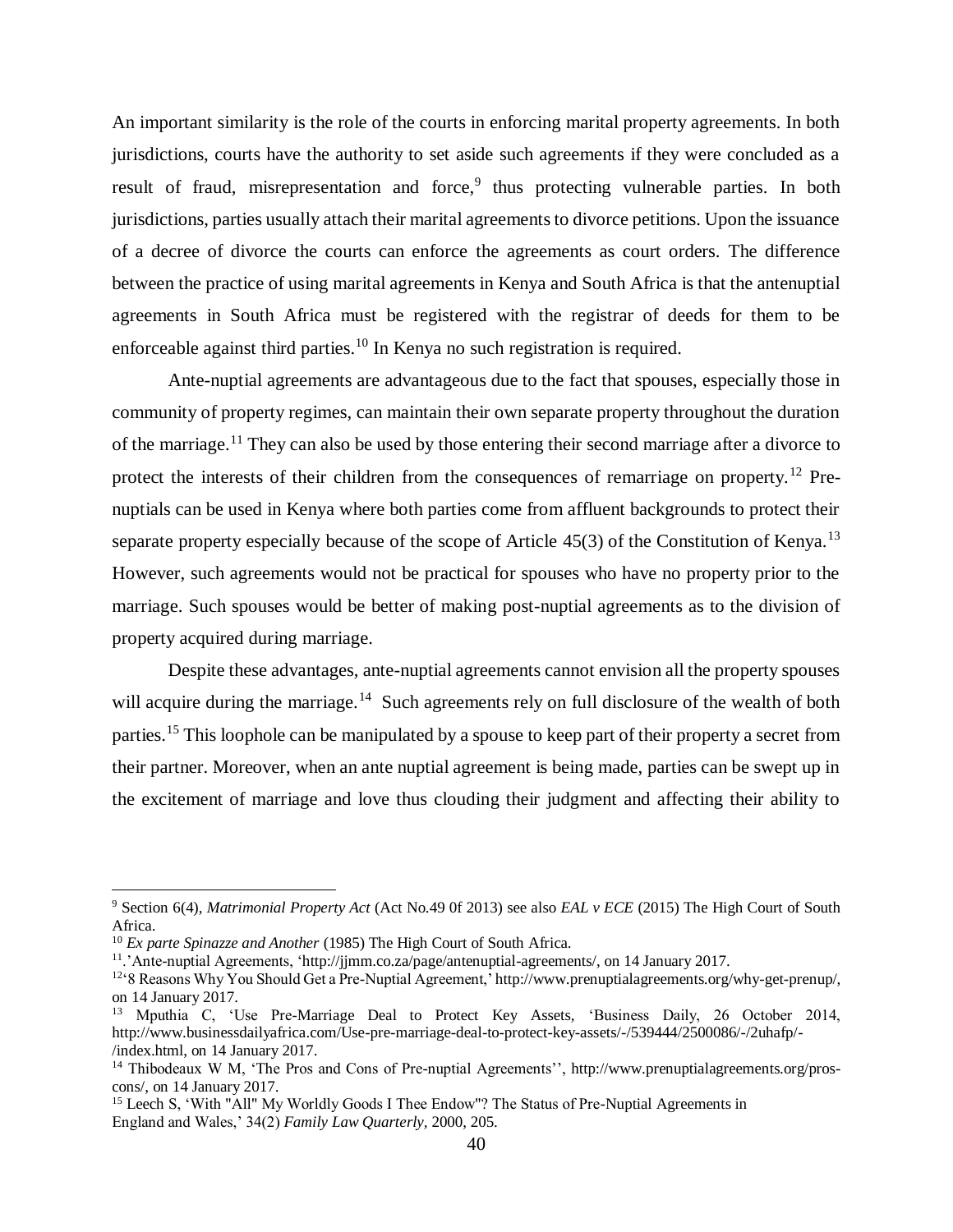rationally conclude pre-nuptial agreements.<sup>16</sup> The South African courts recognize the importance of post-nuptial agreements and give parties an opportunity to make them instead of subjecting the property to court division. The Kenyan system can learn from this by encouraging parties to enter into settlement agreements and post-nuptial agreements which may reduce the courts work load with regard to division of matrimonial property cases. Such agreements would also be helpful in the realization of Article  $159(2)^{17}$  which encourages the judiciary to promote alternative forms of dispute resolution. In May 2016, former chief Justice Dr. Willy Mutunga launched a court annexed mediation programme that would help reduce the backlog of cases in the court system.<sup>18</sup> This pilot programme deals with cases in the commercial and family divisions' of the high court.<sup>19</sup> In an effort to actualize this programme as well as Article 159(2), spouses can negotiate post-nuptial or settlement agreements during mediations sessions.

The mediation process can be slowed down by the fact that at the point of divorce, spouses may not be willing to meet or negotiate on property ownership. Therefore, post-nuptial agreements would be better suited since they are made during the subsistence of marriage instead of at the tumultuous end.

# <span id="page-50-0"></span>**4.3. Comparison between the use of Matrimonial Property Agreements in England and Kenya.**

Both jurisdictions recognize separate matrimonial property as their matrimonial property system. The consequence of this system has been explained in the previous chapter. Despite the fact that Kenya borrows a lot from English laws, the Kenyan jurisprudence towards matrimonial property agreements has not been as harsh as the English approach. Whereas the biggest dilemma courts faced in Kenya's history is the equal rights of spouses in the division of matrimonial property,<sup>20</sup> the biggest concern for the English courts with regard to division of matrimonial property through marital agreements was the security of marriage as a social institution.<sup>21</sup> The question that could therefore be asked within the Kenyan context is which type of marital property

<sup>&</sup>lt;sup>16</sup> Landers J, 'Five Reasons Your Prenup Might Be Invalid,' Forbes 2 April 2013, [http://www.forbes.com/sites/jefflanders/2013/04/02/five-reasons-your-prenup-might-be-invalid/#50722b4c2e3d,](http://www.forbes.com/sites/jefflanders/2013/04/02/five-reasons-your-prenup-might-be-invalid/#50722b4c2e3d) 14 January 2017.

<sup>17</sup> Constitution of Kenya *(2010).*

<sup>18</sup>Wanjala M, 'Judiciary sets stage for alternative dispute resolution,' Capital FM, http://www.capitalfm.co.ke/eblog/2016/03/23/judiciary-sets-stage-alternative-dispute-resolution/.

<sup>19</sup> 'Judiciary opens its doors to Mediation,' [http://kenyalaw.org/kenyalawblog/judiciary-opens-its-doors-to](http://kenyalaw.org/kenyalawblog/judiciary-opens-its-doors-to-mediation/)[mediation/,](http://kenyalaw.org/kenyalawblog/judiciary-opens-its-doors-to-mediation/) on 12 January 2017.

<sup>20</sup> Murungi N.L, 'Consolidating Family Law in Kenya,'319.

<sup>&</sup>lt;sup>21</sup> Sanders A 'Private Autonomy and Marital Property Agreements' 571.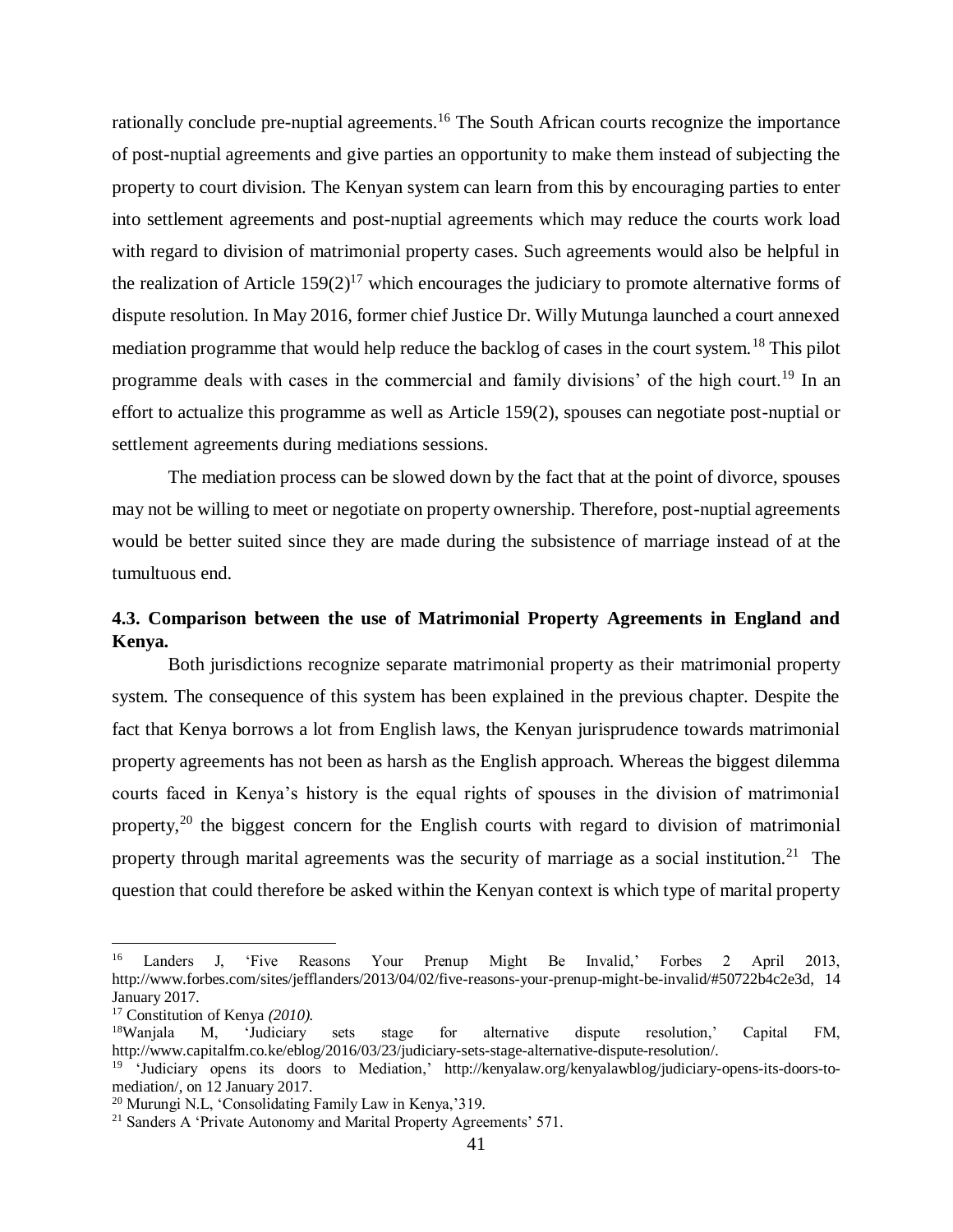agreements best promotes fairness and equality between spouses.

As stated above, pre-nuptials would be useful for spouses who have each amassed a great deal of property prior to the marriage.<sup>22</sup> However, not many Kenyans have the privilege of owning that much property. Additionally, if a wealthy spouse marries a poor one, the pre-nuptial can be used unfairly to prevent that spouse from acquiring any part of their partner's wealth despite any contribution. In Kenya, where the wife is considered economically inferior to the husband<sup>23</sup>, prenuptial agreements may prejudice their right to equal ownership of matrimonial property. Given our history of discrimination against women in division of matrimonial property upon divorce, post-nuptial and settlement agreements would be better suited for use in Kenya so as to protect the rights of the economically inferior spouse.

Kenyan law recognizes multiple types of marriages including Christian<sup>24</sup>, customary,  $2^5$ civil<sup>26</sup>, Hindu<sup>27</sup> and Islamic.<sup>28</sup> Apart from the elements of a valid marriage prescribed in the Marriage Act, there are some types of marriages that require spouses to go through extra steps such as pre-marital counselling for Christian marriages.<sup>29</sup> This is based on the doctrines and beliefs of the different denominations. The Catholic Church for example is opposed to spouses signing pre-nuptial agreements as it contradicts the catholic teachings on marriage as the complete union of man and wife.<sup>30</sup> This implies a union of the soul, the body as well as corporeal goods.<sup>31</sup> In light of such opinions regarding premarital agreements in Kenya, post-nuptial and settlement agreements can be used as an alternative to parties whose personal beliefs do not permit them to sign pre-marital agreements.

A question that has been raised about the use of matrimonial property agreements, is how such agreements will help in the distribution of property owned jointly by spouses. Both Kenyan and English courts have recognized that division of joint property may be done equally or on the

<sup>22</sup> Mweresa E.S 'Prenuptial Agreements Blessing or Curse?' *http://salclaw.co.ke/prenuptial-agreements-blessing-orcurse/* on 14 January 2017*.*

<sup>23</sup> Institute of Economic Affairs-Kenya, *Profile of Women's Socio- Economic Status in Kenya, 2008, 18.*

<sup>24</sup> Part III, *Marriage Act (*Act No 4 of 2014), Kenya.

<sup>25</sup> Part V, *Marriage Act (*Act No 4 of 2014), Kenya.

<sup>26</sup> Part IV, *Marriage Act (*Act No 4 of 2014), Kenya.

<sup>27</sup> Part VI, *Marriage Act (*Act No 4 of 2014), Kenya.

<sup>28</sup> Part VII, *Marriage Act (*Act No 4 of 2014), Kenya.

<sup>&</sup>lt;sup>29</sup> [http://kenyamarriagecounselling.com/Kenyan-pre-marriage-counselor.htm,](http://kenyamarriagecounselling.com/Kenyan-pre-marriage-counselor.htm) on 14 January 2017.

<sup>30</sup> 'Pre-nups and Catholic teachings,' [https://marriageresourcecentre.org/2013/04/06/prenups-and-catholic-teaching/,](https://marriageresourcecentre.org/2013/04/06/prenups-and-catholic-teaching/) on 12 January 2017.

<sup>&</sup>lt;sup>31</sup> Pre-nups and Catholic teachings,' [https://marriageresourcecentre.org/2013/04/06/prenups-and-catholic-teaching/,](https://marriageresourcecentre.org/2013/04/06/prenups-and-catholic-teaching/) on 12 January 2017.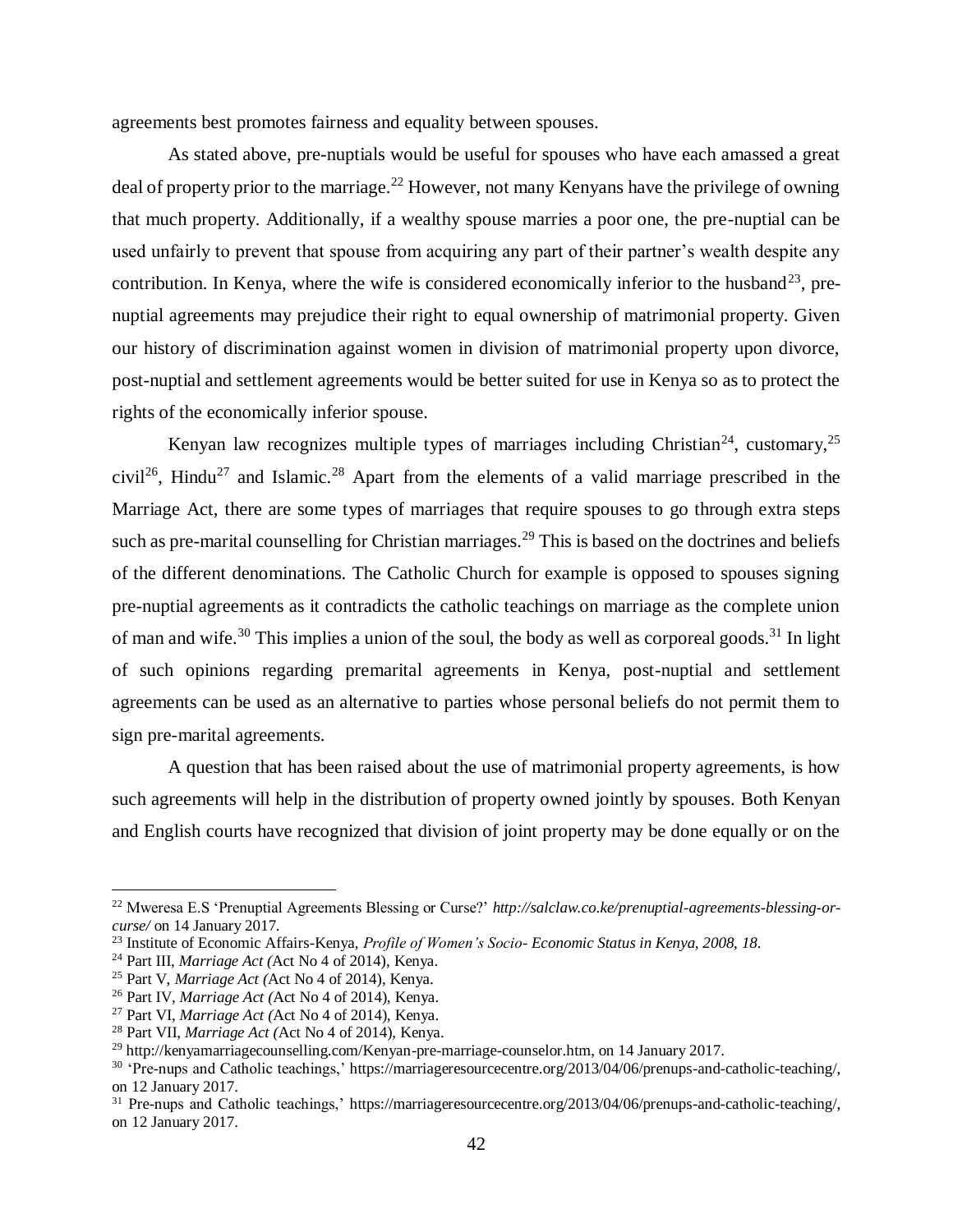basis of contribution; depending on the facts of the case. Post-nuptial and settlement agreements can be used to clearly indicate each spouse's share to the joint property, be it on the basis of their contribution or on a 50:50 basis.

The role of the courts in the enforcement of these agreements is also a good practice that Kenya can borrow from the English courts. It is a common law principle that the role of the courts in interpretation of ordinary contracts is to interpret the contract without trying to create an intention or obligation that is not evident from the terms of the contract between parties.<sup>32</sup> However, marital property agreements are more sensitive than other ordinary contracts.<sup>33</sup> This is because of the important position that marriages have in a society.<sup>34</sup> The state has a responsibility to protect the institution of marriage and those affected by it that is; the husband, the wife and the children. Sometimes, pre-nuptial and post-nuptial contracts if enforced word for word, would be prejudicial to justice and fairness.<sup>35</sup>

The intervention of the courts is important because a spouse who feels dissatisfied or oppressed by the terms of a marital contract can have recourse for this in a court of law.<sup>36</sup> This is why, despite the fact that the English courts have given recognition to the three main types of matrimonial property agreements, they insist on nullifying any provision in such contracts that prevent a spouse from petitioning the court for higher alimony or for a share in property that may not have been dealt with in the marital contract. The right of a spouse to petition the court for alimony or for a claim to property should also be fiercely protected by courts in the Kenyan marital agreement system.

In conclusion, pre-nuptial agreements alone may not be able to achieve equality as envisioned in Article 45(3) of the Constitution of Kenya, post-nuptial and settlement agreements included will give spouses a better chance of negotiating a fair and equitable agreement for the division of matrimonial property.

 $32$  Smith S.A, *Atiyah's Introduction to the Law of Contract*,  $6<sup>th</sup>$  ed, Clarendon Press, Oxford, 2006,147.

<sup>33</sup> 'Marriage and Domestic Partnership,[' https://plato.stanford.edu/entries/marriage/](https://plato.stanford.edu/entries/marriage/) on 12 January 2017.

<sup>34</sup> Article 45(1), Constitution of Kenya *(2010*).

<sup>35</sup> *S v S* (1997) The United Kingdom High Court.

<sup>36</sup> *Hyman v Hyman* (1929) The United Kingdom House of Lords.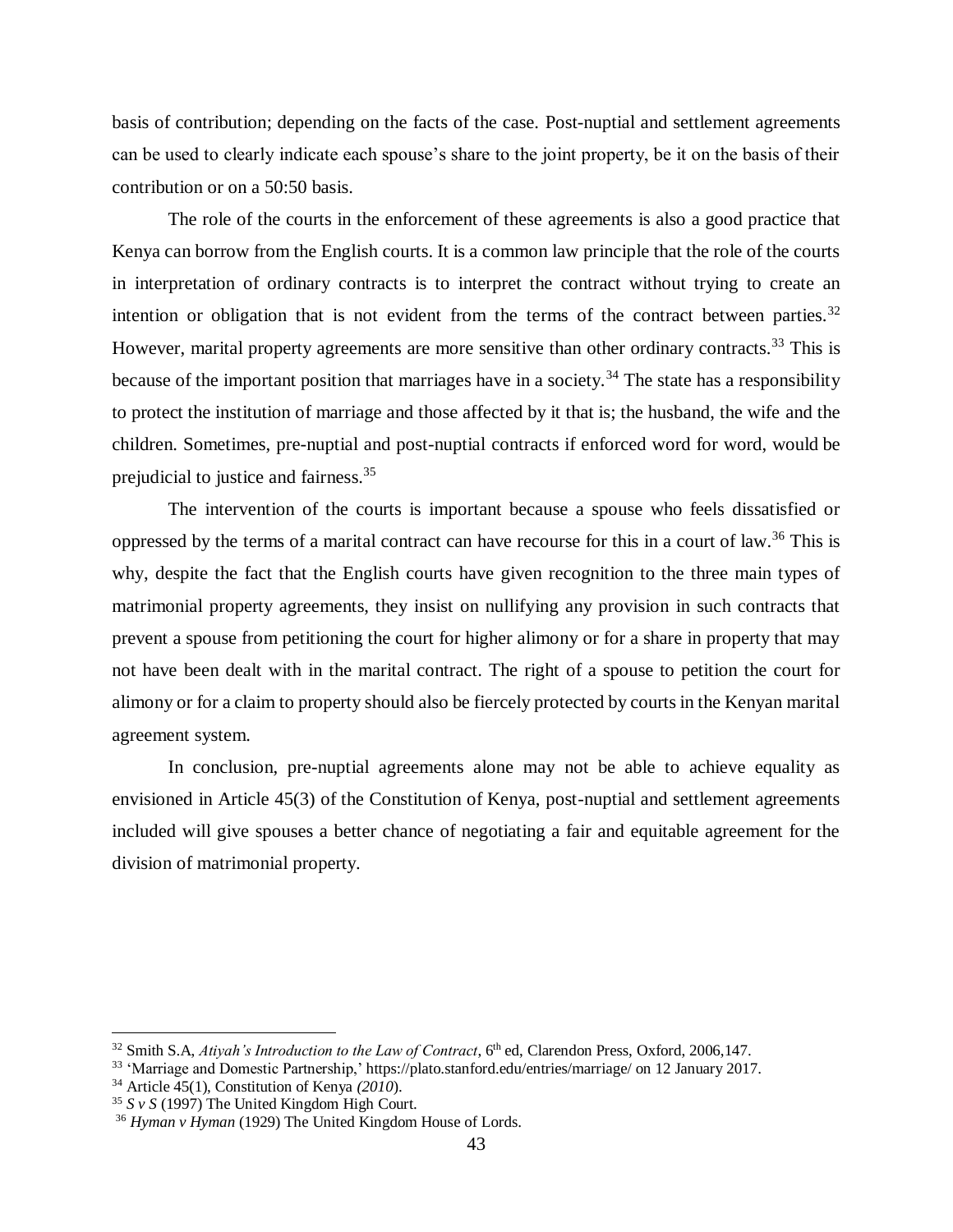# **Chapter Five**

# **Conclusion, Findings and Recommendations**

### <span id="page-53-2"></span><span id="page-53-1"></span><span id="page-53-0"></span>**5.1. Introduction**

This chapter concludes the study by outlining the findings and recommendations on the use of marital property agreements in Kenya. It reflects on the statement of the problem, the research objectives and the hypothesis stated in Chapter One.

#### <span id="page-53-3"></span>**5.2. Findings**

### **a) On the Status of Marital Agreements in Kenya.**

Chapter One and Two, have established that Section 6(3) of the Kenyan Matrimonial Property Act recognizes spouses' right to enter into premarital/antenuptial agreements outlining how their matrimonial property is to be shared out upon divorce. However, the Act does not have provisions for post-nuptial or settlement agreements. The courts have nonetheless upheld postnuptial and settlement agreements made between spouses for the division of matrimonial property upon divorce.

#### **b) On the Rights of Spouses to Matrimonial Property**

Chapter Two analyzed the law regarding matrimonial property interests between spouses. Article 45(3) of the Constitution of Kenya 2010, gives spouses equal rights at the beginning of the marriage, during the marriage and at the end of the marriage. This right is also provided for by section 4 of the Matrimonial Property Act of Kenya. Nonetheless, the Matrimonial Property Act still states that ownership of matrimonial property is on the basis of contribution (both monetary and non-monetary). This dispute has been a characteristic of Kenya's matrimonial property system since the post-colonial era. The Courts today have issued varied judgments on the status of spousal rights to matrimonial property, with the Court of Appeal ruling in favour of 50:50 ownership of property while the High Court has ruled in favour of ownership on the basis of contribution. The courts is yet to give guidelines on how division of matrimonial property should be carried out.

### **c) On Appropriate Marital Agreements**

From the case studies in Chapter Three and the lessons in Chapter Four, it has been highlighted that different marital agreements are appropriate at different stages of a marriage. Prenuptials are most appropriate in instances where there is a community of property regime, postnuptial and settlement agreements are most suitable for spouses who have been married out of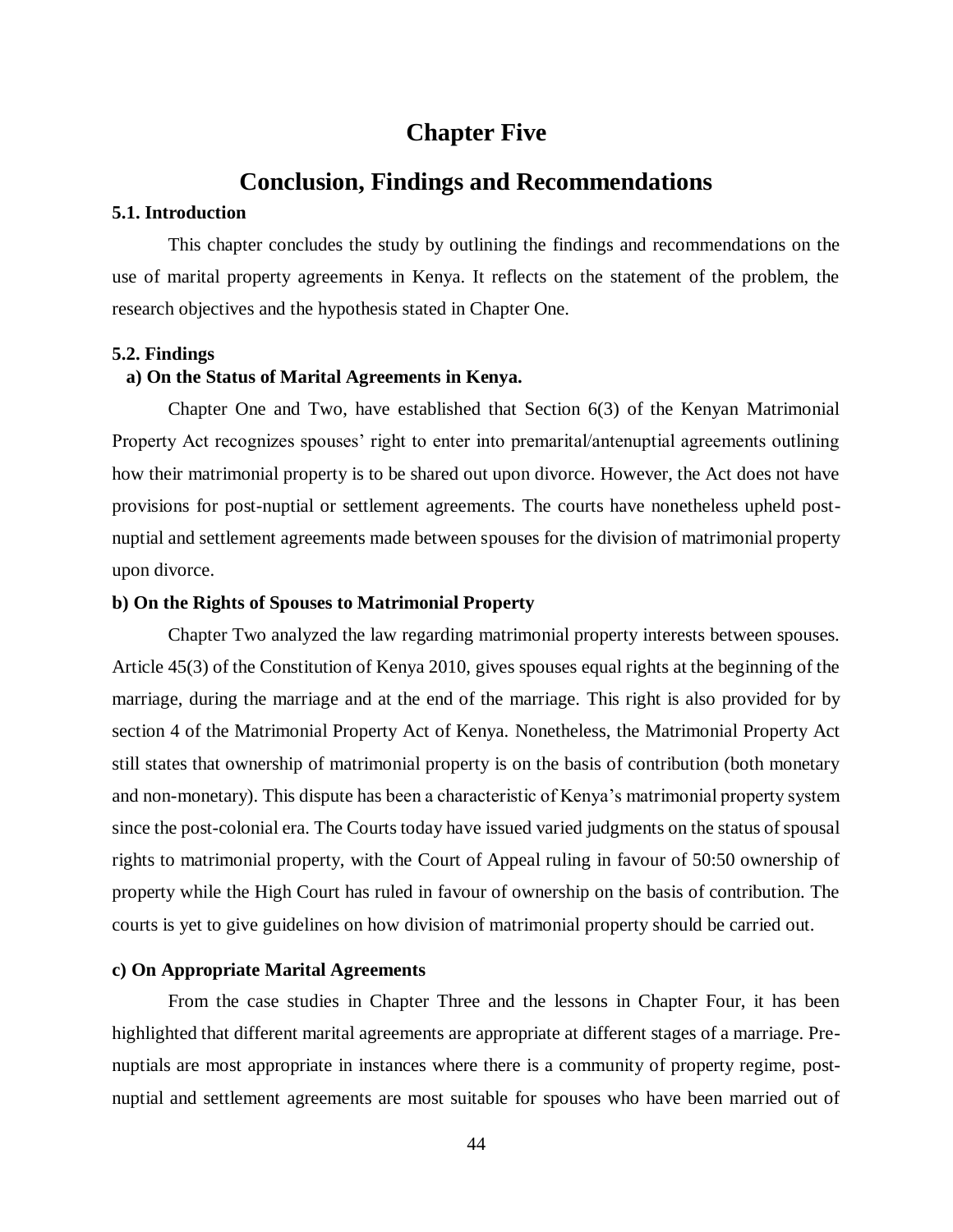community of property and wish to outline their interests in matrimonial property or those planning on getting a divorce. In Kenya, post-nuptial and settlement agreements would be most appropriate because of they are better suited to fulfill the provisions of Article 45(3) on equality.

# **d) On the Role of Courts in Enforcing of Matrimonial Property Agreements.**

The courts have an important role to play in the enforcement of matrimonial property agreements as has been established in Chapter Four. This is because of the need to protect the interests of the spouses in the marriage. They can vary the terms of the agreement by giving a spouse a higher interest in matrimonial property than had been provided for by any matrimonial property agreement. They may also set aside the agreement if they were concluded fraudulently or by coercion.

# <span id="page-54-0"></span>**5.3. Recommendations**

# **a) Clarification on Spousal Interest in Matrimonial Property**

The courts need to settle the disputed interpretation of Article 45(3) of the Constitution of Kenya and section 7 of the Matrimonial Property Act on how to divide matrimonial property upon divorce. Issuing guidelines on how matrimonial property should be shared out upon divorce will aid in clarifying this contradiction. For example, the guidelines given by the court in *Kivuitu v Kivuitu<sup>1</sup>* discussed in Chapter Two, clearly indicate circumstances in which the courts can assume joint tenancy on the basis of contribution. A similar set of principles should be implemented by court in the division of matrimonial property. In addition, the presumption of joint ownership of matrimonial property forms a good basis for the courts to begin from in the process of division of matrimonial property. This presumption can be rebuttable so that those spouses that feel that joint ownership is unfair can adduce evidence to rebut this presumption.

# **b) Recognition of Post-nuptial and Settlement Agreements by Law**

In addition to the recognition of pre-nuptial agreements, the law should also give explicit recognition to post-nuptial and settlement agreements so as to remove any ambiguity on their validity and enhance equality between spouses.

# **c) Guidelines on enforcing Marital Agreements**

Issuing guidelines on how courts should enforce marital agreements in different

 $(1991)$  eKLR.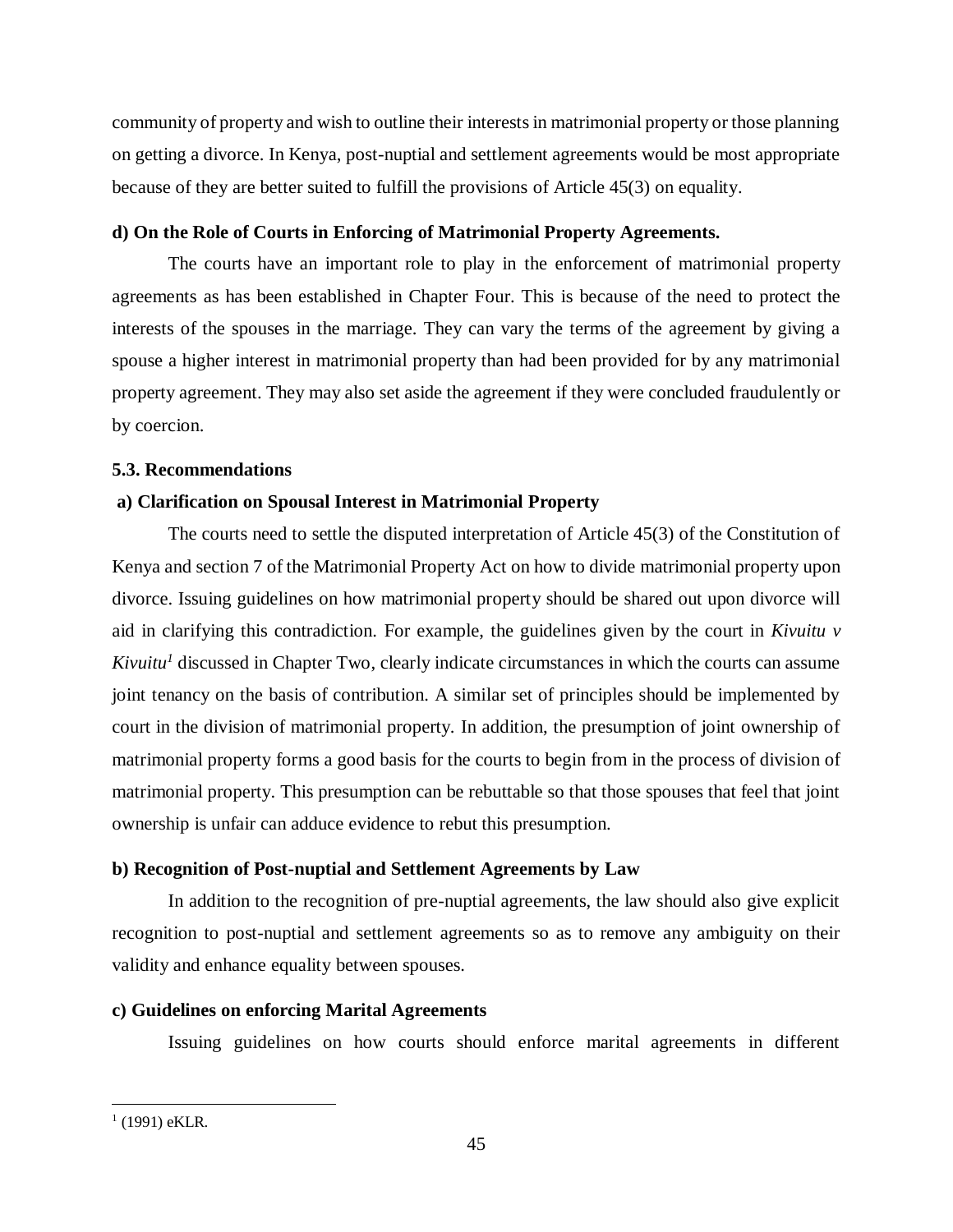circumstances would help parties draft the agreements in a clear manner based on the guidelines and thus, improving the efficiency of such agreements. The guidelines given by the English courts *Edgar v Edgar*<sup>2</sup> which include competent legal counsel in drafting and signing as well as a fair and proper negotiation of terms should be adopted by the Kenyan courts. Additionally, the principles set out in the case of  $K \vee K^3$  discussed in Chapter Three would also be useful in guiding the implementation of marital agreements by Kenyan courts.

## <span id="page-55-0"></span>**5.4. Conclusion**

The statement of the problem in this research was that the law only recognizes pre-nuptial agreements despite the fact that such agreements may cause inequality and injustice in the division of matrimonial property upon divorce. The ideal scenario would be the recognition of all three types of marital property agreements for more efficient and just division of matrimonial property upon divorce. This research has established that post-nuptial and settlement agreements are the most efficient and just forms of marital property agreements that can be used in Kenya and should be recognized by law.

The research objectives that were outlined in Chapter one have been achieved as follows:

i. **To assess the viability of marital agreements in division of matrimonial property.**  This study has established that marital property agreements are a viable method of dividing matrimonial property. They have been recognised by law and have been upheld by courts as legally valid documents once concluded with the mutual consent of the parties and in a non-fraudulent manner.

# ii. **To find out whether marital agreements are a just and efficient way of dividing matrimonial property**.

This research has established that marital property agreements can be just if drafted and implemented with proper legal guidance.

# iii. **To draw out lessons from how marital agreements work in other jurisdictions that use them in division of matrimonial property.**

This research has achieved the third objective by carrying out a comparative study and coming up with lessons and recommendations for the use of matrimonial property

<sup>&</sup>lt;sup>2</sup> (1980) The United Kingdom High Court.

<sup>&</sup>lt;sup>3</sup> (2003)The United Kingdom High Court.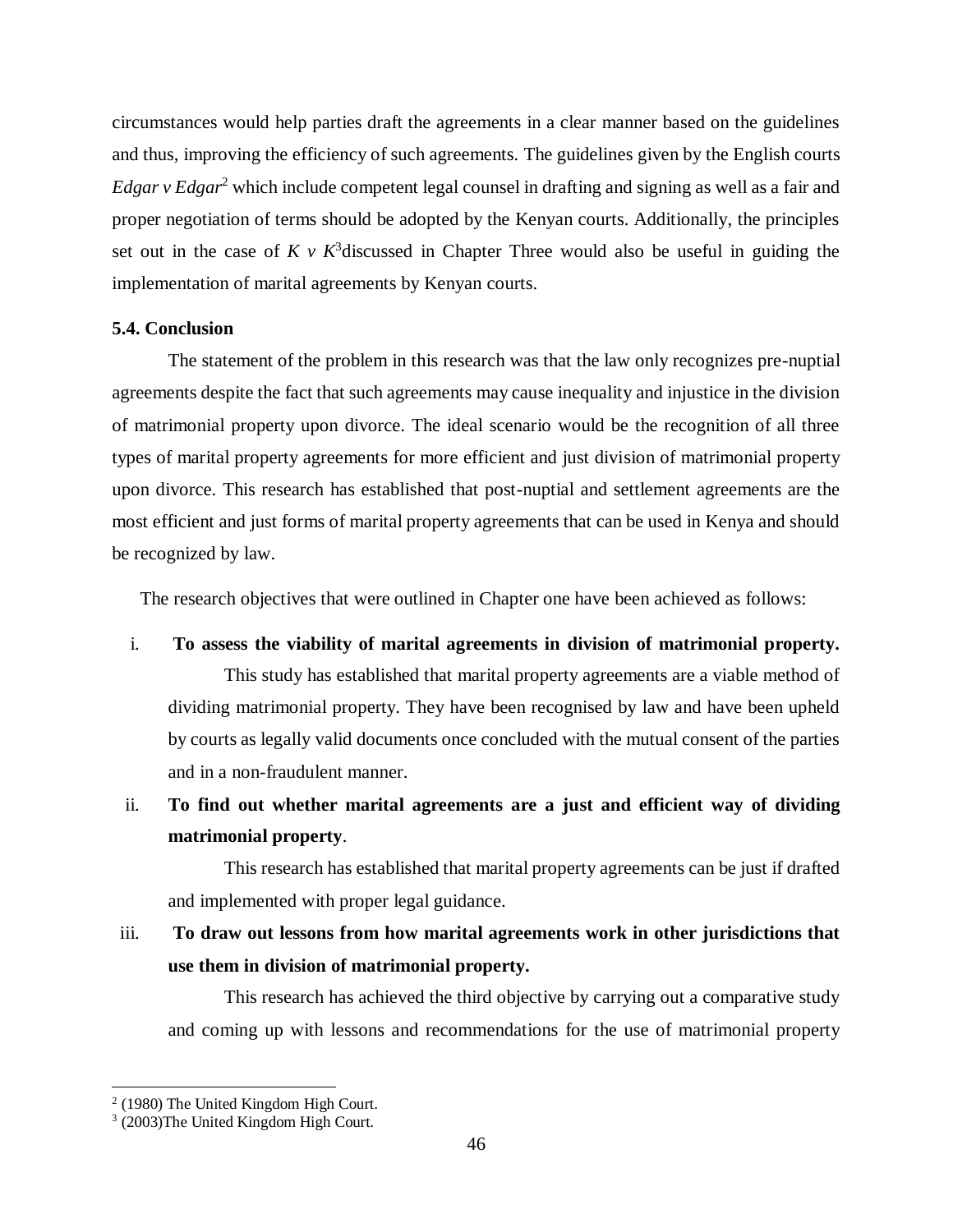agreement in Kenya

The hypothesis of this research was that prenuptial, post-nuptial and settlement agreements are a practical method of division of matrimonial property when used appropriately and can aid the court in dividing the property upon divorce.

The study has tested this hypothesis and proved that marital property agreements can be a practical method of division of matrimonial property.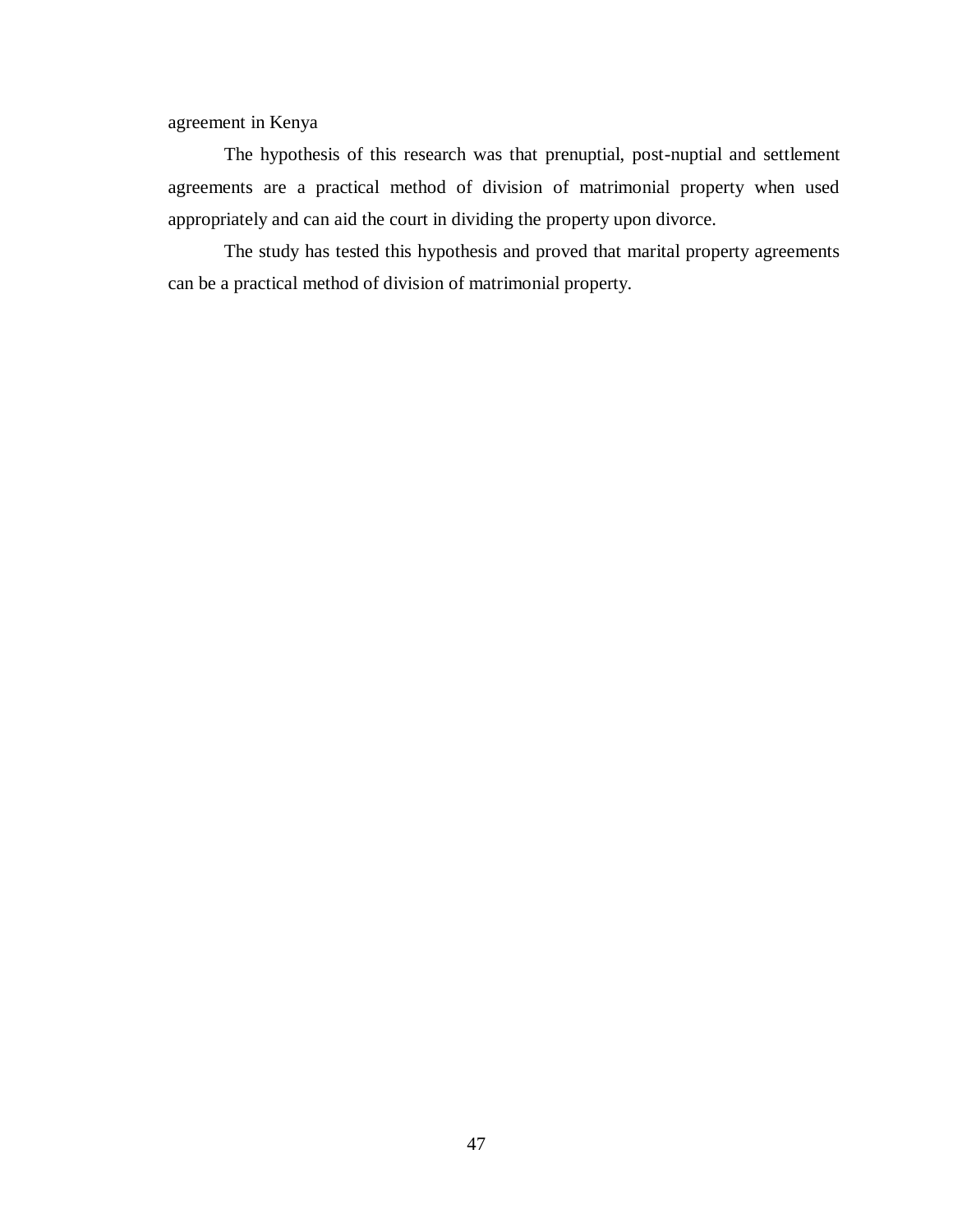# **Bibliography**

- <span id="page-57-1"></span><span id="page-57-0"></span>**a) Books**
- 1. Aristotle, *Nicomachean Ethics,* Hackett Publishing Company, 2000.
- 2. Cotran E, *Casebook on Customary Law*, University of Nairobi Press, Nairobi, 1987.
- 3. Freeman M, *Understanding Family Law* Sweet and Maxwell London 2007.
- 4. Griffith J R, *The Married Women's Act and the Amendment Act 1874 In Relation to the Doctrine of Separate Use*, 3rd ed, Stevens and Haynes Law Publishers, London, 1875.
- 5. Katarina J and Kanjama C, *Family Law Digest on Matrimonial Property*, LawAfrica, Nairobi, 2002.
- 6. Kenyatta J, *Facing Mount Kenya*, Martin Secker and Warbug Ltd, London, 1965.
- 7. Lowe N and Douglas G, *Bromley's Family Law*, 10<sup>th</sup> ed, Oxford University Press, Oxford, 2007.
- 8. Mugenda O, Mugenda A, *Research Methods Quantitative and Qualitative Approaches* African Centre for Technology Studies, 1999.
- 9. Njoh A, *Tradition, Culture and Development in Africa: Historical Lessons for Modern*  Development Planning 1<sup>st</sup> ed, Ashgate Publishing Ltd, Farnham United Kingdom, 2006.
- 10. Ojienda T.O, *Principles of Conveyancing in Kenya a Practical Approach*, LawAfrica Pub, Nairobi, 2008.
- 11. Probert R and Harding M, *Creteney and Probert's Family Law,* Sweet and Maxwell, London 2015.
- 12. S. Bridge, *Marriage and divorce: the regulation of intimacy*, Herring J (ed.), Family Law: Issues, Debates, Policy, Willan Publishing, London, 2001, 27.
- 13. Smith S.A, *Atiyah's Introduction to the Law of Contract*, 6<sup>th</sup> ed, Clarendon Press, Oxford, 2006,147.
- 14. Vinogradoff P, *Introduction to Historical Jurisprudence*, Oxford University Press, London, (1920).

### <span id="page-57-2"></span>**b) Articles**

1. Ablow R, 'One Flesh, One Person and the 1870 Married Women's Property Act', *Britain, Representation and Nineteenth-Century History,* 2007, http://www.branchcollective.org/?ps\_articles=rachel-ablow-one-flesh-one-person-andthe-1870-married-womens-property-act.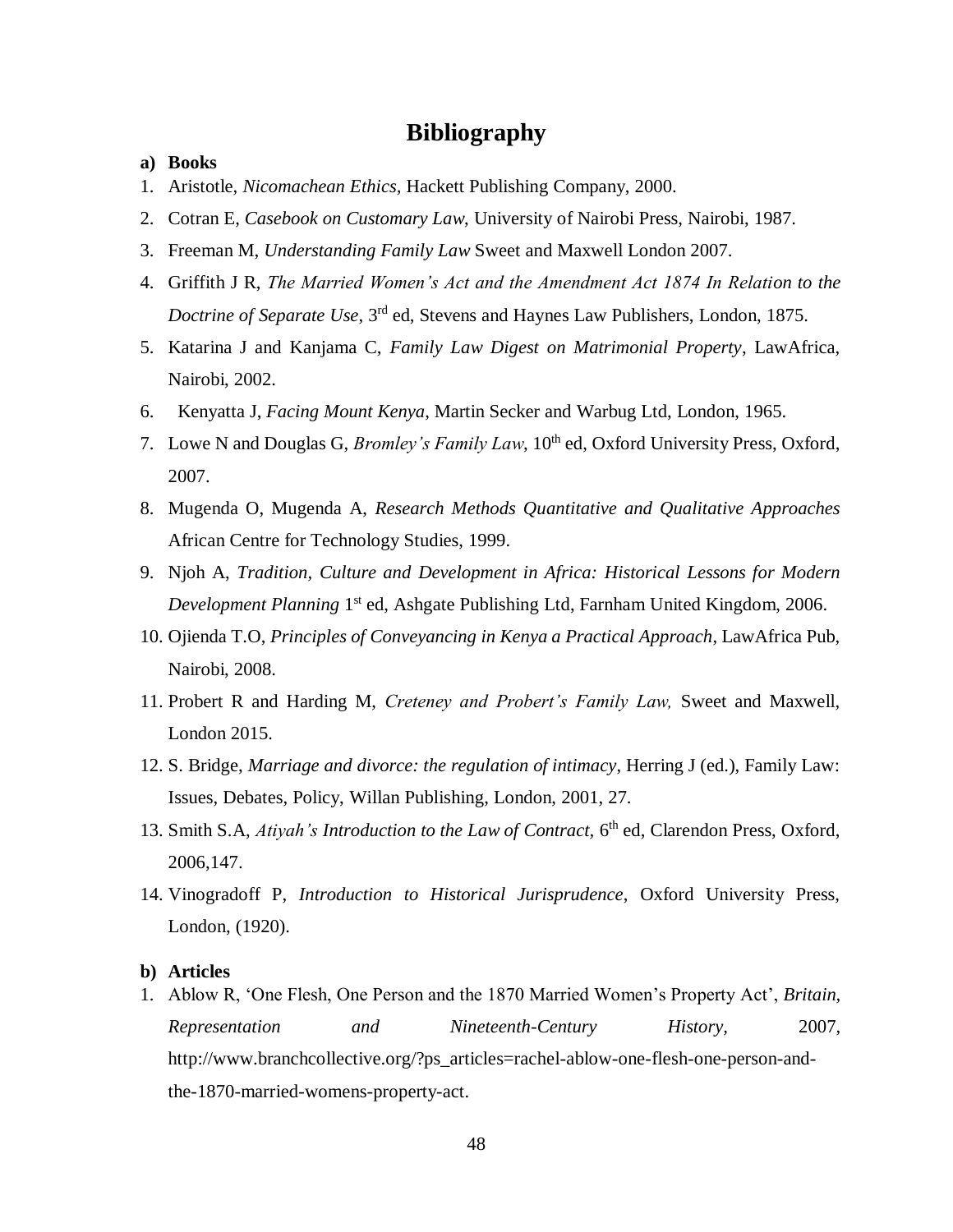- 2. Anderson S, 'The Economics of Dowry and Bride price', 21(4), *Journal of Economic Perspective*, 2007.
- 3. Bailey J, 'Favoured or oppressed? Married Women, Property and 'coverture' in England, 1660–1800', 17(3), *Community and Change*, 2002.
- *4.* Brod F G 'Marital agreements and Gender Justice' 6 *Yale Journal of Law and Economics*  1993.
- 5. Buckley L.A, 'Ante-nuptial Agreements and "Proper Provision": An Irish Response to *Radmacher v Granatino*,' 14 (1) *Irish Journal of Family Law*, 2011.
- 6. Chroust A H, 'Aristotle's Conception of Equity (Epieikeia),' 18(2) *Notre Dame Law Review*, 1942.
- 7. Churches C, 'Women and Property in Early Modern England: A Case-Study', 23(2), *Social History*, 1998.
- 8. Cotran E, 'The Development and Reform of the Law in Kenya, 27(1), *Journal of African Law*, 1983.
- 9. Dolan E.F, Battered Women, Petty Traitors, and the Legacy of Coverture, 29(2), *Feminist Studies*, 2003.
- 10. Ekane D, 'Contemporary Family patterns in Sub Saharan Africa', Digitala Vetenskapliga Arkivet,2012,http://www.divaportal.org/smash/record.jsf?pid=diva2%3A602444&dswid  $=$  5498.
- 11. Ertamn M 'Commercializing Marriage: A Proposal for Valuing Women's Work through Marital Security Agreements' 77 *Texas Law Review, 1998*.
- 12. Glass R, 'Trading up: Postnuptial Agreements, Fairness, and a Principled New Suitor for California,' 92(1) *California Law Review*, 2004.
- 13. Griffin B. 'Class, Gender and Liberalism in Parliament, 1868-182: The Case of Married Women's Property Acts', 46(1) *The Historical Journal*, 2003.
- 14. Hammon P, 'Rethinking Women and Property in 16th and 17th Century England, LiteratureCompass,2006,1389,http://onlinelibrary.wiley.com.ezproxy.library.strathmore.e du/doi/10.1111/j.1741-4113.2006.00385.x/pdf.
- 15. Hammon P, 'Rethinking Women and Property in 16th and 17th Century England, Literature Compass, 2006, 1392,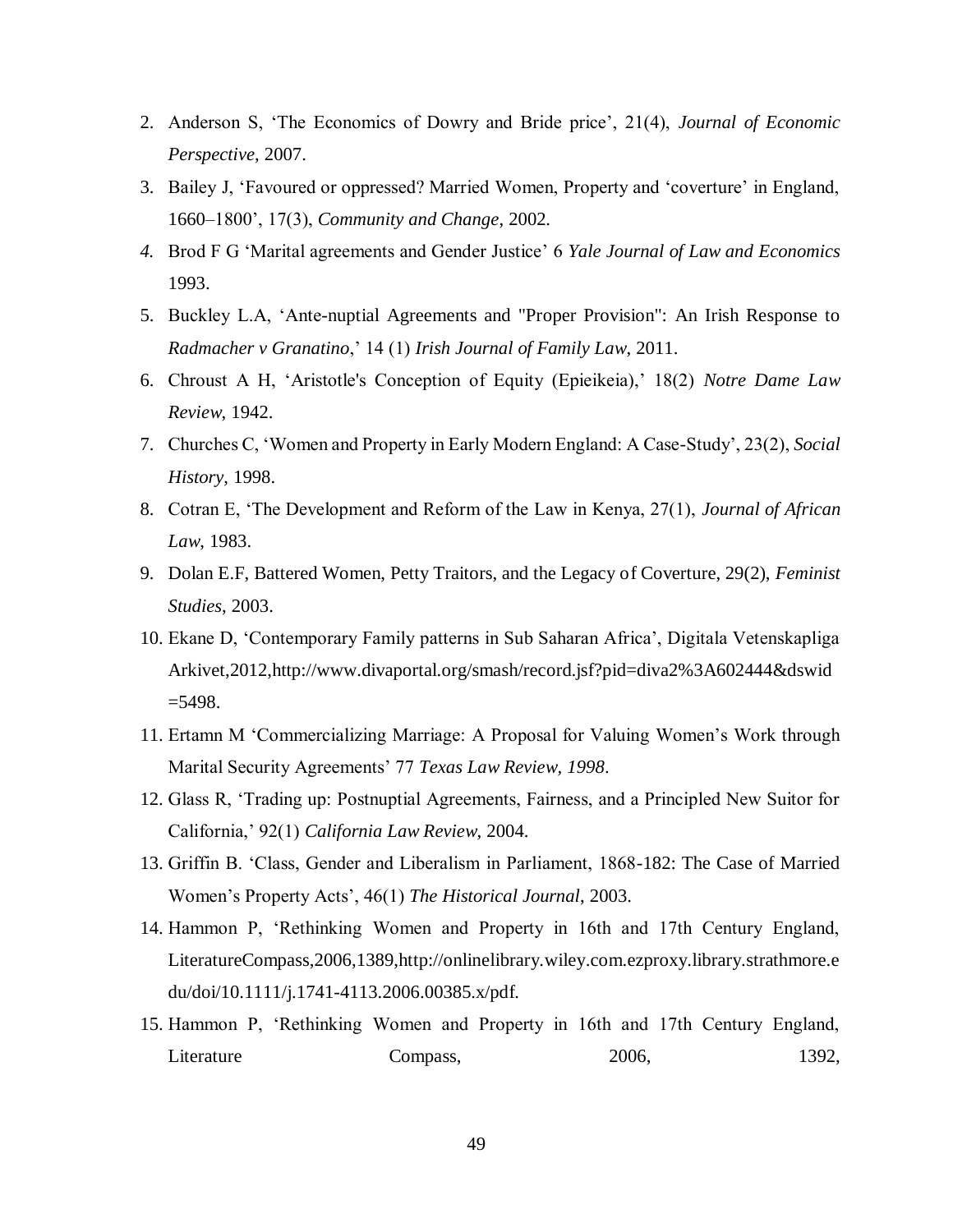http://onlinelibrary.wiley.com.ezproxy.library.strathmore.edu/doi/10.1111/j.1741- 4113.2006.00385.x/pdf.

- 16. Leech S, 'With "All" My Worldly Goods I Thee Endow"? The Status of Pre-Nuptial Agreements in England and Wales,' 34(2) *Family Law Quarterly*, 2000.
- 17. Maithufi IP, Bekker JC, 'The Recognition of the Customary Marriages Act of 1998 and its Impact on Family Law in South Africa,' 35(2) *The Comparative and International Law Journal of Southern Africa*, 2002.
- 18. Marston A 'Planning for Love: The Politics of Prenuptial Agreements' (49)4 *Stanford Law Review,* 1997.
- 19. Marumoagae CM, 'The regime of forfeiture of patrimonial benefits in South Africa and a critical analysis of the concept of unduly benefited.'
- 20. Murungi N L, 'Consolidating Family Law in Kenya,' 17(2) *European Journal of Law Reform*, 2015.
- 21. Ndulo M, 'African Customary Law Customs and Women's Rights', *Cornell Law Faculty Publication*, 2011.
- 22. Nzomo M, 'The Status of Women's Human Rights in Kenya and Strategies to Overcome Inequalities,' 22(2) *The Status of Women's Human Rights in Kenya and Strategies to Overcome Inequalities*, 1994.
- 23. Ochieng J.D, 'The Legal Framework Governing Division of Matrimonial Property in Kenya.'https://www.academia.edu/11935870/The\_Legal\_Framework\_Governing\_Divisi on\_Of\_Matrimonial\_Property\_In\_Kenya.
- 24. Rose T R 'Asset protection Through the Use of Marital Agreements' *Claremont McKenna College Senior Thesis Paper* 2012*.*
- 25. Sanders A 'Private Autonomy and Marital Property Agreements' (59)3 The *International and Comparative Law Quarterly,* 2010.
- 26. Tennyson S and Geddes R, 'Passage of the Married Women's Property Acts and Earnings Acts in the United States: 1850 To 1920', *Reasearchgate,* 2013.
- 27. Weyler K.A, 'Marriage, Coverture, and the Companionate Ideal in the Coquette and Dorval', 26(1) *Legacy*, 2009.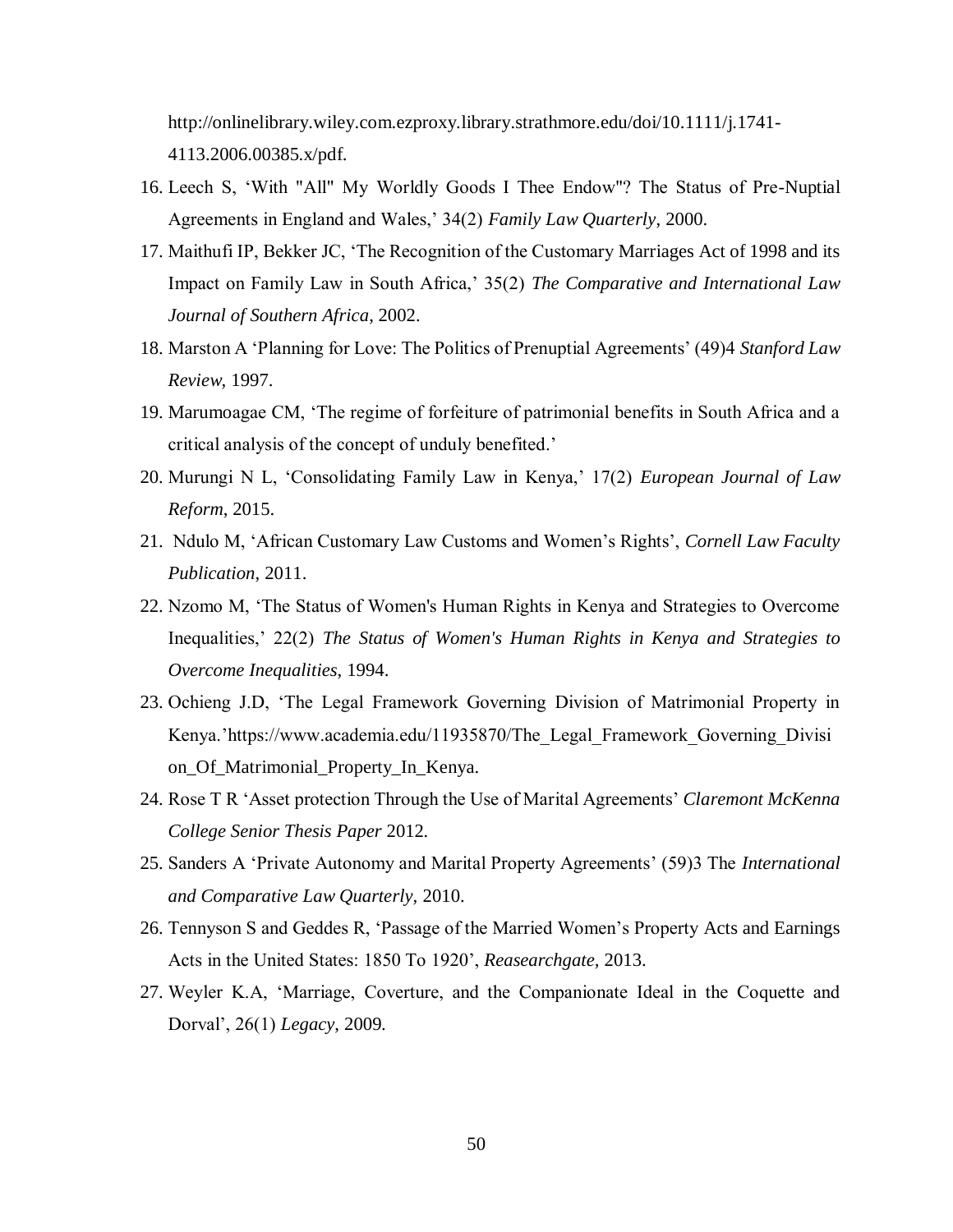## <span id="page-60-0"></span>**c) Reports, Working And Conference Papers**

- 1. Baraza N 'Family Law Reforms in Kenya: An Overview' Presentation at Heinrich Böll Foundation's Gender Forum in Nairobi, 30 April 2009.
- 2. Baraza N 'Philosophical and Historical Development of families' Presentation at Heinrich Böll Foundation's Gender Forum in Nairobi, 30 April 2009.
- 3. Justice Ruth Sitati , 'Customary Law; Woman to Woman Marriage and Constitutionality of Return of Dowry', Annual Judges Conference held at the Sarova Whitesands on 21st-27th august 2016.
- 4. Kjerland A.K, 'When African Women Take Wives: A Historical Overview', The Nordic Africa Institute, Poverty and Prosperity in Africa Occasional Paper Number 6, 1997, http://nai.diva-portal.org/smash/record.jsf?pid=diva2%3A460914&dswid=3880.
- 5. Legal Assistance Centre, Proposals for Divorce Law Reform in Namibia, 2000.
- 6. Moore E and Himonga C, 'Protection of Women's Marital Property Rights upon the Dissolution of a Customary Marriage in South Africa: A View from Inside and Outside the Courts', Centre for Social Science Research Working Paper350, 2015.
- 7. Oldham J, 'Creditors and the Femme Covert,' Georgetown University Law Centre Research Paper Number 13(002), 2013,

http://scholarship.law.georgetown.edu/cgi/viewcontent.cgi?article=2159&context=facpub

- 8. The International Women's Human Rights Clinic, Women's Land and Property Rights in Kenya-Moving Forward into a New Era of Equality: A Human Rights Report and Proposed Legislation, 2009.
- 9. The Law Commission for England and Wales, Marital Property Agreements, 2015.

### <span id="page-60-1"></span>**d) Thesis and Dissertations**

1. Jassem S. M, 'Critical Overview of the Application of the Default System in South Africa's Matrimonial Property Regimes Published, University of the Western Cape, Cape Town, 2010**.**

### <span id="page-60-2"></span>**e) Dictionaries and Encyclopedias**

- 1. Halsbury's Laws of England, Contract, Volume 22.
- 2. William Blackstone Commentaries on the Laws of England. Vol., 1 (1765), 442-445.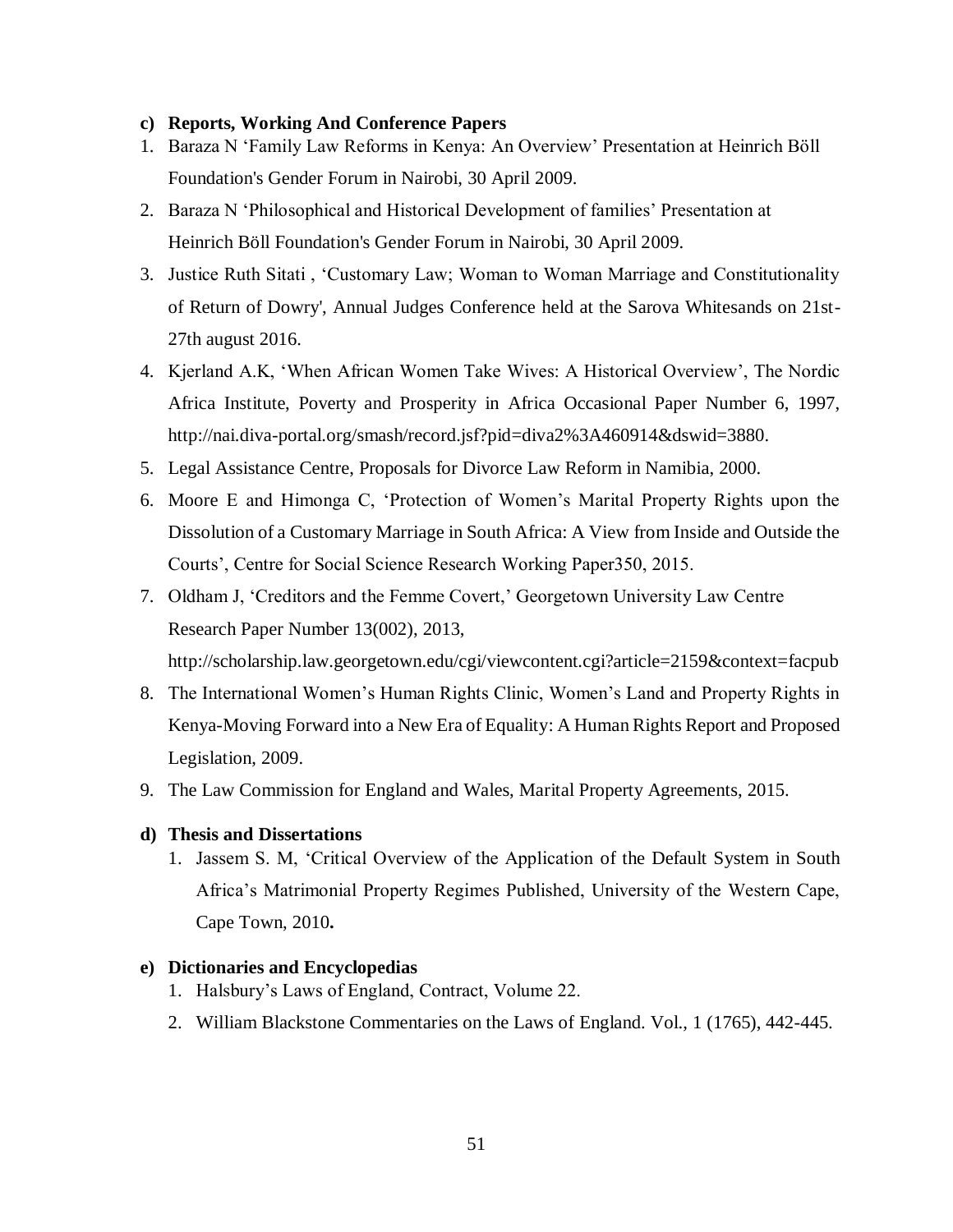## <span id="page-61-0"></span>**f) Internet Resources**

- 1. 'Judiciary opens its doors to Mediation,' http://kenyalaw.org/kenyalawblog/judiciaryopens-its-doors-to-mediation/.
- 2. 'Marriage and Domestic Partnership,' https://plato.stanford.edu/entries/marriage/.
- 3. 'Ante-nuptial Agreements, 'http://jjmm.co.za/page/antenuptial-agreements/.
- 4. 8 Reasons Why You Should Get a Pre-Nuptial Agreement,' http://www.prenuptialagreements.org/why-get-prenup/.
- 5. Appointing a receiver or liquidator in divorce where the spouse can't agree how to divide their estate, https://divorceattorneys.wordpress.com/2011/12/02/appointing-areceiver-or-liquidator-in-divorce-where-the-spouse-cant-agree-how-to-divide-theirestate/.
- 6. Forfeiture of Assets in a Divorce, http://www.divorcelaws.co.za/forfeiture-of-assetsin-a-divorce.html.
- 7. Forget 50-50, Your Contribution is Key to Sharing Property after Divorce in Kenya,' [http://ilaw.co.ke/blawg/forget-50-50-your-contribution-is-key-to-sharing-property-after](http://ilaw.co.ke/blawg/forget-50-50-your-contribution-is-key-to-sharing-property-after-divorce-in-kenya/#.WHYnTlyYOiY)[divorce-in-kenya/#.WHYnTlyYOiY.](http://ilaw.co.ke/blawg/forget-50-50-your-contribution-is-key-to-sharing-property-after-divorce-in-kenya/#.WHYnTlyYOiY)
- 8. http://kenyamarriagecounselling.com/Kenyan-pre-marriage-counselor.htm.
- 9. https://divorceattorneys.wordpress.com/2010/12/29/divorce-settlement-agreementsin-south-africa/.
- 10. Landers J, 'Five Reasons Your Prenup Might Be Invalid,' Forbes 2 April 2013, http://www.forbes.com/sites/jefflanders/2013/04/02/five-reasons-your-prenup-mightbe-invalid/#50722b4c2e3d.
- 11. Marriage Contracts Explained,' http://www.burneandburne.co.za/services/notarial/antenuptial-contract.
- 12. Marriage in Community of Property, http://www.divorcelaws.co.za/marriage-incommunity-of-property.html.
- 13. Marriage in South Africa: out of community of property, http://www.webberslaw.com/marriage-in-south-africa-out-of-community-ofproperty/.
- 14. Marriage Types, http://www.marriageregistrar.co.za/marriage\_types.htm.
- 15. Marriages out of community without accrual, http://www.divorcelaws.co.za/divisionof-assets-at-divorce.html.